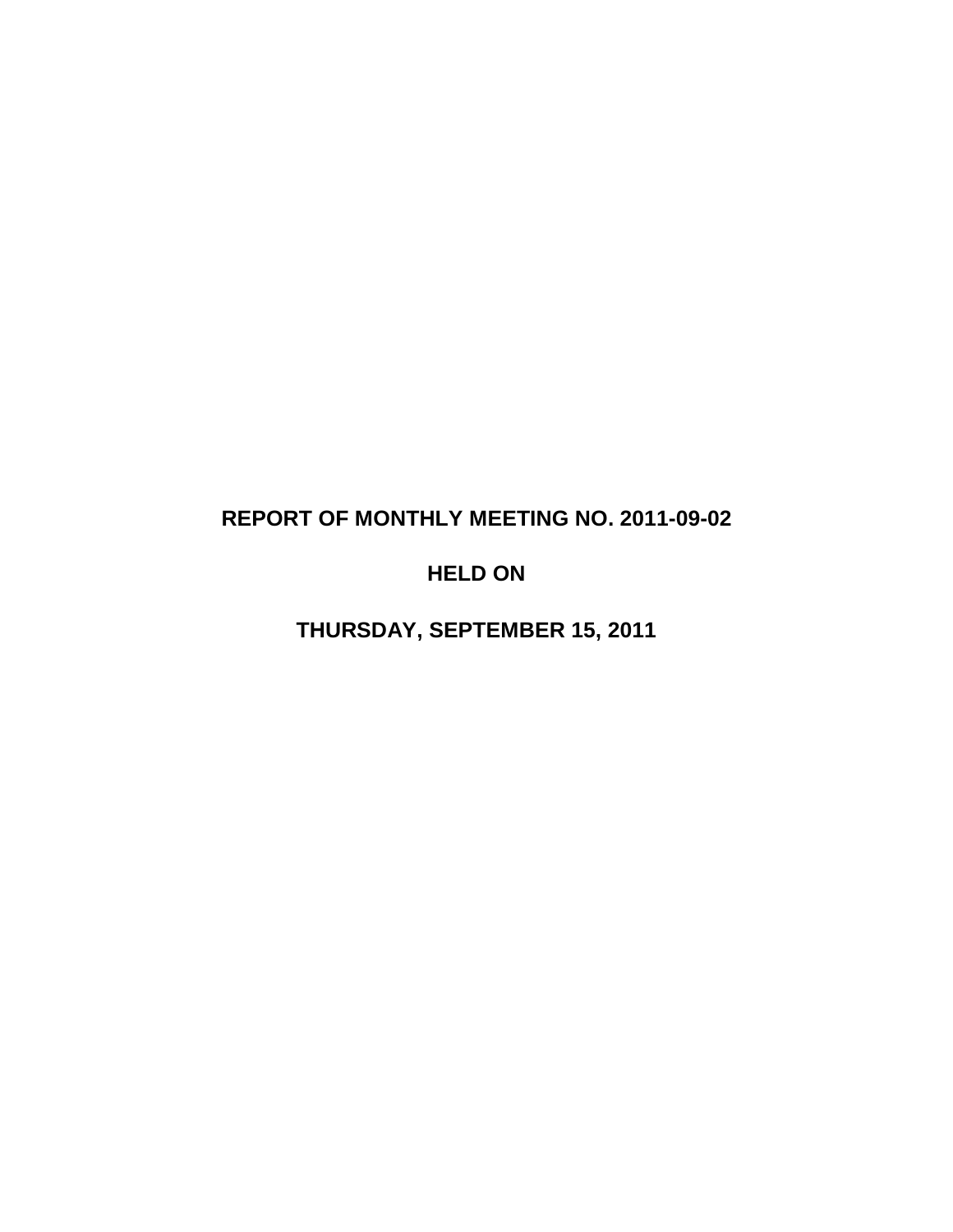Report of Monthly Meeting No. 2011-09-02 held on Thursday, September 15, 2011

| <b>ITEMS</b>                                                          | <b>CLASSIFICATION</b>                                                                                                                                                                                                                                                                                                                   | <b>PAGES</b> |
|-----------------------------------------------------------------------|-----------------------------------------------------------------------------------------------------------------------------------------------------------------------------------------------------------------------------------------------------------------------------------------------------------------------------------------|--------------|
| <b>Call to Order</b><br><b>Roll Call</b><br><b>Secretary's Report</b> | Recording Secretary presents minutes of previous meetings for approval.                                                                                                                                                                                                                                                                 |              |
| <b>Refunds</b>                                                        | Errors in deduction and non-members<br>Full refunds to employees due to separation from service<br>Refund in accordance with Section 8-170 of the law governing the Fund<br>Refund Reissued to New Payee<br>Refund elections in lieu of annuity<br>Refund of Spousal Contributions<br>1/2% refunds to new annuitants<br>Adjusted Refund | $3 - 14$     |
| <b>Invoices</b>                                                       | Administrative and Investment Fees                                                                                                                                                                                                                                                                                                      | $15 - 24$    |
| <b>Annuities</b>                                                      | Annuities for Employees<br>Annuities for Widows, Widowers and Minor Children, Reversionary Annuities<br><b>Adjusted Annuities</b>                                                                                                                                                                                                       | $25 - 36$    |
| <b>Disability</b>                                                     | Applications for Duty and Ordinary Disability benefits<br>Applications for Extensions of Duty and Ordinary Disability benefits<br>Adjusted Duty and Ordinary Disability benefits                                                                                                                                                        | $37 - 44$    |
| <b>Membership</b>                                                     | Applications<br>Change in Dates of Birth                                                                                                                                                                                                                                                                                                | 45           |
| <b>Treasurer's Report</b>                                             | City Treasurer's Statement of Account As of 08/31/2011                                                                                                                                                                                                                                                                                  | 46           |
| <b>MISCELLANEOUS</b>                                                  |                                                                                                                                                                                                                                                                                                                                         | $47 - 49$    |

### **Hearings**

- The Matter of Alfred Sanchez (continued from March 17, 2011)

- The Matter of Tommie Talley (TA Pension Credit Purchase)(Continued from August 18, 2011)

Legal

- Legal Update

Legislation

- Legislative Update

Investments

- Watchlist
- Flash Report
- Liquidity Needs

- Investment Policy Discussion

#### **Other**

- Executive Session Review

| В<br>U<br>СX<br>DU<br><b>DIS</b><br>EID. | Less than 60 years of age<br>Reversionary<br>Calculated upon death of Employee<br><b>Credit Expires</b><br>Death<br>Duty Disability<br>Discharged<br>Errors in Deduction | MMI<br>N<br>OR<br>R | Female:<br>No Post 9/74 Spouse Contributions<br><b>MED</b> Updated Medical Records<br><b>Maximum Medical Update</b><br>See Notes in File<br>NTE Note for Mercy Works Update<br><b>Ordinary Disability</b><br><b>Reciprocal Annuity</b> | <b>RW</b><br>W<br>WC. | RES Resigned<br><b>Returned to Work</b><br>Less than 10 years of Service<br><b>Term Annuity</b><br>Withdraw/Waiting to apply<br>Workmens' Compensation<br>Married @ Resignation,<br>Not Married @ Effective Date |
|------------------------------------------|--------------------------------------------------------------------------------------------------------------------------------------------------------------------------|---------------------|----------------------------------------------------------------------------------------------------------------------------------------------------------------------------------------------------------------------------------------|-----------------------|------------------------------------------------------------------------------------------------------------------------------------------------------------------------------------------------------------------|
|------------------------------------------|--------------------------------------------------------------------------------------------------------------------------------------------------------------------------|---------------------|----------------------------------------------------------------------------------------------------------------------------------------------------------------------------------------------------------------------------------------|-----------------------|------------------------------------------------------------------------------------------------------------------------------------------------------------------------------------------------------------------|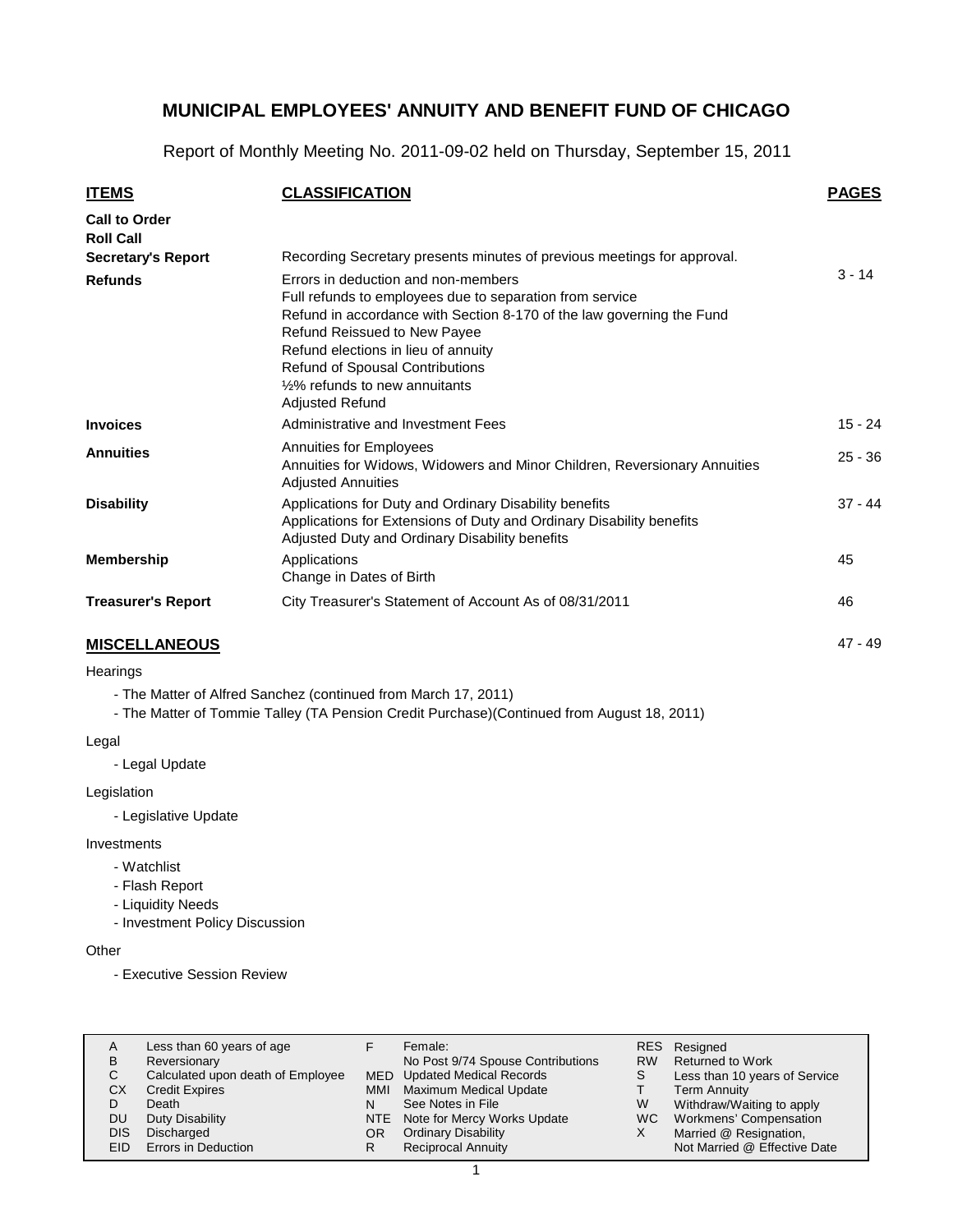Report of Monthly Meeting No. 2011-09-02 held on Thursday, September 15, 2011

The Monthly Meeting of the Retirement Board was called to order by the President, Timothy G. Guest, at 8:36 a.m. in the offices of the Fund, 321 N Clark Street, Suite 700, on Thursday, September 15, 2011.

#### The following were present:

| Timothy G. Guest   | President                  |
|--------------------|----------------------------|
| Amer Ahmad         | Vice President             |
| Stephanie D. Neely | Treasurer                  |
| John K. Gibson     | <b>Recording Secretary</b> |
| Martin J. Durkan   | Trustee                    |
|                    |                            |

#### Also Present:

| Terence P. Sullivan   | M.D.                                               |
|-----------------------|----------------------------------------------------|
| Frederick P. Heiss    | Attorney at Law                                    |
| Terrance R. Stefanski | <b>Executive Director</b>                          |
| Jane Tessaro          | <b>Benefits Manager</b>                            |
| Tess Toledo           | Comptroller                                        |
| James E. Mohler       | <b>Chief Investment Officer</b>                    |
| Kathy Schanding       | <b>Staff Actuary</b>                               |
| Stacey Ruffolo        | <b>Executive Assistant</b>                         |
| Michael Walsh         | Deputy City Treasurer (Proxy for the Treasurer)    |
| Jeremy Fine           | Assistant Comptroller (Proxy for City Comptroller) |
| Brian Wrubel          | Marquette Associates                               |
| Jamie Wesner          | Marquette Associates                               |
| Neil Capps            | <b>Marquette Associates</b>                        |
| Megan Person          | <b>Marquette Associates</b>                        |
| Tracy LoVerde         | <b>Court Reporter</b>                              |
| Jason parks           | Loop Capital                                       |
| Tommie Talley         | The Matter of Tommie Talley                        |
| Jacqueline Schultz    | Gardner, Koch, Weinberg and Wrona                  |
| Alix Meza             | City of Chicago                                    |
| Diane Sojka           | City of Chicago                                    |

#### Absent:

None

### **SECRETARY'S REPORT**

Ms. Neely motioned that the Minutes of Meeting No. 2011-08 be approved as submitted. Seconded Mr. Ahmad. Carried: Ayes Messrs. Ahmad, Durkan, Gibson, Guest, Ms. Neely. Noes-None.

None motioned that the Executive Session Minutes of Meeting(s) No. be approved as submitted. Seconded None. Carried: Ayes Messrs. . Noes-None.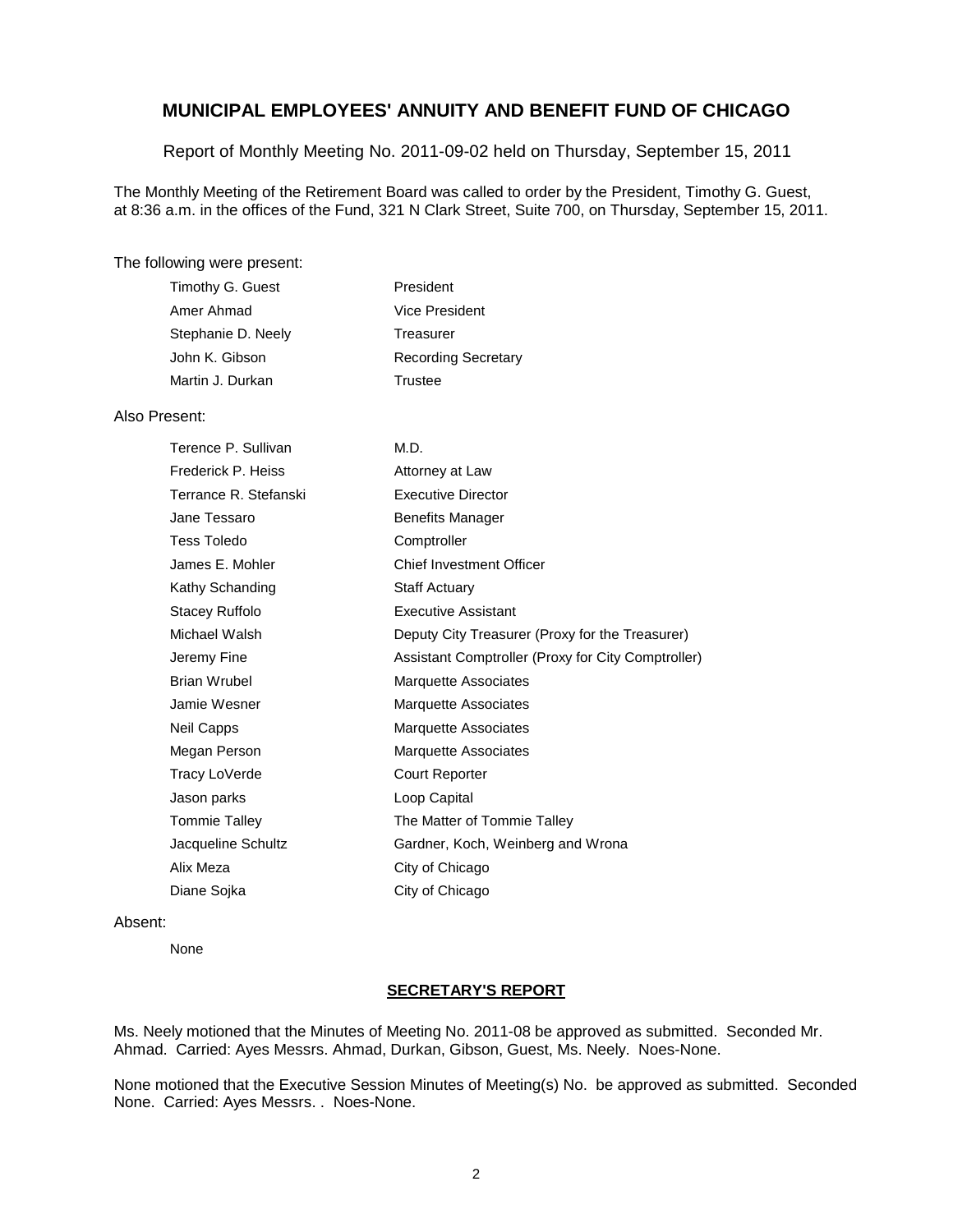Report of Monthly Meeting No. 2011-09-02 held on Thursday, September 15, 2011

### **REFUND DUE TO ERRORS IN DEDUCTION AND NON-MEMBERS**

### **Refund a/c errors in deduction**

| <u>Name</u>              | Reason               | <b>Amount</b> |
|--------------------------|----------------------|---------------|
| ABBOTT, SAM              | <b>NEW ANNUITANT</b> | \$62.38       |
| ABRAHAM, T M             | <b>NEW ANNUITANT</b> | \$51.14       |
| ANDERSON, THOMAS         | NEW ANNUITANT        | \$337.13      |
| ARMSTRONG, LEON          | <b>NEW ANNUITANT</b> | \$18.91       |
| BADER, MARK              | <b>NEW ANNUITANT</b> | \$119.02      |
| <b>BALDUCCI, MARIO</b>   | <b>NEW ANNUITANT</b> | \$46.04       |
| BARBARA, FRED            | <b>NEW ANNUITANT</b> | \$125.82      |
| <b>BARSANTI, MICHAEL</b> | <b>NEW ANNUITANT</b> | \$112.37      |
| <b>BASCOM, ROBERT</b>    | <b>NEW ANNUITANT</b> | \$97.79       |
| <b>BASTIEN, MICHAEL</b>  | <b>NEW ANNUITANT</b> | \$893.12      |
| <b>BERMAN, BARRY</b>     | <b>NEW ANNUITANT</b> | \$49.85       |
| <b>BIANCO, HENRY</b>     | NEW ANNUITANT        | \$25.45       |
| <b>BILBREY, RUSSELL</b>  | NEW ANNUITANT        | \$191.99      |
| <b>BLANFORD, JAMES</b>   | NEW ANNUITANT        | \$253.89      |
| BORIA, MARILYN           | <b>NEW ANNUITANT</b> | \$10.90       |
| BRENNAN, MICHAEL         | <b>NEW ANNUITANT</b> | \$43.01       |
| <b>BURKE, PATRICK</b>    | <b>NEW ANNUITANT</b> | \$51.42       |
| <b>BUTLER, PETER</b>     | <b>NEW ANNUITANT</b> | \$117.71      |
| CAPONIGRO, ROBERT        | <b>NEW ANNUITANT</b> | \$453.86      |
| CAREY, JOHN              | <b>NEW ANNUITANT</b> | \$23.02       |
| CAROLL, JACQUELINE       | <b>NEW ANNUITANT</b> | \$19.39       |
| CARRANZA, MARIA          | <b>NEW ANNUITANT</b> | \$17.05       |
| COLBY, DAVID             | <b>NEW ANNUITANT</b> | \$1,505.68    |
| <b>COLEMAN, DELBERT</b>  | <b>NEW ANNUITANT</b> | \$33.55       |
| <b>COLEMAN, FRANCES</b>  | <b>NEW ANNUITANT</b> | \$4.56        |
| CONTE, JOSEPH            | <b>NEW ANNUITANT</b> | \$11.98       |
| CORRIDON, JOHN           | <b>NEW ANNUITANT</b> | \$805.22      |
| COUCH, LYDIA             | <b>NEW ANNUITANT</b> | \$5.10        |
| COVELLI, TONY            | <b>NEW ANNUITANT</b> | \$3,520.83    |
| DANIEL, THOMAS           | <b>NEW ANNUITANT</b> | \$61.26       |
| DAVIS CHEEKS, JENNIFER   | <b>NEW ANNUITANT</b> | \$433.26      |
| DAVIS, LONZO             | <b>NEW ANNUITANT</b> | \$2,536.96    |
| DEMERTSIDIS, JOHN        | <b>NEW ANNUITANT</b> | \$701.31      |
| DUPREE, CLEVELAND        | <b>NEW ANNUITANT</b> | \$1,290.71    |
| DYSON WILSON, MILDRED    | <b>NEW ANNUITANT</b> | \$5.32        |
| ENAULT, RICHARD          | NEW ANNUITANT        | \$663.69      |
| EUL, JAMES               | <b>NEW ANNUITANT</b> | \$64.45       |
| FRACHELLO, CARMEN        | <b>NEW ANNUITANT</b> | \$257.81      |
| GIBSON, JAMES            | <b>NEW ANNUITANT</b> | \$589.36      |
| <b>GUZMAN, SOILA</b>     | <b>NEW ANNUITANT</b> | \$29.84       |
| HAVEY, PAUL              | <b>NEW ANNUITANT</b> | \$2,000.32    |
| HENDERSON, THOMAS        | <b>NEW ANNUITANT</b> | \$133.67      |
| HERRON, DIONNE           | PAYROLL ADJUSTMENT   | \$9.62        |
| HOOKER, FLORENCE         | <b>NEW ANNUITANT</b> | \$45.05       |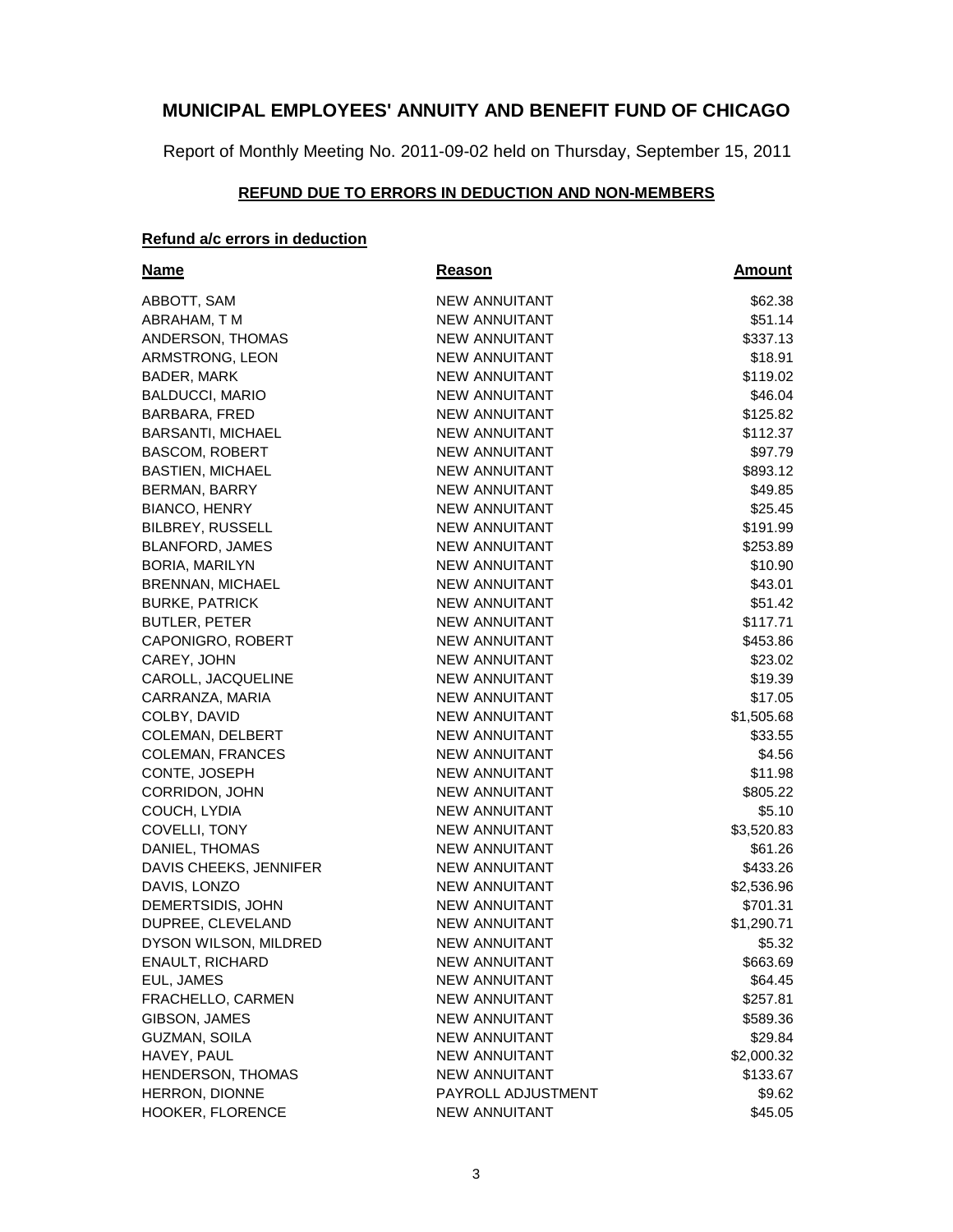Report of Monthly Meeting No. 2011-09-02 held on Thursday, September 15, 2011

### **REFUND DUE TO ERRORS IN DEDUCTION AND NON-MEMBERS**

### **Refund a/c errors in deduction**

| <b>Name</b>            | Reason               | <b>Amount</b> |
|------------------------|----------------------|---------------|
| HOPKINS, BERNELL       | <b>NEW ANNUITANT</b> | \$9.53        |
| HOSMAN, MICHAEL        | <b>NEW ANNUITANT</b> | \$148.52      |
| HUDSON, JAMES          | NEW ANNUITANT        | \$130.52      |
| <b>HUELS, THOMAS</b>   | NEW ANNUITANT        | \$29.82       |
| JANIAK, EDWARD         | <b>NEW ANNUITANT</b> | \$52.38       |
| <b>JEDLOWSKI, GARY</b> | <b>NEW ANNUITANT</b> | \$976.40      |
| JENNINGS, LINDA        | NEW ANNUITANT        | \$59.22       |
| JOAQUIN, ALICIA        | <b>NEW ANNUITANT</b> | \$22.60       |
| KIELY, PATRICK         | <b>NEW ANNUITANT</b> | \$376.38      |
| KOSSAKOWSKI, SLAWOMIR  | <b>NEW ANNUITANT</b> | \$62.38       |
| LA BRIZZI, PATRICK     | <b>NEW ANNUITANT</b> | \$62.28       |
| LABEDZ, GARY GEORGE    | NEW ANNUITANT        | \$463.70      |
| LACO, PETER            | NEW ANNUITANT        | \$156.37      |
| LATHAM, JUSTIN         | NEW ANNUITANT        | \$890.12      |
| LEONE, FRANK           | <b>NEW ANNUITANT</b> | \$280.30      |
| LINDSEY, GLADYS        | <b>NEW ANNUITANT</b> | \$24.67       |
| LOOBY, GREGORY         | <b>NEW ANNUITANT</b> | \$847.58      |
| LOPEZ, FREDDIE         | <b>NEW ANNUITANT</b> | \$39.44       |
| LUCKETT, DOROTHY       | <b>NEW ANNUITANT</b> | \$17.61       |
| LUNA, CESAR            | <b>NEW ANNUITANT</b> | \$14.11       |
| MACKLIN, DARNELL       | <b>NEW ANNUITANT</b> | \$16.17       |
| MACKOWIAK, WILLIAM     | <b>NEW ANNUITANT</b> | \$22.39       |
| MC NULTY, ROBERT       | <b>NEW ANNUITANT</b> | \$173.22      |
| MCLAUGHLIN, JOHN       | <b>NEW ANNUITANT</b> | \$52.18       |
| MEANS, DEBRA           | <b>NEW ANNUITANT</b> | \$41.93       |
| MEO, ALBERT            | <b>NEW ANNUITANT</b> | \$228.32      |
| METZGER, DWAYNE        | <b>NEW ANNUITANT</b> | \$269.51      |
| MEYER, EDWARD          | NEW ANNUITANT        | \$817.51      |
| MONACO, ROBERT         | NEW ANNUITANT        | \$203.38      |
| MONTGOMERY, ETHEL      | <b>NEW ANNUITANT</b> | \$39.75       |
| MOORE, JAMES           | <b>NEW ANNUITANT</b> | \$55.75       |
| MORAN, CODY            | <b>NEW ANNUITANT</b> | \$11.91       |
| MORROW, HARRY          | <b>NEW ANNUITANT</b> | \$10.25       |
| MULYK, MICHAEL         | <b>NEW ANNUITANT</b> | \$117.50      |
| MURPHY, BERNARD        | <b>NEW ANNUITANT</b> | \$46.03       |
| NEE, THOMAS            | NEW ANNUITANT        | \$88.32       |
| NESBITT, RONALD        | <b>NEW ANNUITANT</b> | \$22.07       |
| OLES, JOSEPH           | <b>NEW ANNUITANT</b> | \$326.84      |
| OWENS, HAROLD          | <b>NEW ANNUITANT</b> | \$199.56      |
| PALACIOS, JERRY        | <b>NEW ANNUITANT</b> | \$23.43       |
| PARKER, ARDRIE         | PAYROLL ADJUSTMENT   | \$12.54       |
| PEEL, TRES             | <b>NEW ANNUITANT</b> | \$1,436.71    |
| PETKOVIC, STEVO        | <b>NEW ANNUITANT</b> | \$148.50      |
| PICARDI, MICHAEL       | <b>NEW ANNUITANT</b> | \$64.63       |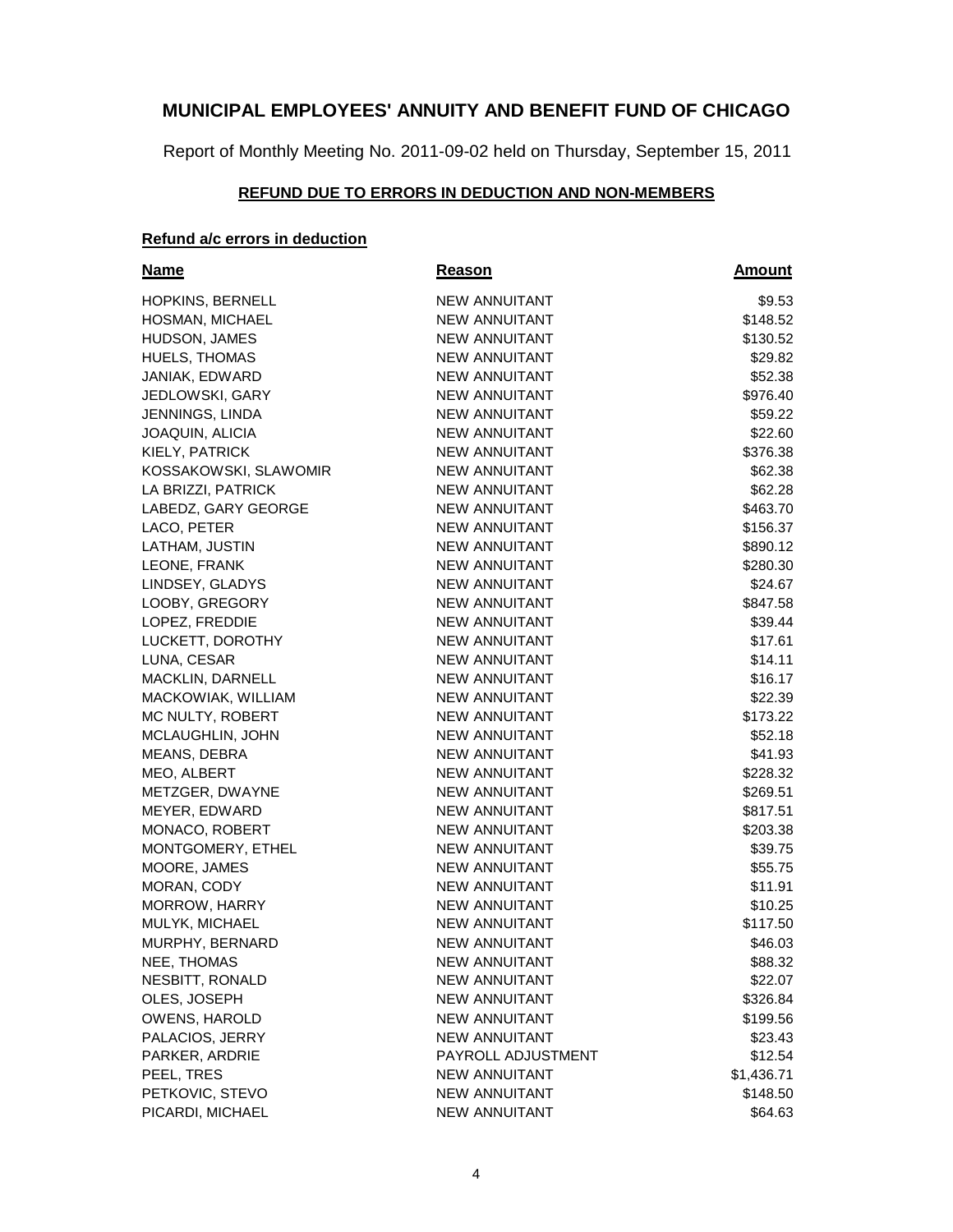Report of Monthly Meeting No. 2011-09-02 held on Thursday, September 15, 2011

#### **REFUND DUE TO ERRORS IN DEDUCTION AND NON-MEMBERS**

### **Refund a/c errors in deduction**

|                      | <b>Amount</b> |
|----------------------|---------------|
| PAYROLL ADJUSTMENT   | \$93.27       |
| <b>NEW ANNUITANT</b> | \$14.11       |
| PAYROLL ADJUSTMENT   | \$28.89       |
| <b>NEW ANNUITANT</b> | \$178.41      |
| <b>NEW ANNUITANT</b> | \$36.81       |
| <b>NEW ANNUITANT</b> | \$17.37       |
| <b>NEW ANNUITANT</b> | \$298.86      |
| <b>NEW ANNUITANT</b> | \$438.89      |
| <b>NEW ANNUITANT</b> | \$66.74       |
| <b>NEW ANNUITANT</b> | \$41.77       |
| <b>NEW ANNUITANT</b> | \$38.78       |
| <b>NEW ANNUITANT</b> | \$23.47       |
| <b>NEW ANNUITANT</b> | \$17.61       |
| <b>NEW ANNUITANT</b> | \$251.44      |
| <b>NEW ANNUITANT</b> | \$12.00       |
| <b>NEW ANNUITANT</b> | \$40.22       |
| <b>NEW ANNUITANT</b> | \$2,723.46    |
| NEW ANNUITANT        | \$29.99       |
| <b>NEW ANNUITANT</b> | \$6.50        |
| <b>NEW ANNUITANT</b> | \$44.40       |
| <b>NEW ANNUITANT</b> | \$49.77       |
| PAYROLL ADJUSTMENT   | \$48.72       |
| <b>NEW ANNUITANT</b> | \$425.74      |
| <b>NEW ANNUITANT</b> | \$32.82       |
| <b>NEW ANNUITANT</b> | \$83.91       |
| <b>NEW ANNUITANT</b> | \$28.39       |
| <b>NEW ANNUITANT</b> | \$97.75       |
| <b>NEW ANNUITANT</b> | \$304.57      |
| <b>NEW ANNUITANT</b> | \$1,785.63    |
| 117 Case(s)          | \$34,183.43   |
|                      | <b>Reason</b> |

### **TOTAL REFUND DUE TO ERRORS IN DEDUCTION AND NON-MEMBERS**

**117 Case(s) \$34,183.43**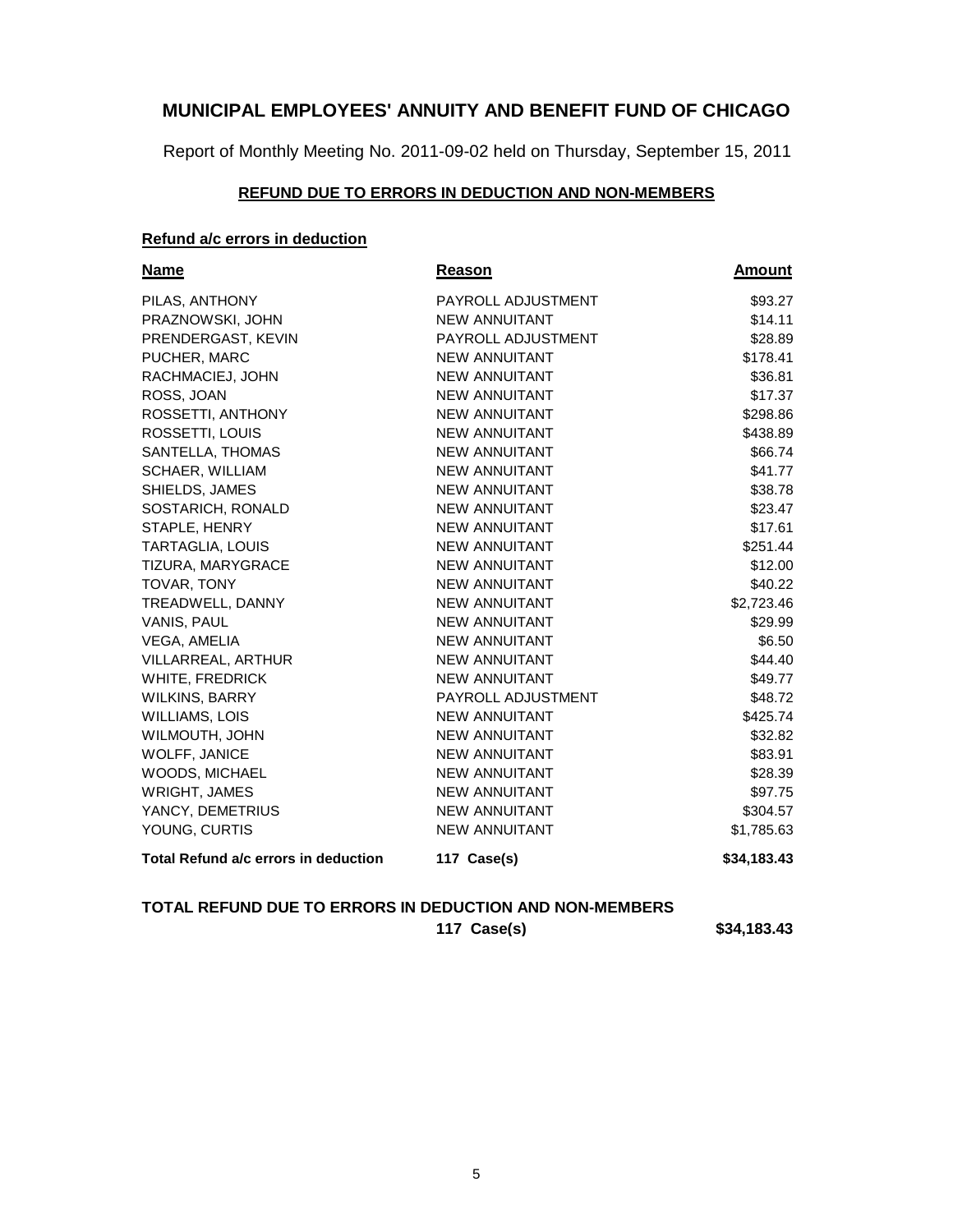Report of Monthly Meeting No. 2011-09-02 held on Thursday, September 15, 2011

### **REFUND TO EMPLOYEES DUE TO SEPARATION FROM SERVICE**

| Name                        | <b>Resignation Date</b> | <b>Amount</b> |      |
|-----------------------------|-------------------------|---------------|------|
| ABNEY, AAMIRE               | 06/30/2011              | \$15,272.76   | Hold |
| ADAMS, SHANNON              | 10/26/2010              | \$4,155.70    |      |
| ARMSTER, SHELIA             | 06/21/2011              | \$40,339.30   | Hold |
| <b>BAILEY, HAROLD</b>       | 07/21/2004              | \$15,776.26   |      |
| <b>BARKLEY, STEPHANIE</b>   | 06/30/2011              | \$4,100.75    |      |
| BARRON, MIA                 | 06/27/2011              | \$9,142.69    | Hold |
| <b>BELETIC, JENNA</b>       | 05/26/2011              | \$6,903.28    |      |
| <b>BILES, TERIUS</b>        | 04/01/2000              | \$627.61      | Hold |
| <b>BLOCK, BRADLEY</b>       | 06/16/2011              | \$28,974.64   |      |
| <b>BRADLEY, LARRY</b>       | 06/29/2011              | \$13,638.06   | Hold |
| <b>BRIDGES, BRIAN</b>       | 06/20/2011              | \$49,478.60   |      |
| <b>BRKLJACICH, DANIEL</b>   | 06/23/2011              | \$1,890.04    |      |
| <b>BROOKS, MARILYN</b>      | 06/18/2010              | \$15,598.10   |      |
| <b>BRYANT, LATRICE</b>      | 08/29/2006              | \$7,177.33    |      |
| <b>BUNCH, LEE</b>           | 02/05/2010              | \$23,906.73   |      |
| CAMPBELL, TERRELL           | 03/27/2011              | \$5,022.06    |      |
| CARTER, RENITA              | 02/25/2010              | \$8,111.41    |      |
| <b>COLEMAN, CHRISTAL</b>    | 08/28/2009              | \$2,832.18    |      |
| COLON, ORLAIDA              | 06/03/2011              | \$6,292.11    |      |
| COLON, PATRICIA             | 04/06/2011              | \$1,380.60    |      |
| COOPER, RUBY                | 08/20/1998              | \$1,567.96    |      |
| CORLEY, DWAYNE              | 07/12/2011              | \$5,532.13    |      |
| CROSBY, LASHAUN             | 06/04/2010              | \$6,966.74    |      |
| CZERWINSKI, MICHAEL         | 05/17/2011              | \$1,132.71    | Hold |
| DAVIS, JOAN                 | 06/17/2011              | \$31,684.91   | Hold |
| DE LAO, JONATHAN            | 01/08/2011              | \$5,300.83    | Hold |
| DEBERRY-WILLIAMS, MARY      | 08/26/2008              | \$20,104.29   |      |
| DOWELL, JANELLE             | 08/14/2010              | \$3,461.10    |      |
| DRAUGHTER, TINA             | 05/31/2011              | \$22,612.23   | Hold |
| ESTRADA, EDGARDO            | 10/27/2010              | \$14,969.73   | Hold |
| FERBA, TEAYRE               | 08/30/2010              | \$47,364.60   | Hold |
| FERGUSON, DIANA             | 05/25/2011              | \$23,247.32   |      |
| FITZ, KRISTINE              | 05/20/2011              | \$4,674.18    |      |
| FORD, TASHONDA              | 06/03/2011              | \$2,063.02    | Hold |
| FREEMAN-HODGES, REGINA      | 07/15/2011              | \$51,465.56   |      |
| <b>GATHERIGHT, LATORRIS</b> | 12/31/2010              | \$41,098.38   | Hold |
| GONZALEZ, TEOFILO           | 06/24/2011              | \$34,611.48   | Hold |
| <b>GRIFFIN, BRIDGETTE</b>   | 06/18/2011              | \$6,842.66    | Hold |
| GROCE, D'ANGELO             | 05/27/2011              | \$2,680.48    | Hold |
| HARGRO, MICHAEL             | 03/26/2011              | \$2,012.50    |      |
| HAVIS, CHRISTINA            | 06/15/1999              | \$9.28        |      |
| HENDERSON, KEVIN            | 06/13/2011              | \$5,515.46    |      |
| HERRON, DIONNE              | 06/23/2011              | \$28,267.60   | Hold |
| HILL, DEBRA                 | 08/31/2009              | \$2,298.95    |      |
| HILL, KATHY                 | 06/13/2011              | \$17,299.12   | Hold |
| HOBBS, ANTHONY              | 06/30/2011              | \$15,235.93   |      |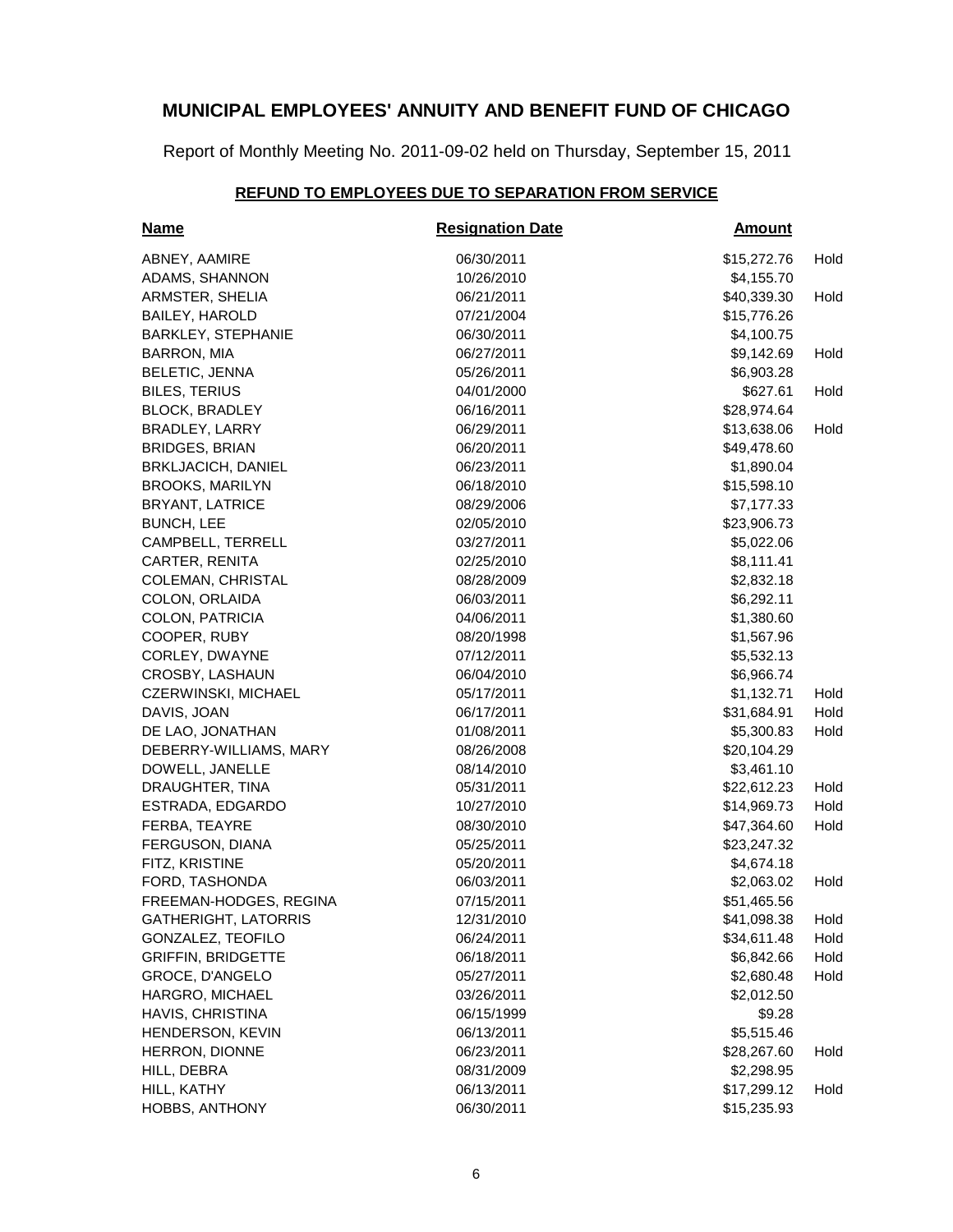Report of Monthly Meeting No. 2011-09-02 held on Thursday, September 15, 2011

# **REFUND TO EMPLOYEES DUE TO SEPARATION FROM SERVICE**

| <b>Name</b>               | <b>Resignation Date</b> | <b>Amount</b> |      |
|---------------------------|-------------------------|---------------|------|
| <b>JACKSON, MAKITA</b>    | 06/27/2011              | \$29,668.95   |      |
| JACKSON-POPE, LISA        | 05/17/2010              | \$8,568.28    | Hold |
| JONES, SHIRLEY            | 06/28/2008              | \$50,150.07   | Hold |
| KISH-WRUCK, AMY           | 03/18/2011              | \$7,267.46    |      |
| KRAFT, ROBERTA            | 06/30/2004              | \$32,263.79   | Hold |
| <b>KREMSNER, SARAH</b>    | 06/15/2011              | \$31,466.17   |      |
| LAKE, ANGELA              | 06/22/2011              | \$3,718.81    | Hold |
| LANE, MARCELLUS           | 12/30/2010              | \$4,308.16    |      |
| LANGOWSKI, MARIA          | 10/06/1999              | \$3,292.62    |      |
| MALDONADO-QUINTERO, NANCY | 07/01/2011              | \$3,551.74    |      |
| MALEC, SUZANNE            | 05/31/2011              | \$151,266.78  | Hold |
| MARTIN, BARBARA           | 08/29/2009              | \$23,928.23   |      |
| MARTIN, SHAMELA           | 06/30/2011              | \$6,552.82    | Hold |
| MARTZ, AUGUST             | 01/12/2011              | \$94,069.94   |      |
| MATYASEC, MICHAEL         | 06/30/2011              | \$51,673.60   |      |
| MC KINNEY, SUZET          | 07/19/2011              | \$51,775.63   |      |
| MITCHELL, DONALD          | 06/21/2011              | \$30,984.31   | Hold |
| NANCE, CHRISTINA          | 06/18/2011              | \$10,074.42   | Hold |
| O'DONNELL, BRIDGET        | 06/22/2011              | \$13,963.93   | Hold |
| ORTIZ, LUIS               | 08/28/2002              | \$18,475.24   |      |
| PARKER, ARDRIE            | 06/30/2011              | \$37,867.89   | Hold |
| PARKS, JACOB              | 07/08/2011              | \$29,586.15   |      |
| PILAS, ANTHONY            | 04/12/2011              | \$73,063.30   | Hold |
| PLEDGER, TONYA            | 03/18/2009              | \$1,761.09    |      |
| PRENDERGAST, KEVIN        | 06/20/2011              | \$36,657.82   | Hold |
| QUINTANA, YOLANDITA       | 05/16/2011              | \$9,482.07    |      |
| RANDALL, KYLER            | 06/30/2011              | \$15,348.39   | Hold |
| RICE, JOHN                | 05/15/2011              | \$92,964.44   | Hold |
| RIVERA, CESAR             | 06/30/2011              | \$18,908.09   |      |
| RIVERA, JESSICA           | 07/15/2011              | \$1,676.15    |      |
| ROBLES, TASHA             | 06/17/2011              | \$14,740.14   |      |
| RODGERS, ANGELA           | 03/04/2011              | \$67,955.49   |      |
| ROGERS, KENNITH           | 08/28/2009              | \$5,441.75    | Hold |
| RYALS, TANIA              | 07/05/2011              | \$18,661.60   |      |
| SIMPSON, LEONARD          | 11/05/2010              | \$12,150.83   |      |
| SINCLAIR, YECOLEYAH       | 06/25/2010              | \$632.92      | Hold |
| SOTO, JAMES               | 06/20/2011              | \$4,316.57    | Hold |
| SOUTHWARD, CHRISTOPHER    | 06/30/2011              | \$6,439.00    |      |
| SPENCER, TINA             | 07/06/2011              | \$15,579.62   | Hold |
| SYKES, HARDY              | 06/30/2011              | \$67,630.02   | Hold |
| TAYLOR, SHANITRA          | 09/27/2009              | \$2,900.20    |      |
| THATCH, ANGELA            | 08/26/2008              | \$32,429.53   |      |
| THOMAS, FRANK             | 08/03/2010              | \$3,540.47    | Hold |
| THOMAS, PAULA             | 04/26/2011              | \$4,108.31    | Hold |
| <b>TORRES, RUTH</b>       | 06/22/2011              | \$4,413.87    |      |
| TRACY, MICHAEL            | 06/21/2011              | \$6,419.38    | Hold |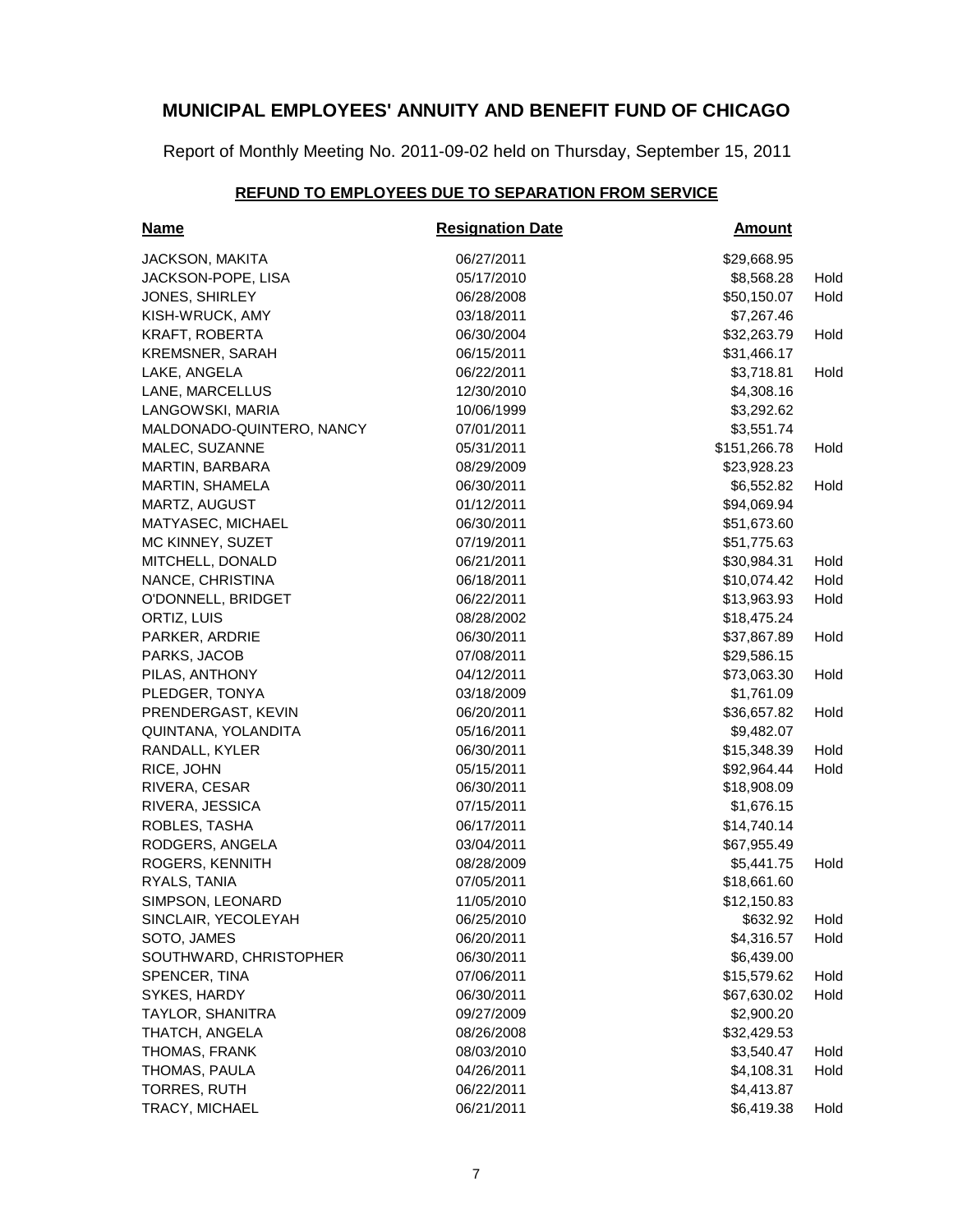Report of Monthly Meeting No. 2011-09-02 held on Thursday, September 15, 2011

### **REFUND TO EMPLOYEES DUE TO SEPARATION FROM SERVICE**

| <b>Name</b>             | <b>Resignation Date</b> | <b>Amount</b> |      |
|-------------------------|-------------------------|---------------|------|
| VALDEZ, CHARLITO        | 06/22/2011              | \$6,160.94    |      |
| <b>VOLLICK, RICHARD</b> | 09/30/2010              | \$9,031.48    |      |
| VON MOSER, DOUGLAS      | 08/06/2010              | \$590.89      |      |
| WARE, ROBERT            | 06/15/2011              | \$80,424.49   |      |
| <b>WATSON, LATEEFAH</b> | 06/24/2011              | \$66,537.22   |      |
| <b>WILKENS, PIERRE</b>  | 06/10/2011              | \$8,307.05    | Hold |
| <b>WILKINS, BARRY</b>   | 06/30/2011              | \$102.194.09  | Hold |
| WILLIAMS-LOFTON, TANYA  | 06/21/2011              | \$8,537.65    |      |
| YANCEY, WILLIAM         | 06/21/2011              | \$9,597.36    |      |

#### **TOTAL REFUND TO EMPLOYEES DUE TO SEPARATION FROM SERVICE**

**101 Case(s) \$2,161,716.57**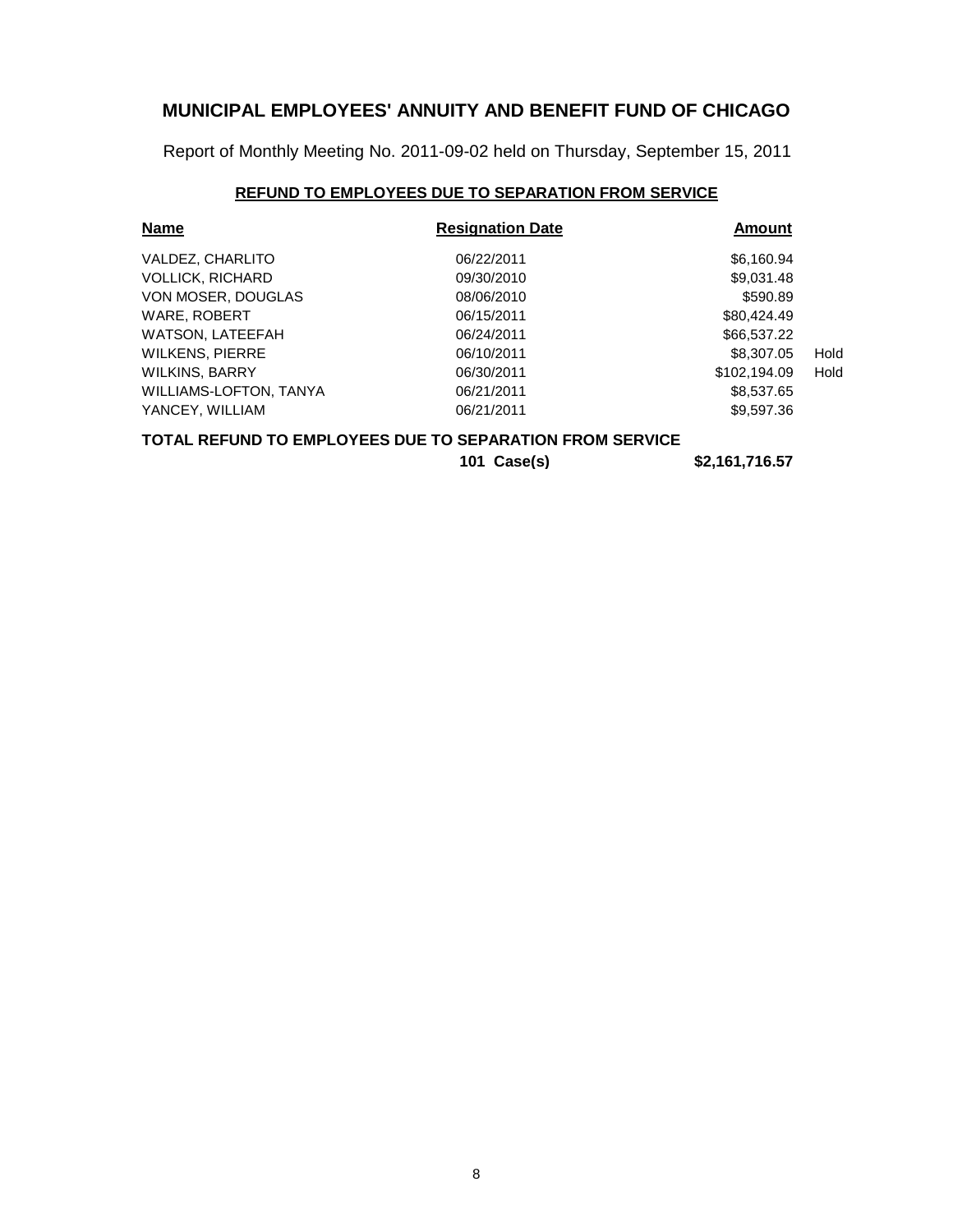Report of Monthly Meeting No. 2011-09-02 held on Thursday, September 15, 2011

#### **REFUND IN ACCORDANCE WITH SECTION 8-170 OF THE LAW GOVERNING THIS FUND**

| Name                                                                                   | Date of Death | Pay to        | Amount       |
|----------------------------------------------------------------------------------------|---------------|---------------|--------------|
| BREWER, DEMATEO                                                                        | 02/17/2011    | Child (2/2)   | \$50,448.28  |
| CHUSKAS, LEONA                                                                         | 01/15/2011    | Heirs $(5/5)$ | \$31,871.85  |
| JEFFERSON, MICHAEL                                                                     | 07/01/2010    | DesBen        | \$8,514.11   |
| MONTANEZ, DEMARISE                                                                     | 06/21/2011    | <b>DesBen</b> | \$84,401.07  |
| MOORE, JEROME                                                                          | 05/30/2005    | Heirs $(1/1)$ | \$7,075.33   |
| <b>Total REFUND IN ACCORDANCE WITH SECTION 8-170 OF</b><br>THE LAW GOVERNING THIS FUND |               | 5 Case(s)     | \$182,310.64 |

#### **REFUND OF DIFFERENCE IN ACCORDANCE WITH SECTION 8-170 OF THE LAW GOVERNING THIS FUND**

| <b>Name</b>                                                                                                 | Date of Death | Pay to         | <b>Amount</b> |
|-------------------------------------------------------------------------------------------------------------|---------------|----------------|---------------|
| HANSEN, WALTRAUTE                                                                                           | 05/08/2011    | DesBen         | \$8,829.13    |
| MCDONOUGH, JAMES                                                                                            | 06/18/2010    | DesBen $(2/3)$ | \$44,405.66   |
| SPADA, FRANK                                                                                                | 06/24/2011    | DesBen         | \$6,651.22    |
| <b>Total REFUND OF DIFFERENCE IN ACCORDANCE WITH</b><br><b>SECTION 8-170 OF THE LAW GOVERNING THIS FUND</b> |               | 3 Case(s)      | \$59,886.01   |

#### **REFUND ELECTIONS IN LIEU OF EMPLOYEE ANNUITY**

| <b>Name</b>                                               | <b>Resignation Date</b> |           | Amount      |      |
|-----------------------------------------------------------|-------------------------|-----------|-------------|------|
| AGUILA, CAROL                                             | 06/15/2011              |           | \$2,301.18  | Hold |
| ARMAS, ROSALINDA                                          | 06/21/2011              |           | \$12,698.42 |      |
| <b>BILBREW, EARLENE</b>                                   | 06/30/2011              |           | \$7,312.86  |      |
| <b>GARCIA, THERESA</b>                                    | 06/30/2011              |           | \$4,693,95  |      |
| <b>MORROW, GURLDINE</b>                                   | 06/22/2011              |           | \$6,978,73  | Hold |
| <b>Total REFUND ELECTIONS IN LIEU OF EMPLOYEE ANNUITY</b> |                         | 5 Case(s) | \$33,985,14 |      |

| <b>Name</b>            | <b>Effective Date</b> | Amount      |
|------------------------|-----------------------|-------------|
| ABBOTT, SAM            | 07/01/2011            | \$34,157.71 |
| ACOSTA, ROSE           | 07/01/2011            | \$11,327.69 |
| ADAMS, BETTY           | 06/18/2011            | \$2,697.64  |
| AGBOHLAH, LORRAINE     | 07/01/2011            | \$22,104.09 |
| <b>AGUILAR, OTILIO</b> | 07/01/2011            | \$2,138.84  |
| ALFRED, JANICE         | 07/01/2011            | \$17,356.62 |
| ALLEN, DENISE          | 07/01/2011            | \$16,540.30 |
| ANDERSON, MARK         | 07/01/2011            | \$29.134.77 |
| ANDERSON, THOMAS       | 07/09/2011            | \$23,116.51 |
| ANDREWS, LORNA         | 07/01/2011            | \$21,146.91 |
| ANSELMINI, PHILLIP     | 07/01/2011            | \$25,084.41 |
| ARCEO, FRANCES         | 06/25/2011            | \$4,431.86  |
| <b>BAKER, LIZZIE</b>   | 06/18/2011            | \$4,446.65  |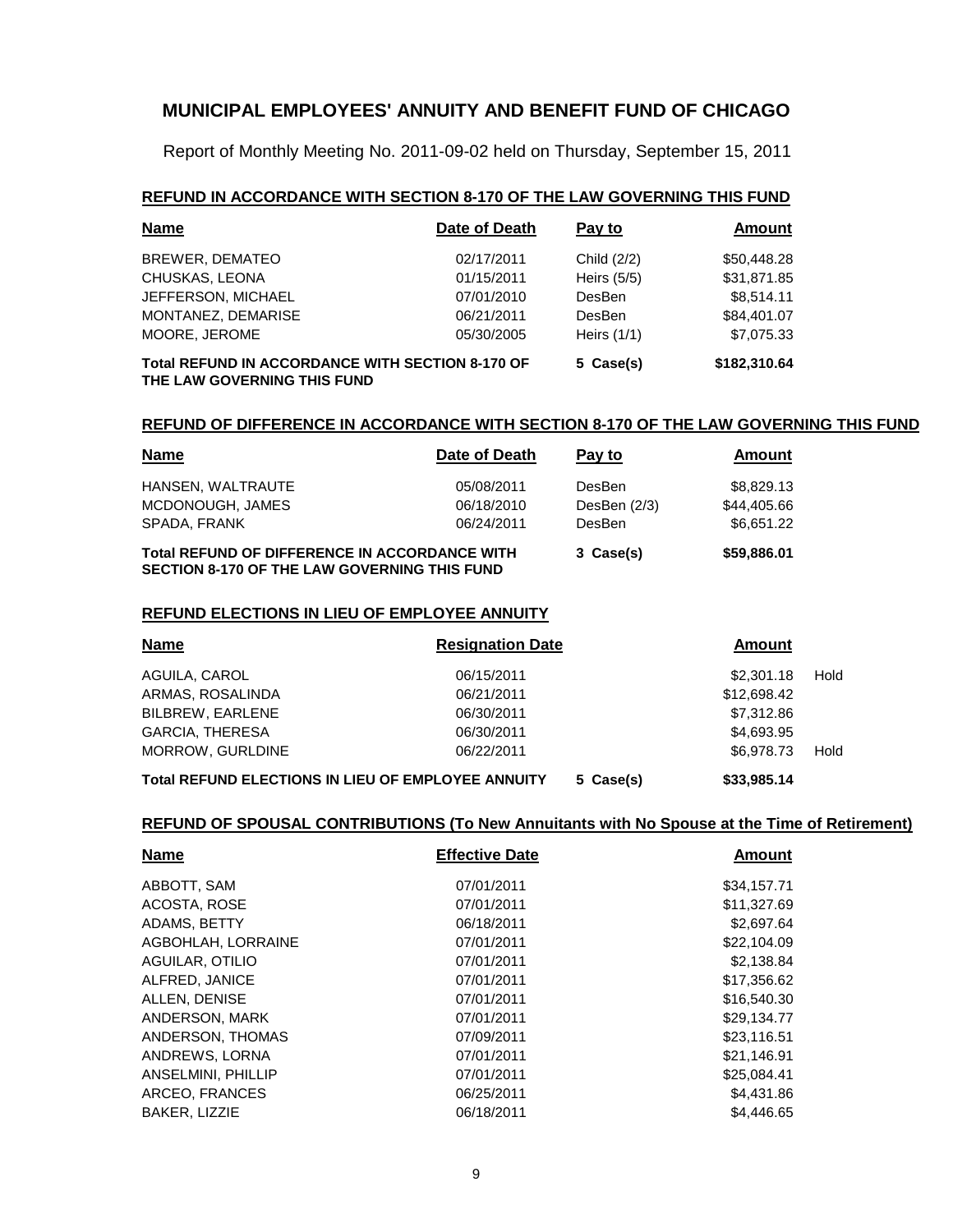Report of Monthly Meeting No. 2011-09-02 held on Thursday, September 15, 2011

#### **Name Effective Date Amount** BARBARA, FRED 07/01/2011 \$30,655.53 BARRIOS, RICHARD 07/01/2011 \$14,941.55 BELL, ALICE 614,692.16 BERMAN, BARRY 07/01/2011 \$35,186.55 BERRIOS, LYDIA 07/01/2011 \$6,987.66 BERRY, DEMETRA 67/01/2011 616.418.19 BIANCO, HENRY 67/01/2011 67/01/2011 535,749.03 BLAIR, HARVEY 07/01/2011 \$16,061.64 BOLDEN, THEODORA 07/01/2011 07/01/2011 \$25,594.63 BROWN, GLORIA 625,827.02 BROWNLEE, MILDRED 07/01/2011 67/01/2011 \$17,797.05 BRUMLEY, ANITA 6983.85 BUCHANAN, TANYA 06/01/2011 \$148.64 BUCHTA, LUCINE 07/01/2011 07/01/2011 \$30,274.22 BUFFALO, SHARON 07/01/2011 07/01/2011 \$25,491.54 BURKE, PATRICK 61 (2012) 841,058.18 (2014) 841,058.18 CHAGOYA, ANASTACIO 06/22/2011 \$1,726.87 CHO, JEANNIE 28,224.40 COATAR, SHIRLEY 07/01/2011 **619,583.33** 07/01/2011 COOKS, VERSAILLE 66/22/2011 66/22/2011 52,746.49 CORRIDON, JOHN 67/01/2011 67/01/2011 532.254.13 COUCH, LYDIA 06/19/2011 \$388.42 COVELLI, TONY 67/01/2011 654,254.44 CRAWFORD, LEWIS 06/17/2011 \$11,678.18 CRIST, JOHN 67/01/2011 636,823.10 CURRY, JACQUELINE 07/01/2011 \$15,190.37 DAVILA, DANIEL 07/01/2011 \$25,022.55 DAVIS CHEEKS, JENNIFER  $07/01/2011$   $326.545.87$ DAVIS, GEORGETTA 06/22/2011 \$2,404.83 DAVIS, LORRAINE 07/01/2011 07/01/2011 \$11,821.28 DAVIS, MARJORIE 07/01/2011 \$4,888.27 DICKEY, ANTONIO 05/17/2011 \$29,087.23 DOWNER, JANICE 07/01/2011 07/01/2011 \$11,895.18 DYSON WILSON, MILDRED 07/01/2011 07/01/2011 \$15,860.62 ESCAMILLA, MARINA 07/03/2011 \$5,520.16 EVANS, FLORA 07/01/2011 \$19,628.37 FATTORE, AL 67/01/2011 645,211.21 FERRAREN, ESTHER 07/01/2011 \$12,360.09 FRANCIS, THELMA 07/01/2011 \$15,020.76 FRANKS, PEGGY 07/01/2011 \$16,028.03 GANNON, JULIE 07/01/2011 \$12,416.01 GARCIA, NELLY 66/22/2011 6.4RCIA, NELLY 66/22/2011 GAYLES, SHARON 68/01/2011 621,756.21 GILMORE, SCHERELL 07/01/2011 \$10,295.28 GJELDUN, PATRICIA 07/01/2011 \$21,483.45 GLOSS, FLORINDA 67/01/2011 61.038.84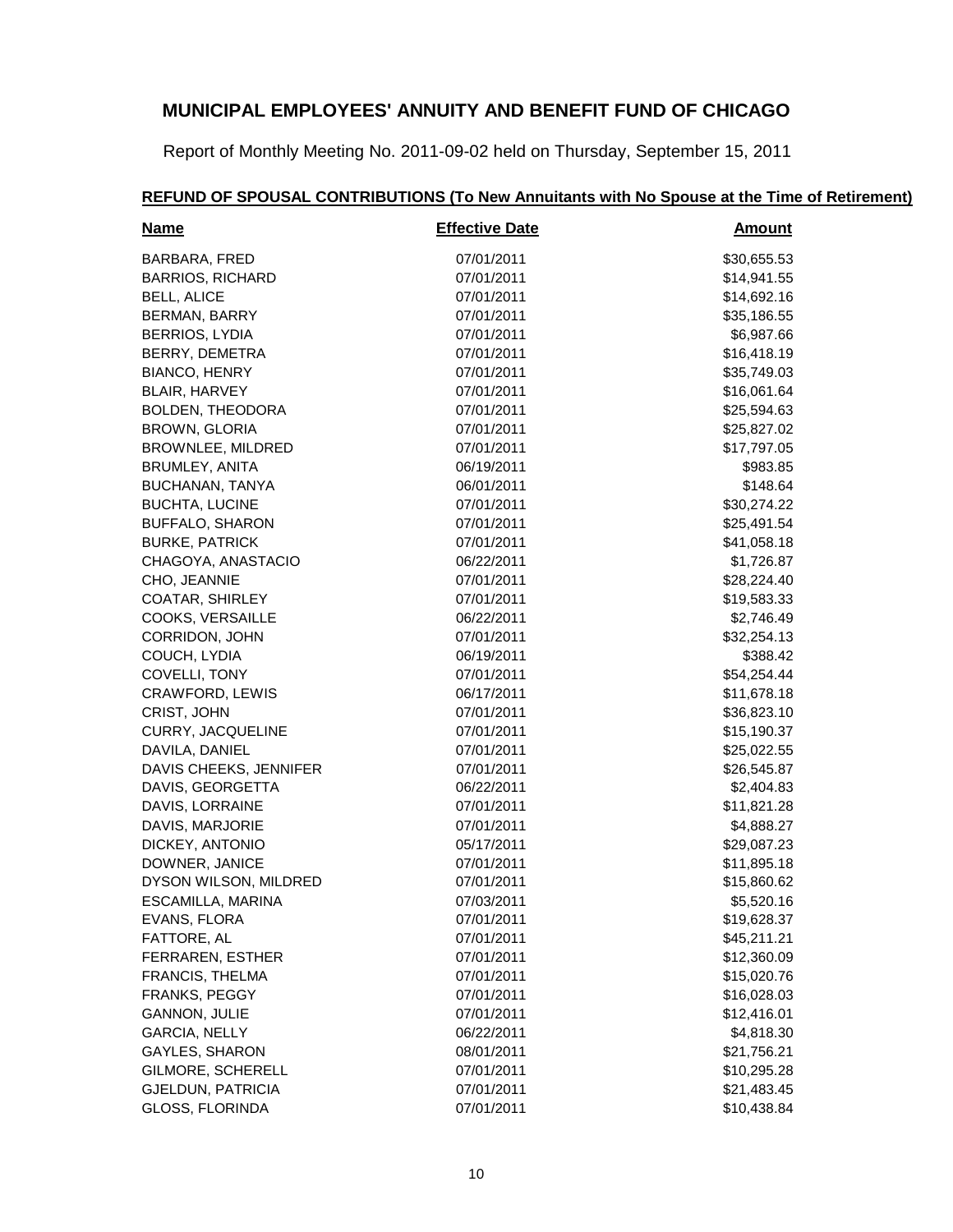Report of Monthly Meeting No. 2011-09-02 held on Thursday, September 15, 2011

#### **Name Effective Date Amount** GRANDOLFO, EILEEN 07/01/2011 \$3,899.02 GREEN, BERTHA 07/01/2011 \$12,238.62 GREEN, ELEANOR 06/18/2011 \$7,553.53 GROD, PATRICIA 07/01/2011 \$14,162.43 GUZMAN, SOILA 07/01/2011 \$22,687.19 HANNAH, CLARA 07/01/2011 \$13,428.93 HARRIS, JESSIE 07/01/2011 \$22,127.73 HAYNES, ANNIE 07/01/2011 \$23,916.55 HENDERSON, THOMAS 06/30/2011 06/30/2011 \$26,921.25 HOOKER, FLORENCE 07/01/2011 631,402.39 JAMES, PRECIOUS 07/01/2011 07/01/2011 \$3,281.50 JEFFERSON, DAVID 07/01/2011 \$16,316.37 JENNINGS, LINDA 07/01/2011 \$18,513.16 JOHNSON, JOSEPH 07/01/2011 \$16,724.80 JOHNSON, ROSIE 07/01/2011 \$23,432.13 JONES, BRENDA 07/01/2011 \$22,560.84 JORDAN, BARBARA 07/01/2011 \$9,094.30 JOSHUA, DEBORAH 07/30/2011 \$17,462.41 KRAUS, SUZANNE 04/01/2011 \$3,046.11 KROL, EDWARD 07/01/2011 \$1,516.85 LABEDZ, GARY GEORGE 07/01/2011 \$30,223.50 LANE, CAROLYN 67/01/2011 613,750.60 LOOBY, GREGORY 67/11/2011 626,522.27 LOPEZ, IGNACIO 06/22/2011 \$2,954.48 LUCKETT, DOROTHY 07/01/2011 07/01/2011 \$25,656.52 MARQUEZ, CAROL 07/01/2011 \$8,700.22 MARSHALL, WILMA 07/01/2011 \$22,199.18 MC MAHON, WILLIAM  $07/01/2011$   $831,858.00$ MCGUIRE, EVA 07/01/2011 \$13,542.71 MCGUIRE, JOHN 66/25/2011 66/25/2011 66/25/2011 MEANS, DEBRA 07/01/2011 \$30,481.92 MILLER, JULIA 607.00 (2012) 314,607.06 (2012) 314,607.06 MITCHELL, BOBBIE 07/01/2011 \$19,388.17 MIXON, HELEN 66/18/2011 66/18/2011 53,495.44 MOGBULU-WARE, SHEILA  $07/01/2011$   $07/01/2011$  \$17,127.10 MONACO, ROBERT 07/01/2011 07/01/2011 \$30,051.52 MONTGOMERY, ETHEL 07/01/2011 07/01/2011 \$12,180.10 MORAN, CODY 67/01/2011 628,821.61 MORAN, JAMES 07/01/2011 \$40,070.47 MORRIS, PATRICIA 66/18/2011 66/18/2011 514,134.40 MORROW, HARRY 07/01/2011 \$13,356.89 MUHAMMAD, BETTY 07/01/2011 07/01/2011 \$28,572.83 NANCE, LINDA 67/01/2011 619,149.79 NAYAMUTH, AHMAD 07/01/2011 \$18,683.02 NEGRON, VICTOR 07/01/2011 \$17,988.98 NIETO, CONSUELO 07/01/2011 \$15,628.90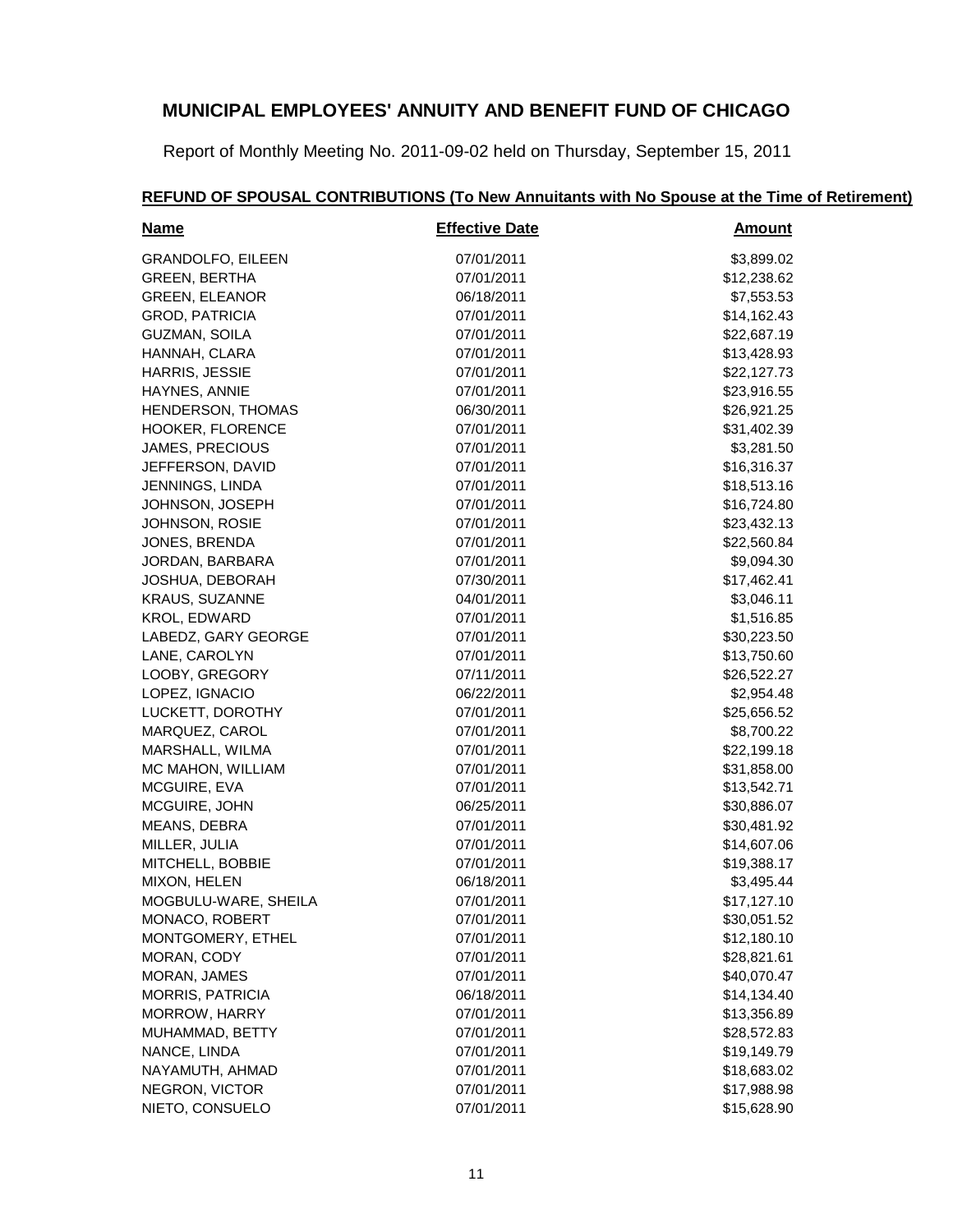Report of Monthly Meeting No. 2011-09-02 held on Thursday, September 15, 2011

#### **Name Effective Date Amount** NOONAN, MARY 66/19/2011 66/19/2011 55,176.45 NOWOTNY, DONALD 07/01/2011 07/01/2011 \$20,996.48 NYANTEE, GLENDA 07/01/2011 612,776.49 PALOMBIZIO-SKOREK, CHERYL 07/01/2011 07/01/2011 \$34,484.81 PALUMBO, JOAN 07/01/2011 519,611.44 PAPINI, MARILYN 67/01/2011 629,186.93 PARKER, FANNIE 07/01/2011 \$5,141.54 PATROS, AGGIE 07/01/2011 \$20,643.51 PAVLIK, JOSEPH 07/01/2011 07/01/2011 \$38,822.31 PAYTON, JOHN 65/16/2011 65/16/2011 53,879.05 PENA, SANTA 07/01/2011 \$2,547.94 PODGORNY, DOROTHY 07/01/2011 07/01/2011 \$5,466.77 RABIN, GILBERT 07/01/2011 \$15,812.45 REID, JANICE 64,847.04 RICHARDS, LOIS 07/01/2011 \$20,156.91 RICHARDSON, JAMES 07/01/2011 \$17,130.71 RICHARDSON, ROBERT 07/01/2011 616,414.07 RICHMOND, CORNEL 06/22/2011 06/22/2011 \$13,921.01 ROBERTSON, LAFAYETTE 07/01/2011 07/01/2011 \$22,209.38 ROCKYMORE, MICHAEL 07/01/2011 \$18,998.69 RODRIGUEZ, BRIGIDA 07/01/2011 \$6,141.96 ROSS, JOAN 67/01/2011 631,161.79 ROSSETTI, LOUIS 67/01/2011 639,919.85 ROZANSKI, KAREN 07/01/2011 \$36,484.80 RUFFIN, ARREE 07/01/2011 \$20,681.70 RULE, JOANN 66/18/2011 66/18/2011 513,032.37 RUSSELL, MATTIE 67/03/2011 61.040.76 SALAZAR, MARY 05/24/2011 \$5,506.10 SANDERS, LELA 07/01/2011 \$4,242.78 SCALES, CHRISTINE 07/01/2011 **\$1,376.17** SCHARBA, WAYNE 07/01/2011 \$31,551.77 SHAKESPEARE, SANDRA 07/01/2011 \$23,174.03 SHANNON, KEVIN (REFUND DEFERRED UNTIL AGE 55) 12/06/2011 \$1,244.35 SIMS, WILHEMENIA 06/22/2011 \$7,895.87 SINGLETON, BRENDA 06/19/2011 \$3,870.46 SOLANO, ALICIA 07/01/2011 \$2,656.57 SOSAPAVON, HUGO 07/01/2011 \$27,428.02 STAPLE, HENRY 07/01/2011 \$19,405.85 STAROSTA, BETTY 06/18/2011 \$1,588.23 STREETER, VALERIE 07/01/2011 \$21,948.07 SULLIVAN, MARY ANN 07/01/2011 \$30,167.01 SWANK, JAMES 07/01/2011 \$23,241.97 TAGGART, TERESA 07/01/2011 \$7,686.14 TENUTA, CHRISTINA 05/25/2011 \$2,498.00 THOMAS, JOYCE 07/01/2011 07/01/2011 \$13,284.31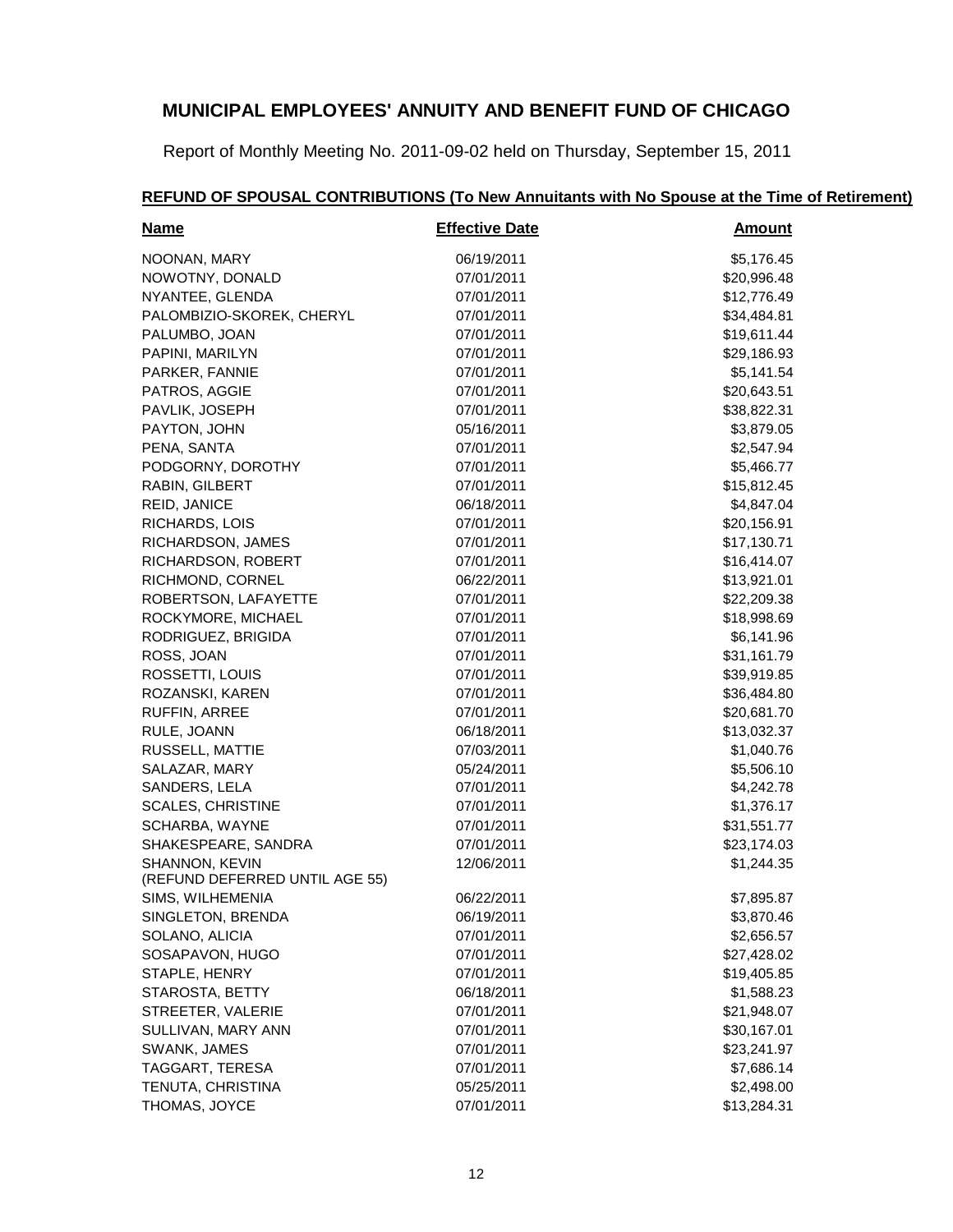Report of Monthly Meeting No. 2011-09-02 held on Thursday, September 15, 2011

# **REFUND OF SPOUSAL CONTRIBUTIONS (To New Annuitants with No Spouse at the Time of Retirement)**

| <b>Name</b>                                                                                           | <b>Effective Date</b> |             | Amount         |
|-------------------------------------------------------------------------------------------------------|-----------------------|-------------|----------------|
| THURMAN, DOROTHY                                                                                      | 07/01/2011            |             | \$17,669.43    |
| TILLIS, ADRIANNE                                                                                      | 07/01/2011            |             | \$16,141.20    |
| <b>TWEEDLE, PHILISTINE</b>                                                                            | 07/03/2011            |             | \$537.88       |
| VANIS, PAUL                                                                                           | 07/01/2011            |             | \$31,025.82    |
| VAZQUEZ, MARIA                                                                                        | 07/01/2011            |             | \$4,227.78     |
| <b>VELASCO, CARMEN</b>                                                                                | 07/01/2011            |             | \$15,970.61    |
| <b>VELAZQUEZ, BEKSI</b>                                                                               | 07/01/2011            |             | \$10,458.38    |
| VILLARREAL, ARTHUR                                                                                    | 06/30/2011            |             | \$24,099.06    |
| <b>WALKER, PATRICIA</b>                                                                               | 07/01/2011            |             | \$15,095.02    |
| WARD, SHARON                                                                                          | 07/01/2011            |             | \$21,148.27    |
| <b>WARREN, CHARMAINE</b>                                                                              | 07/01/2011            |             | \$13,559.48    |
| WEST, WILLIE                                                                                          | 07/01/2011            |             | \$25,456.18    |
| WILLIS, SADIE                                                                                         | 07/01/2011            |             | \$11,429.03    |
| WILMOUTH, JOHN                                                                                        | 07/01/2011            |             | \$34,917.31    |
| WILSON, EVA                                                                                           | 07/01/2011            |             | \$13,746.26    |
| WOODS, MICHAEL                                                                                        | 07/01/2011            |             | \$36,560.62    |
| <b>WRIGHT, JAMES</b>                                                                                  | 07/01/2011            |             | \$35,854.20    |
| YANCY, DEMETRIUS                                                                                      | 07/01/2011            |             | \$27,252.12    |
| Total REFUND OF SPOUSAL CONTRIBUTIONS (To New<br>Annuitants with No Spouse at the Time of Retirement) |                       | 168 Case(s) | \$2,977,843.13 |

**TOTAL REFUNDS \$5,449,924.92**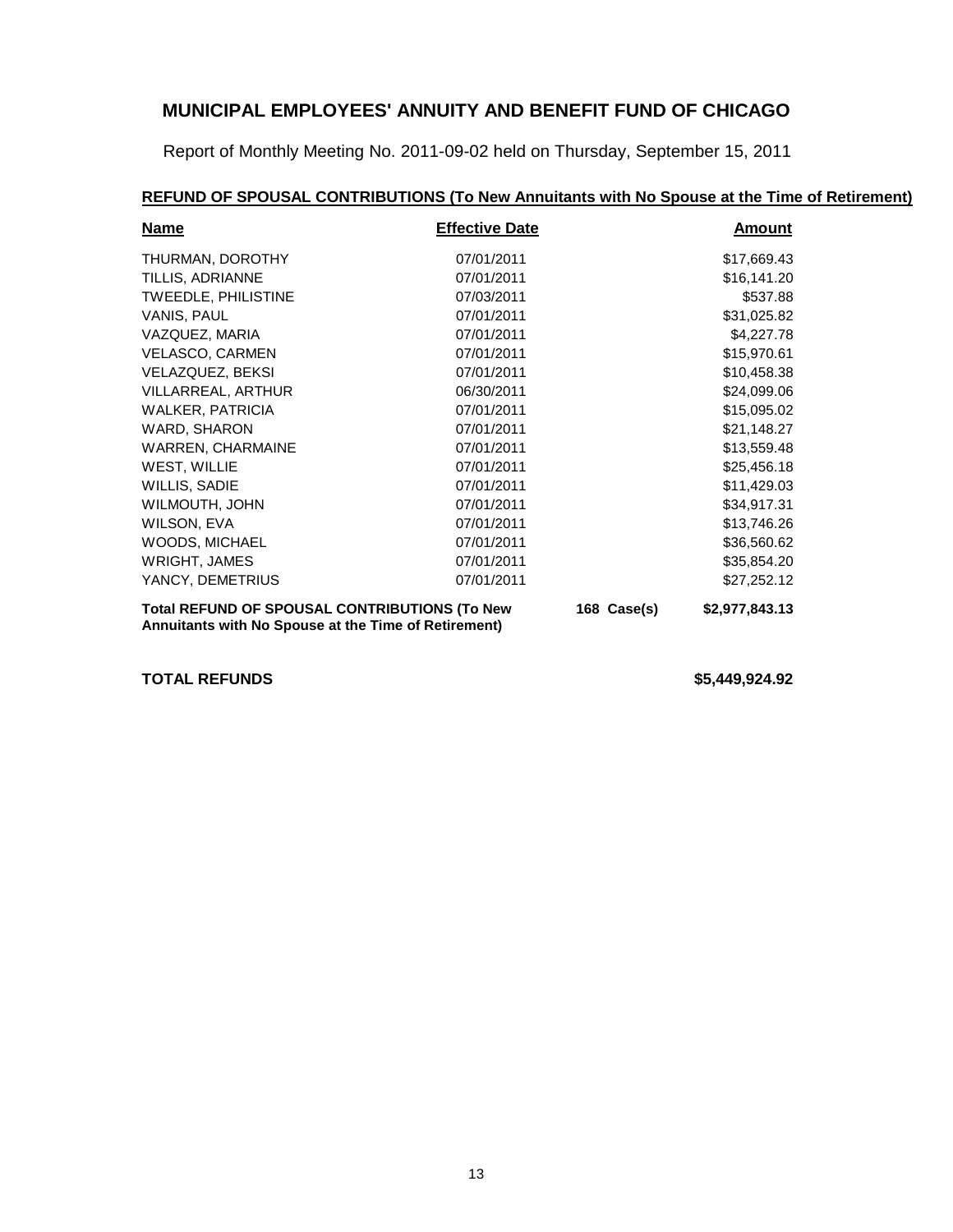Report of Monthly Meeting No. 2011-09-02 held on Thursday, September 15, 2011

### **ADJUSTED REFUND**

| <b>Name</b> | Refund Type Reason | <b>Resignation Date</b> | Amount |            |
|-------------|--------------------|-------------------------|--------|------------|
| <b>NONE</b> |                    |                         |        | ORG<br>ADJ |

Mr. Ahmad moved that the various amounts shown for refunds be approved for payment in the amount shown opposite their respective names. Seconded Mr. Gibson. Carried: Ayes Messrs. Ahmad, Durkan, Gibson, Guest, Ms. Neely. Noes-None.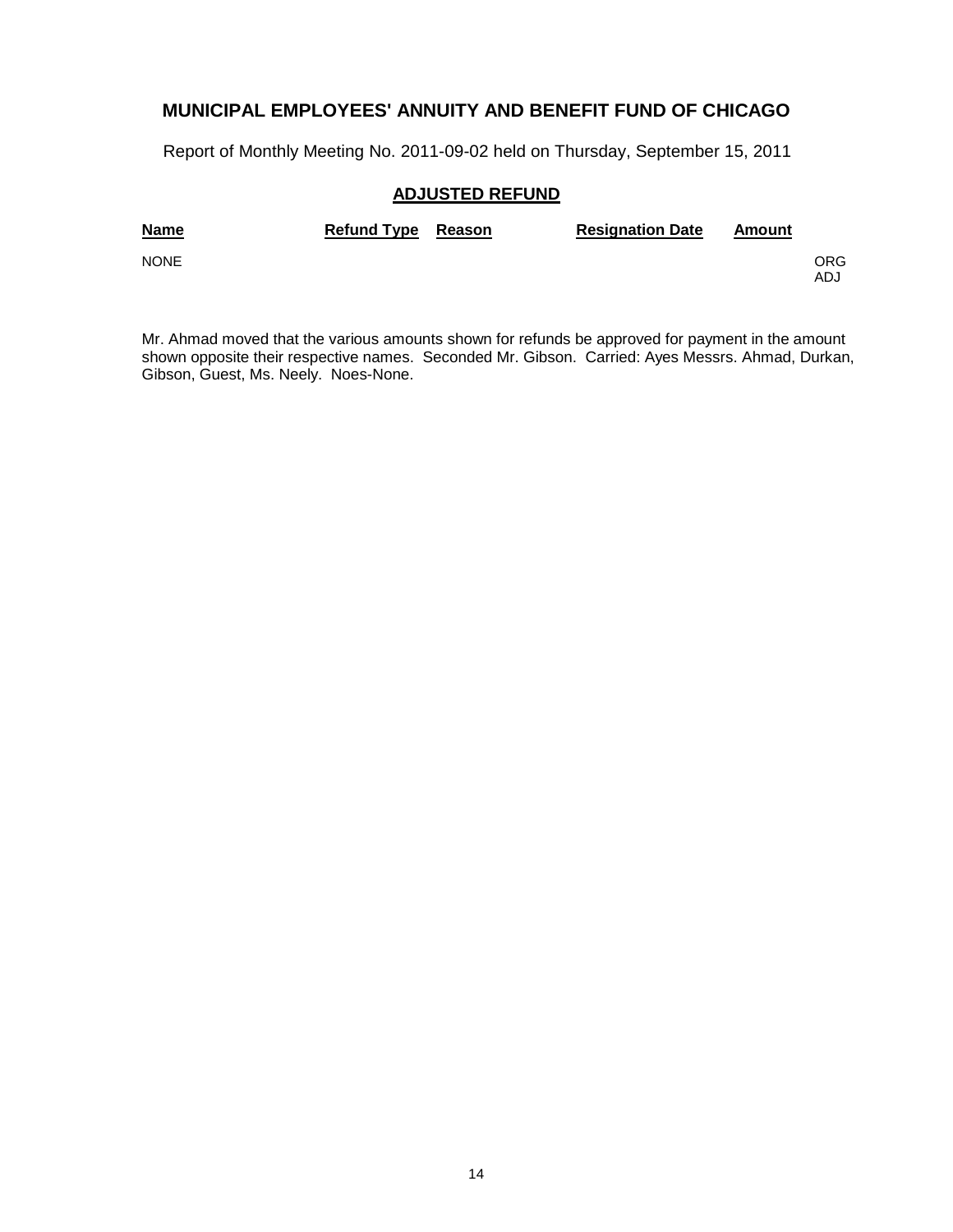Report for Monthly Meeting No. 2011-09 held on Thursday, September 15, 2011

### **ADMINISTRATIVE & OPERATING DISBURSEMENTS, AUGUST 2011**

#### **PERSONNEL:**

|                            | 52000 Salaries and Wages - Regular (3 pay period month)  |             |             | \$<br>318,452.70 |
|----------------------------|----------------------------------------------------------|-------------|-------------|------------------|
|                            | <b>Employee Insurance &amp; Benefits:</b>                |             |             |                  |
|                            | 52110 Health Insurance/Prescription                      | \$82,245.84 |             |                  |
|                            | 52112 Dental Insurance                                   | 5,042.52    |             |                  |
|                            | 52114 Vision Insurance                                   | 865.09      |             |                  |
|                            | 52116 Life Insurance                                     | 957.00      |             |                  |
|                            | 52118 Transit Benefit Charges - (SS/Med savings \$46.82) | 16.94       |             |                  |
|                            | 52100 FICA - Medicare Tax                                | 4,140.41    |             |                  |
|                            | 52120 Employee Cost                                      | (3,796.61)  | \$89,471.19 |                  |
|                            | 52170 Retiree Health Insurance Premium                   | 14,311.04   |             |                  |
|                            | <b>MEAB Retiree Cost</b>                                 | (4,464.09)  | 9,846.95    | 99,318.14        |
|                            | <b>Employee Training &amp; Seminars:</b>                 |             |             |                  |
|                            | <b>Employee Recognition and Rewards:</b>                 |             |             |                  |
|                            | 52131 07/11, EE appreciation, S Gayles                   |             |             | 26.97            |
| <b>TOTAL PERSONNEL</b>     |                                                          |             |             | 417,797.81       |
|                            | <b>PROFESSIONAL SERVICES:</b>                            |             |             |                  |
| <b>Actuarial Services:</b> |                                                          |             |             |                  |
|                            | Gabriel, Roeder, Smith & Company:                        |             |             |                  |
|                            | 52212 08/09/11, Inv#115946, Actuarial valuation services |             |             |                  |
|                            | provided in July 2011                                    |             |             | 4,939.00         |
|                            | <b>Legal Advisory Services:</b>                          |             |             |                  |
|                            | Attorney's Salaries:                                     |             |             |                  |
|                            | 52200 Fred Heiss (3 pay period month)                    |             | 3,843.15    |                  |
|                            | 52202 William Marovitz                                   |             | 2,486.38    | 6,329.53         |
|                            | <b>Other Consulting Services:</b>                        |             |             |                  |
|                            | <b>Medical Advisory Services:</b>                        |             |             |                  |
|                            | Terence P Sullivan, M.D.:                                |             |             |                  |
|                            | 52220 Professional services, 08/11 (3 pay period month)  |             | 5,811.45    |                  |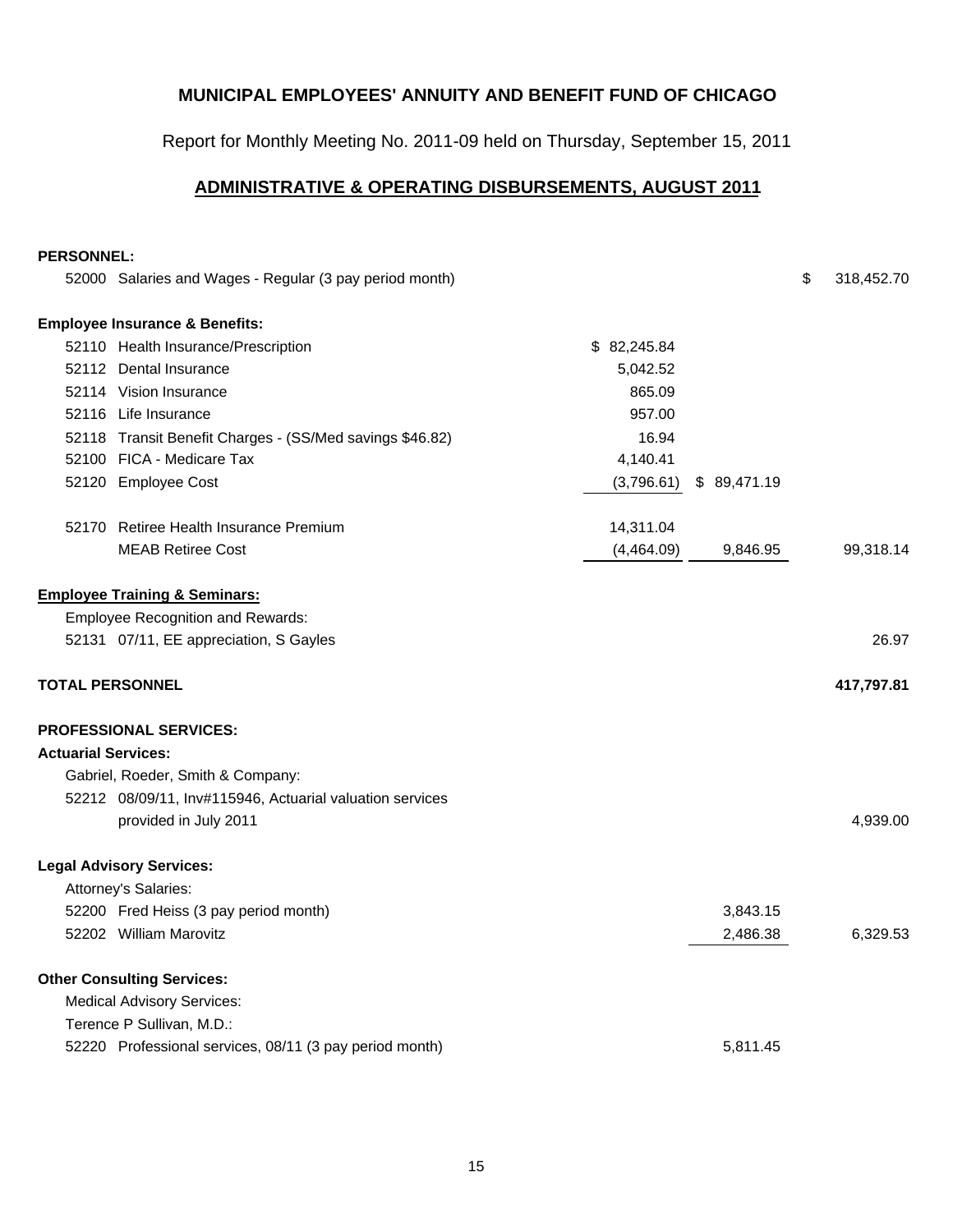| Lobbyist:                                               |                          |                |                |
|---------------------------------------------------------|--------------------------|----------------|----------------|
| Robert S Molaro & Associates:                           |                          |                |                |
| 52221 Consulting Services, 07/11                        |                          | 1,391.66<br>\$ |                |
| Network Support - Onsite:                               |                          |                |                |
| Xerillion Corporation:                                  |                          |                |                |
| 52230 07/31/11, Inv#7690, Consulting - Server           |                          | 1,072.50       | \$<br>8,275.61 |
| <b>TOTAL PROFESSIONAL SERVICES</b>                      |                          |                | 19,544.14      |
| <b>COMMUNICATIONS EXPENSES:</b>                         |                          |                |                |
| <b>Printing and publications:</b>                       |                          |                |                |
| Letterhead Envelopes:                                   |                          |                |                |
| Cahill Printing Company:                                |                          |                |                |
| 52500 08/18/11, Inv#16076, #10 Window envelopes         | 815.00<br>\$             |                |                |
| 08/18/11, Inv#16077, Business reply envelopes           | 865.00<br>1,680.00<br>\$ |                |                |
| <b>Statement of Contributions:</b>                      |                          |                |                |
| Cahill Printing Company:                                |                          |                |                |
| 52500 06/01/11, Inv#16061, Printing #9 Envelopes for EE |                          |                |                |
| <b>Statements</b>                                       | 2,874.80                 |                |                |
| <b>Annual Report Printing:</b>                          |                          |                |                |
| <b>Cahill Printing Company:</b>                         |                          |                |                |
| 52500 08/18/11, Inv#16082, 2010 Annual Report           | 12,675.00                |                |                |
| Annual Report Design:                                   |                          |                |                |
| Parameter Design, LLC:                                  |                          |                |                |
| 52500 08/20/11, Inv#CPM110606, Layout & Design - 2010   |                          |                |                |
| <b>Annual Report</b>                                    | 900.00                   | 18,129.80      |                |
| Postage:                                                |                          |                |                |
| Annual Report:                                          |                          |                |                |
| <b>United States Postal Service:</b>                    |                          |                |                |
| 11800 Prepaid postage - 2010 Annual Report mailing      | 10,154.00                |                |                |
| Regular Mail & Permits:                                 |                          |                |                |
| Pitney Bowes:                                           |                          |                |                |
| 52520 08/16/11, Inv#603812, Postage meter refill        | 38.00                    |                |                |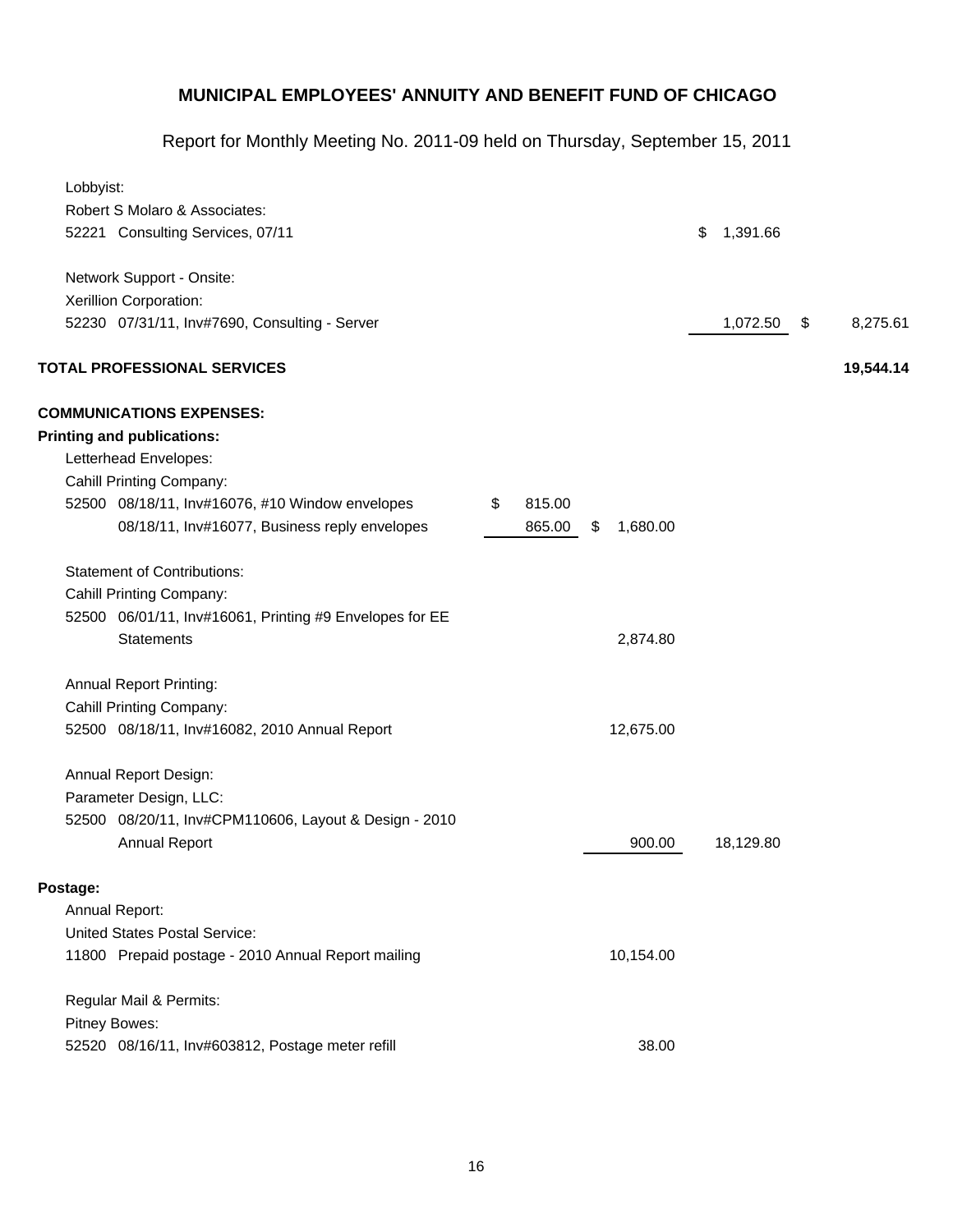| <b>United States Postal Service:</b>                          |   |        |                |             |                 |
|---------------------------------------------------------------|---|--------|----------------|-------------|-----------------|
| 52520 Regular postage - meter account                         |   |        | \$<br>1,300.00 |             |                 |
| Messenger Services, FedEx:                                    |   |        |                |             |                 |
| US Messenger & Logistics, Inc.:                               |   |        |                |             |                 |
| 52520 07/31/11, Inv#3234-12042, Messenger service from        |   |        |                |             |                 |
| 07/06/11 - 07/29/11, TNT deposits & check pickup              |   |        | 50.66          |             |                 |
| <b>Statement of Contributions:</b>                            |   |        |                |             |                 |
| <b>Cahill Printing Company:</b>                               |   |        |                |             |                 |
| 52520 06/01/11, Inv#16061, EE Statements collating & mailing  |   |        | 3,427.96       |             |                 |
| Annual Report:                                                |   |        |                |             |                 |
| <b>Cahill Printing Company:</b>                               |   |        |                |             |                 |
| 52520 08/18/11, Inv#16082, 2010 Annual Report - preparing     |   |        |                |             |                 |
| 50,763 booklets for mailing (address printing, sorting, etc.) |   |        | 3,951.46       | \$18,922.08 | \$<br>37,051.88 |
| <b>Telephone &amp; Communications:</b>                        |   |        |                |             |                 |
| Telecom Services - Phone System Lease:                        |   |        |                |             |                 |
| Access Point Inc.:                                            |   |        |                |             |                 |
| 52530 07/15/11, Inv#2943224, VOIP Telefax services - 07/11    | S | 186.15 |                |             |                 |
| 08/15/11, Inv#2963112, VOIP Telefax services - 08/11          |   | 173.16 | 359.31         |             |                 |
| M5 Networks, Inc.:                                            |   |        |                |             |                 |
| 52530 08/01/11, Inv#335044, Phone system & voice mail         |   |        |                |             |                 |
| service period: 09/01/11 - 09/30/11                           |   |        | 2,444.36       | 2,803.67    |                 |
| RS: Shared Level 3 Phone Over Internet:                       |   |        |                |             |                 |
| County Employees' Annuity & Benefit Fund:                     |   |        |                |             |                 |
| 52531 07/31/11, Inv#IVC226, Telephone service charges         |   |        |                |             |                 |
| 06/05/11 - 07/04/11 - DR site                                 |   |        |                | 27.91       |                 |
| RS: Data Connection:                                          |   |        |                |             |                 |
| County Employees' Annuity & Benefit Fund:                     |   |        |                |             |                 |
| 52532 07/31/11, Inv#IVC226, Shared Data connection for        |   |        |                |             |                 |
| 07/11 - DR site                                               |   |        | 177.98         |             |                 |
| <b>Verizon Financial Services LLC:</b>                        |   |        |                |             |                 |
| 52532 08/10/11, Inv#08276412, Data Connection - DR site       |   |        | 316.75         | 494.73      |                 |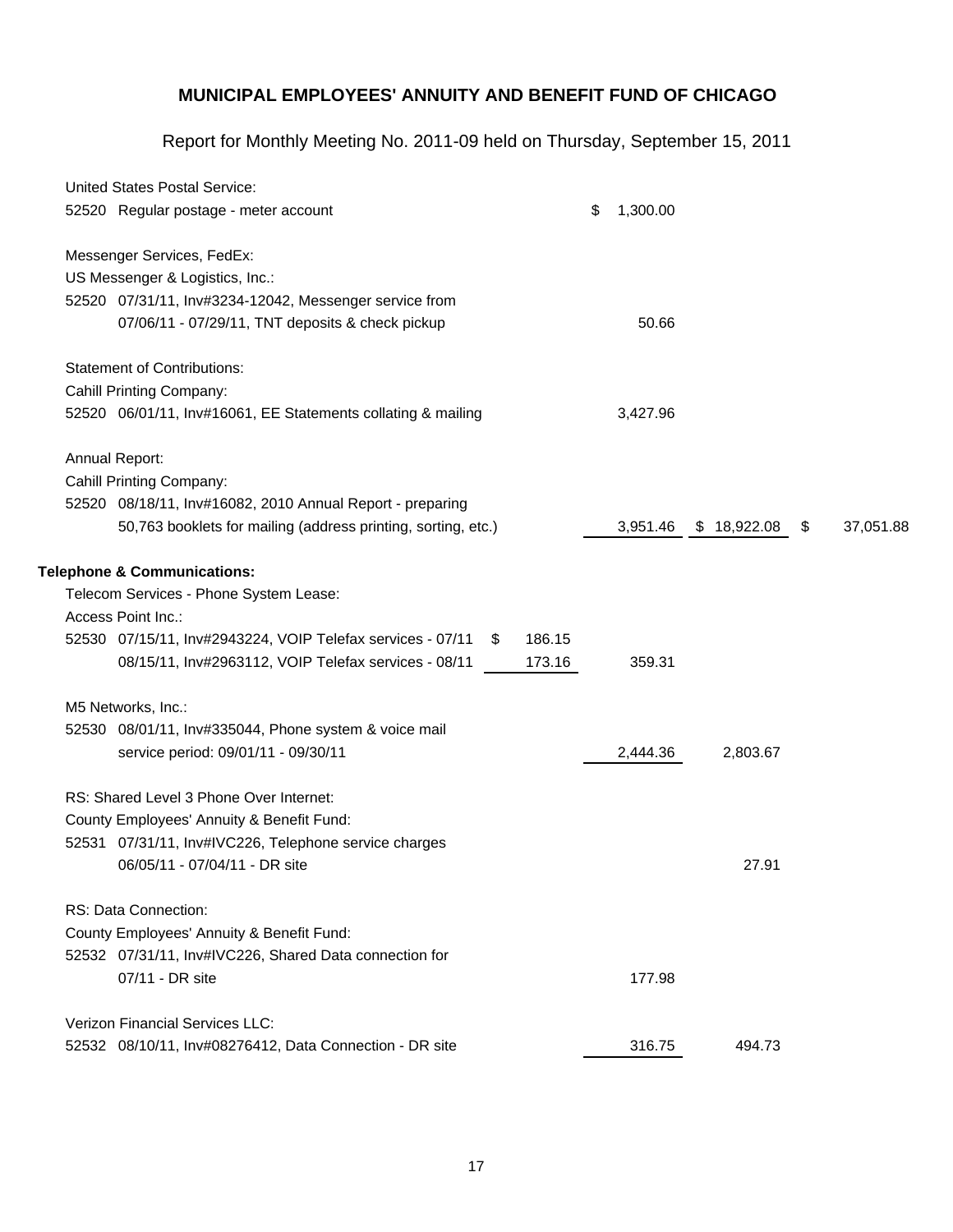|                                | Onsite Internet Connectivity:                                        |               |              |                |
|--------------------------------|----------------------------------------------------------------------|---------------|--------------|----------------|
|                                | County Employees' Annuity & Benefit Fund:                            |               |              |                |
|                                | 52533 07/31/11, Inv#IVC226, Shared Internet services                 |               |              |                |
|                                | 06/29/11 - 07/28/11 - DR site                                        | \$<br>90.67   |              |                |
|                                | <b>XO Communications:</b>                                            |               |              |                |
|                                | 52533 08/01/11, Inv#43175800, Internet service for 08/11             | 450.70        | 541.37<br>\$ |                |
|                                | Business Continuity - Cell Phone Allowance for Managers:             |               |              |                |
|                                | 52535 July 2011                                                      |               | 285.00       | \$<br>4,152.68 |
|                                | <b>TOTAL COMMUNICATIONS EXPENSES</b>                                 |               |              | 41,204.56      |
|                                | <b>INFORMATION SYSTEMS:</b>                                          |               |              |                |
|                                | <b>Pension Benefit System (PBS):</b>                                 |               |              |                |
|                                | 52050 Salaries & Wages - Part-Time (3 pay period month)              |               | 8,488.21     |                |
|                                | 52100 Medicare ER                                                    |               | 123.07       | 8,611.28       |
|                                | <b>TOTAL INFORMATION SYSTEMS</b>                                     |               |              | 8,611.28       |
| <b>Rental &amp; Utilities:</b> | <b>OTHER OPERATING EXPENSES:</b>                                     |               |              |                |
|                                | <b>Office Rental:</b>                                                |               |              |                |
|                                | Hines REIT 321 N. Clark St LLC:                                      |               |              |                |
|                                | 52700 Rent as defined in lease agreement                             |               |              |                |
|                                | March 2011 thru August 2011 @ \$44,884.50                            | 237,258.42    |              |                |
|                                | Rent abatement                                                       | (237, 258.42) |              |                |
|                                | County Employees' Annuity & Benefit Fund:                            |               |              |                |
|                                | 52710 07/31/11, Inv#IVC226, Rent 08/11 - DR site                     |               | 981.86       | 981.86         |
|                                | <b>Office Move:</b>                                                  |               |              |                |
|                                | Chicago Office Technology Group:                                     |               |              |                |
|                                | 52707 03/09/11, Inv#193103, Copier move for (3) units to office site |               | 525.00       |                |
|                                | Credit                                                               |               | (75.00)      | 450.00         |
| <b>Utilities:</b>              |                                                                      |               |              |                |
|                                | Electricity & Taxes:                                                 |               |              |                |
| ComEd:                         |                                                                      |               |              |                |
|                                | 52720 08/04/11, Services from 07/05/11 to 08/03/11                   |               | 1,046.10     |                |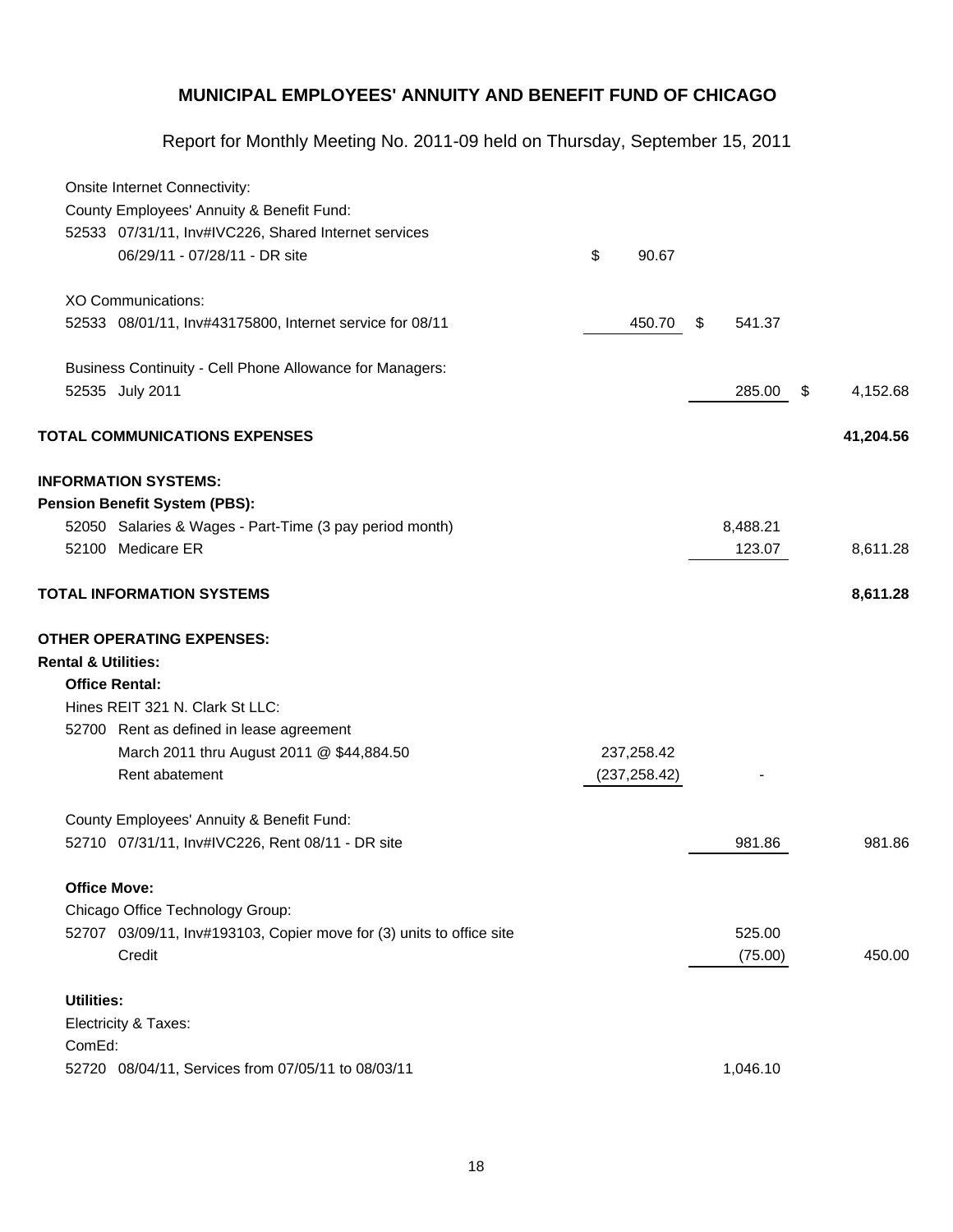|          | County Employees' Annuity & Benefit Fund:<br>52720 07/31/11, Inv#IVC226, Electric service charges |              |              |              |                |
|----------|---------------------------------------------------------------------------------------------------|--------------|--------------|--------------|----------------|
|          | 06/08/11 - 07/07/11 - DR site                                                                     |              | \$<br>113.56 |              |                |
|          | 07/31/11, Inv#IVC226, Alarm user permit                                                           |              |              |              |                |
|          | 09/01/11 thru 08/31/12 - DR site                                                                  |              | 10.00        | \$<br>123.56 | \$<br>1,169.66 |
|          | <b>Equipment Rental:</b>                                                                          |              |              |              |                |
|          | Postage Meter Rental:                                                                             |              |              |              |                |
|          | Pitney Bowes:                                                                                     |              |              |              |                |
|          | 52750 08/16/11, Inv#603812, Quarterly billing for postage                                         |              |              |              |                |
|          | meter rental 09/16/11 - 12/15/11                                                                  |              |              |              | 375.00         |
|          | <b>Other Operating Expense:</b>                                                                   |              |              |              |                |
|          | <b>Contractual Services:</b>                                                                      |              |              |              |                |
|          | Death Service:                                                                                    |              |              |              |                |
|          | Pension Benefit Information:                                                                      |              |              |              |                |
|          | 52300 06/26/11, Inv#55383, Death Audit Service                                                    |              |              | 2,000.00     |                |
|          | Offsite Storage/Data Destruction:                                                                 |              |              |              |                |
|          | Federal Companies:                                                                                |              |              |              |                |
|          | 52320 08/01/11, Inv#12549, 08/11 Storage charges                                                  | \$<br>741.49 |              |              |                |
|          | Retrieval charges                                                                                 | 27.47        | 768.96       |              |                |
|          | Iron Mountain:                                                                                    |              |              |              |                |
|          | 52320 07/31/11, Inv#DXY5048, Storage charges for 08/11                                            |              | 579.28       | 1,348.24     | 3,348.24       |
|          | <b>Staff Payroll Services:</b>                                                                    |              |              |              |                |
| Paychex: |                                                                                                   |              |              |              |                |
|          | 53620 Payroll processing charges for PPE 08/05/11                                                 |              |              | 282.40       |                |
|          | Payroll processing charges for PPE 08/19/11                                                       |              |              | 278.74       |                |
|          | Payroll processing charges for PPE 09/02/11                                                       |              |              | 275.68       | 836.82         |
|          | <b>Dues &amp; Subscriptions:</b>                                                                  |              |              |              |                |
|          | GFOA - CAFR:                                                                                      |              |              |              |                |
|          | American Express:                                                                                 |              |              |              |                |
|          | 52400 07/15/11, 2010 CAFR Submission fee                                                          |              |              |              | 1,015.00       |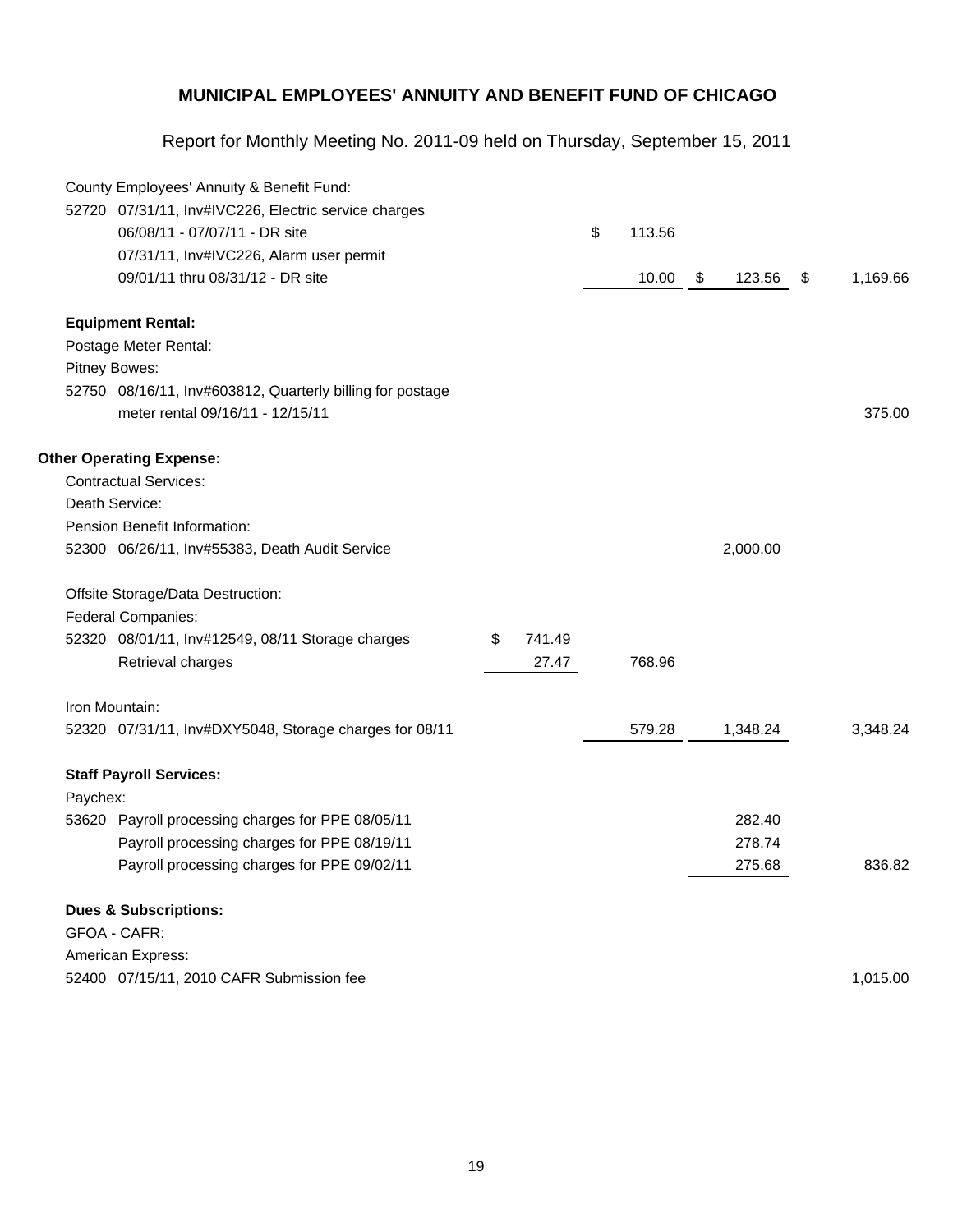|               | <b>Repairs &amp; Maintenance - Equipment:</b>         |             |              |              |
|---------------|-------------------------------------------------------|-------------|--------------|--------------|
|               | Postage Machine:                                      |             |              |              |
|               | 52612 08/01/11, Inv#388128, Postage machine           |             |              |              |
|               | maintenance agreement                                 |             | \$<br>730.00 |              |
| Ricoh Aficio: |                                                       |             |              |              |
|               | Chicago Office Technology Group:                      |             |              |              |
|               | 52612 08/13/11, Inv#054114, Color copier              | \$<br>74.48 |              |              |
|               | 08/16/11, Inv#054287, Color copier                    | 152.07      | 226.55       | \$<br>956.55 |
|               | <b>Repairs &amp; Maintenance - Office:</b>            |             |              |              |
|               | Office Maintenance Supplies:                          |             |              |              |
|               | Hines @ 321 North Clark:                              |             |              |              |
|               | 52625 Tenant charges for the following:               |             |              |              |
|               | 07/05/11, WO#065275                                   |             | 20.00        |              |
|               | 07/05/11, WO#065298                                   |             | 22.88        |              |
|               | 07/29/11, WO#065635                                   |             | 10.00        |              |
|               | Office Maintenance Supplies - 2 keys                  |             | (6.00)       | 46.88        |
|               | Towel Service:                                        |             |              |              |
|               | AUCA Chicago:                                         |             |              |              |
|               | 52654 Towel Services, Inv#701-7331059, 07/28/11       |             | 29.79        |              |
|               | Towel Services, Inv#701-7338017, 08/04/11             |             | 29.79        |              |
|               | Towel Services, Inv#701-7345052, 08/11/11             |             | 29.79        |              |
|               | Towel Services, Inv#701-7352117, 08/18/11             |             | 29.79        | 119.16       |
|               | <b>Office Supplies:</b>                               |             |              |              |
|               | Office Supplies - Regular:                            |             |              |              |
|               | Staples Business Advantage:                           |             |              |              |
|               | 53000 07/23/11, Inv#3158082023, Office Supplies       | 163.69      |              |              |
|               | 07/23/11, Inv#3158082024, Office Supplies             | 61.16       |              |              |
|               | 07/23/11, Inv#3158082025, Office Supplies             | 22.19       |              |              |
|               | 08/06/11, Inv#3158969958, Office Supplies             | 50.75       | 297.79       |              |
|               | Office Supplies - Other:                              |             |              |              |
|               | 53020 08/06/11, Inv#3158969958, Other Office Supplies |             | 23.49        | 321.28       |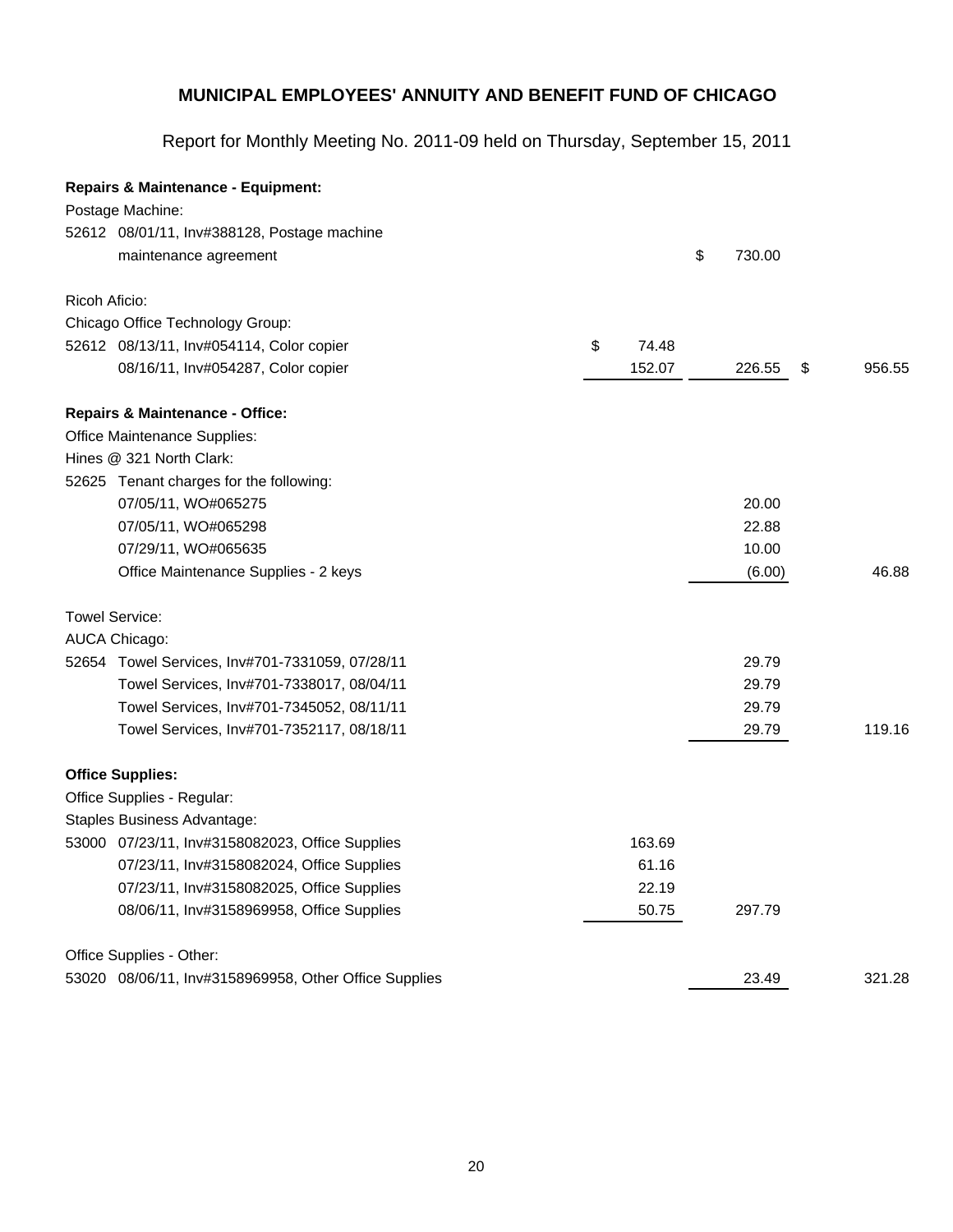|         | <b>Materials &amp; Supplies - Equipment:</b>                    |                |              |              |
|---------|-----------------------------------------------------------------|----------------|--------------|--------------|
|         | <b>Copier Paper Supplies:</b>                                   |                |              |              |
|         | Illinois Paper & Copier Co.:                                    |                |              |              |
|         | 53100 08/12/11, Inv#599080-000, Copy paper                      |                |              | \$<br>618.00 |
|         | <b>Computer/Technical Supplies:</b>                             |                |              |              |
|         | Miscellaneous Hardware:                                         |                |              |              |
|         | American Express:                                               |                |              |              |
|         | 53306 07/25/11, TigerDirect, Misc Computer Supplies             |                | \$<br>258.48 |              |
|         | CDW Government, Inc.:                                           |                |              |              |
|         | 53306 07/29/11, Inv#ZDM1024, Wireless router                    |                | 190.59       |              |
|         | <b>Staples Business Advantage</b>                               |                |              |              |
|         | 53306 08/06/11, Inv#3158969958, Misc Computer Supplies          |                | 29.98        | 479.05       |
|         | <b>Capital Expenditures:</b>                                    |                |              |              |
|         | Access Point Inc.:                                              |                |              |              |
|         | 11803 03/15/11, Inv#2865090, VOIP Telefax wiring to be          |                |              |              |
|         | reimbursed by Tenant Improvement                                |                |              |              |
|         | Allowance                                                       |                | 514.00       |              |
| Ecotek: |                                                                 |                |              |              |
|         | 11803 08/18/11, Inv#13896, Misc furniture installation services |                |              |              |
|         | to be reimbursed by Tenant Improvement Allowance                |                | 740.00       |              |
| Hines:  |                                                                 |                |              |              |
|         | 11803 Reimbursement from Tenant Improvement Allowance:          |                |              |              |
|         | Access Point, Inc.                                              | \$<br>(514.00) |              |              |
|         | <b>Chicago Electrical Company</b>                               | (2,394.50)     |              |              |
|         | Deep Surplus                                                    | (662.47)       |              |              |
|         | Dell Marketing LP                                               | (1,329.99)     |              |              |
|         | Henricksen                                                      | (26, 527.99)   |              |              |
|         | Inter-City Supply                                               | (2,084.97)     |              |              |
|         | <b>JMR Restoration</b>                                          | (3,100.00)     |              |              |
|         | Myriad Supply Co                                                | (11, 142.20)   |              |              |
|         | Wight & Company                                                 | (1,063.60)     |              |              |
|         | Xerillion Corporation                                           | (2,471.00)     | (51, 290.72) |              |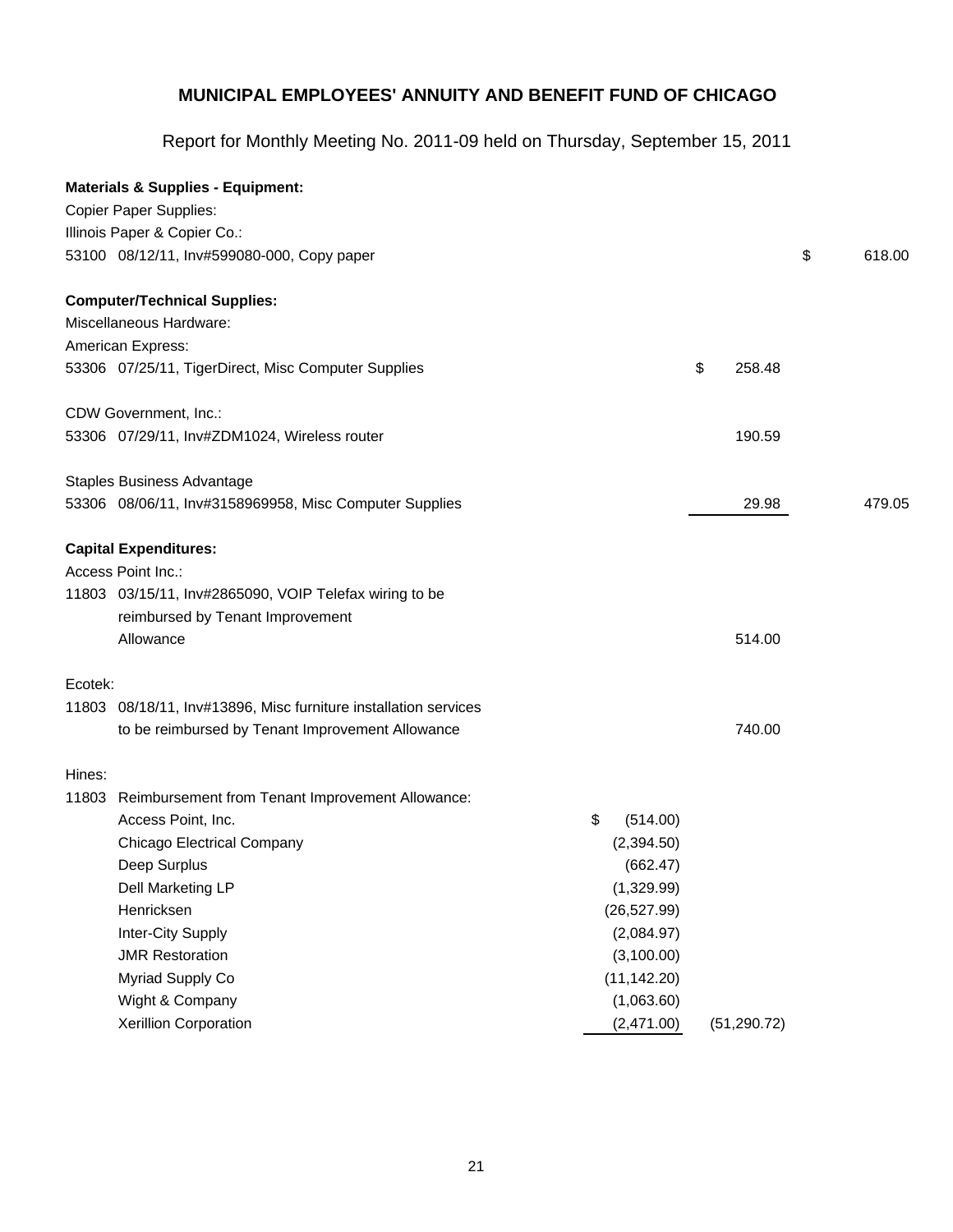|       | <b>JMR Restoration Inc.:</b>                                 |                |                |                   |
|-------|--------------------------------------------------------------|----------------|----------------|-------------------|
| 11803 | 08/02/11, Est#1090, Restoration of used furniture to be      |                |                |                   |
|       | reimbursed by Tenant Improvement Allowance                   |                |                |                   |
|       | (50% deposit balance due after completion)                   | \$<br>1,550.00 |                |                   |
|       | 08/06/11, Inv#1090, Restoration of used furniture to be      |                |                |                   |
|       | reimbursed by Tenant Improvement Allowance                   |                |                |                   |
|       | (Final payment)                                              | 1,550.00       | \$<br>3,100.00 |                   |
|       | Wight & Company:                                             |                |                |                   |
|       | 11803 07/31/11, Inv#29670, Architectural consulting services |                |                |                   |
|       | to be reimbursed by Tenant Improvement Allowance             |                | 874.48         |                   |
|       | Xerillion Corporation:                                       |                |                |                   |
|       | 11803 07/29/11, Inv#7627, Hard drive & APC smart server rack |                |                |                   |
|       | to be reimbursed by Tenant Improvement Allowance             | 2,471.00       |                |                   |
|       | 08/16/11, Inv#7748, Server                                   |                |                |                   |
|       | to be reimbursed by Tenant Improvement Allowance             | 789.00         | 3,260.00       | \$<br>(42,802.24) |
|       | <b>Miscellaneous Expense:</b>                                |                |                |                   |
|       | Receipts: Subpoena & Qildro Fees                             |                |                |                   |
|       | Qildro & Subpoena Fees:                                      |                |                |                   |
|       | 55010 08/11, Qildro & Subpoena fees                          |                | (206.80)       |                   |
|       | Petty Cash Expense:                                          |                |                |                   |
|       | 55000 Petty Cash Replenishment:                              |                | 72.72          |                   |
|       | Death Certificates:                                          |                |                |                   |
|       | 55000 Certified copy of death records for the following:     |                |                |                   |
|       | Fayetta Wimsatt                                              | 15.00          |                |                   |
|       | <b>Ernest Bennette</b>                                       | 15.00          |                |                   |
|       | Janie Canwill                                                | 15.00          |                |                   |
|       | Ella Floyd                                                   | 15.00          |                |                   |
|       | Gertrude Matuszewski                                         | 15.00          | 75.00          |                   |
|       | Board & Investment Meetings:                                 |                |                |                   |
|       | American Express:                                            |                |                |                   |
|       | 55000 07/21/11, Board Room Supplies                          |                | 137.00         |                   |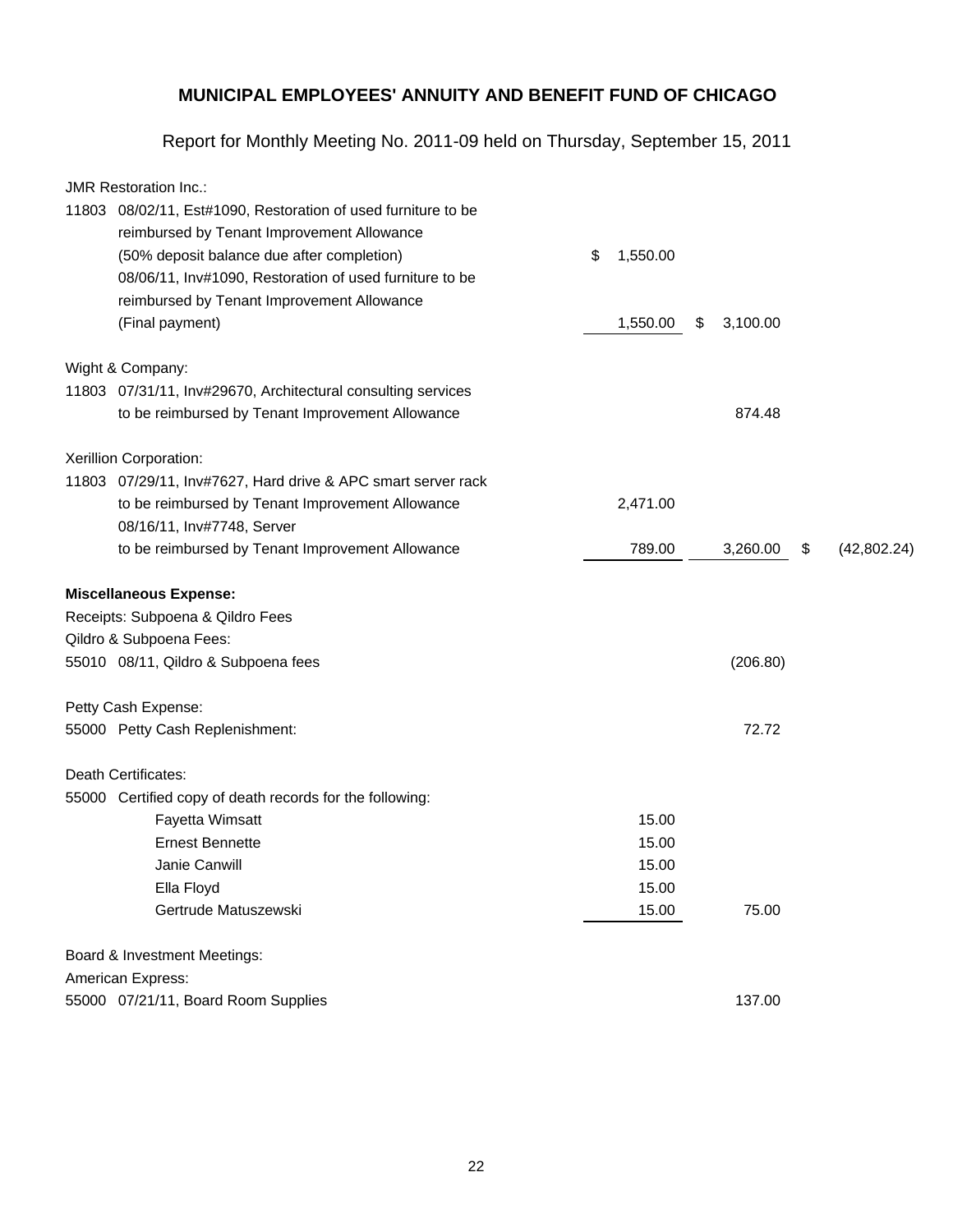| Parking Fees:                                                  |             |              |              |
|----------------------------------------------------------------|-------------|--------------|--------------|
| American Express:                                              |             |              |              |
| 55000 07/19/11, Parking re: Timothy Guest, Trustee             | \$<br>29.00 |              |              |
| Standard Parking:                                              |             |              |              |
| 55000 Parking passes issued to Trustees                        | 320.00      | \$<br>349.00 |              |
| Other Miscellaneous:                                           |             |              |              |
| The Flower Cottage:                                            |             |              |              |
| 55000 Flowers for Donna Hansen, staff member, birth of baby    | 60.00       |              |              |
| Jury Duty Service:                                             |             |              |              |
| 55013 Jury Duty Service                                        | (17.20)     | 42.80        | \$<br>469.72 |
| TOTAL OTHER OPERATING EXPENSES                                 |             |              | (31,615.02)  |
| TOTAL ADMINISTRATIVE BEFORE INVESTMENT FEES                    |             |              | 455,542.77   |
| <b>Investment Expense:</b>                                     |             |              |              |
| CastleArk Management, LLC:                                     |             |              |              |
| 59000 Services for the quarter ending 06/30/11                 |             | 139,467.25   |              |
| FIS Group, Inc.:                                               |             |              |              |
| 59000 Inv#SI-WPO471W, Services for the quarter ending 06/30/11 |             | 230,603.60   |              |
| Great Lakes Advisors, Inc.:                                    |             |              |              |
| 59000 Services for the quarter ending 06/30/11                 |             | 98,204.97    |              |
| <b>Holland Capital Management LLC:</b>                         |             |              |              |
| 59000 Inv#20110206, Services for the quarter ending 06/30/11   |             | 136,298.75   |              |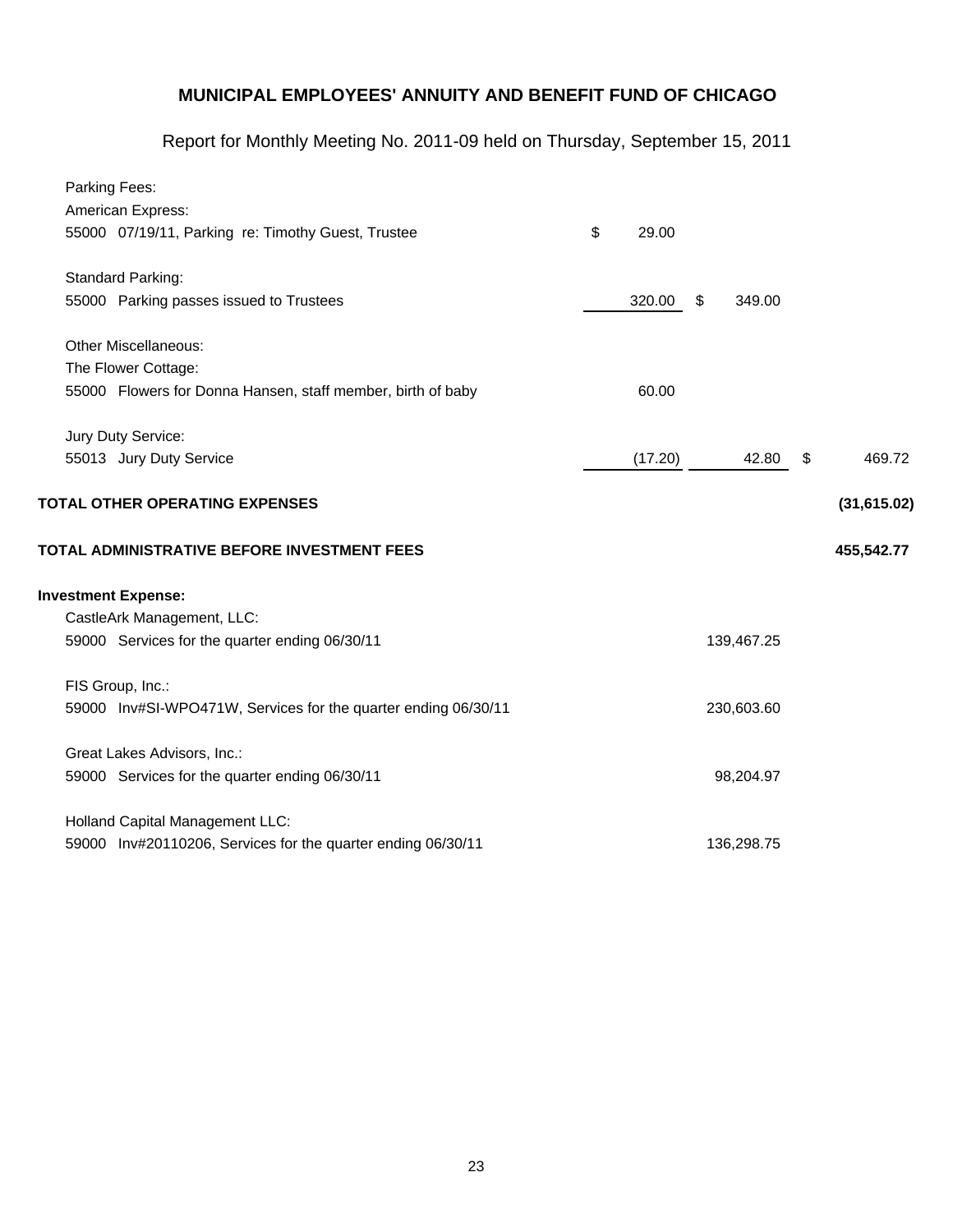Report for Monthly Meeting No. 2011-09 held on Thursday, September 15, 2011

| Keeley Asset Management Corp.:                                     |                 |              |                    |  |  |
|--------------------------------------------------------------------|-----------------|--------------|--------------------|--|--|
| 59000 Services for the quarter ending 06/30/11                     |                 | \$188,940.64 |                    |  |  |
| <b>LSV Asset Management:</b>                                       |                 |              |                    |  |  |
| 59000 Services for the quarter 06/30/11                            |                 | 226,448.00   |                    |  |  |
| Neuberger Berman Fixed Income LLC:                                 |                 |              |                    |  |  |
| 59000 Inv#6813, Services for the quarter ending 06/30/11           |                 | 45,845.00    |                    |  |  |
| RBC Global Asset Management (US) Inc.:                             |                 |              |                    |  |  |
| 59000 Inv#16754, Services for the quarter ending 06/30/11          |                 | 48,627.94    |                    |  |  |
| Segall Bryant & Hamill:                                            |                 |              |                    |  |  |
| 59000 Services for the quarter 06/30/11 (Portfolio#B2F9946)        | 72,562.54<br>S. |              |                    |  |  |
| Services for the quarter 06/30/11 (Portfolio#B2F9946T)             | 1,860.77        | 74,423.31    | 1,188,859.46<br>S. |  |  |
| <b>TOTAL INVESTMENT EXPENSES</b>                                   |                 |              | \$<br>1,188,859.46 |  |  |
| TOTAL ADMINISTRATIVE AND OPERATING DISBURSEMENTS, AUGUST 2011<br>S |                 |              |                    |  |  |

Ms. Neely moved to approve disbursements as reflected above, to persons or firms in the amounts shown opposite the respective names. Seconded by Mr. Gibson.

Carried: Ayes - Messrs. Ahmad, Durkan, Gibson, Guest, Ms. Neely. Noes - None.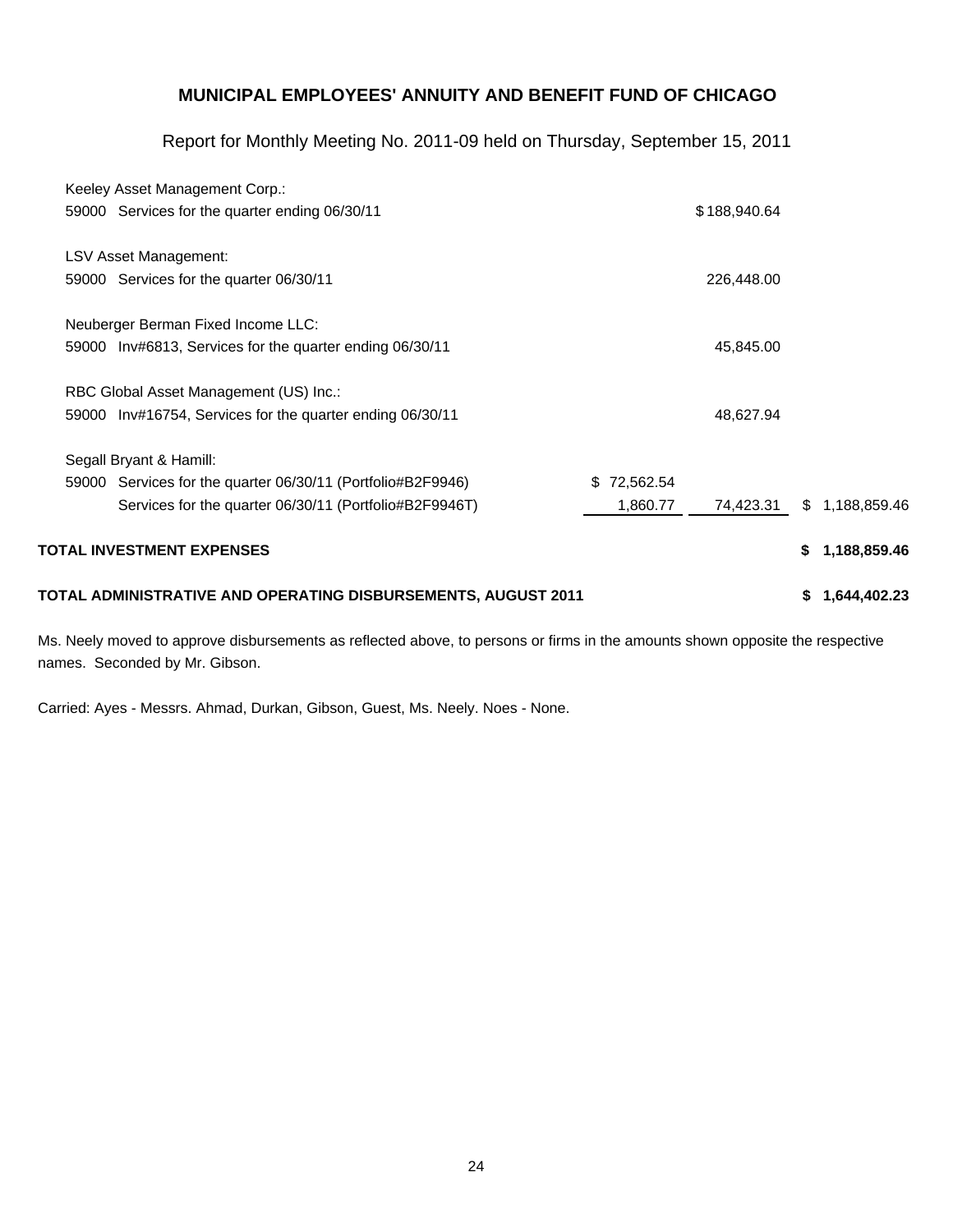Report of Monthly Meeting No. 2011-09-02 held on Thursday, September 15, 2011

The Fund presents the following Resolutions pertaining to Annuities

|                             |             |                             |                 | <b>Annuity Amount</b> |               |              |
|-----------------------------|-------------|-----------------------------|-----------------|-----------------------|---------------|--------------|
| <b>Name</b>                 | ER          | <b>Title</b>                | <b>Eff Date</b> | <b>Employee</b>       | <b>Spouse</b> | <b>Notes</b> |
| ABBOTT, SAM J               | $\mathbf C$ | <b>ELEC MECH</b>            | 07/01/2011      | \$5,116.01            | N/A           |              |
| ABRAHAM, TM                 | C           | PROGRAM DIR                 | 07/01/2011      | \$4,920.05            | \$2,460.02    |              |
| ACOSTA, ROSE M              | В           | <b>CWA</b>                  | 07/01/2011      | \$1,719.15            | N/A           |              |
| ADAMS, BETTY                | В           | <b>LRA</b>                  | 06/18/2011      | \$850.00              | N/A           |              |
| AGBOHLAH, LORRAINE B        | $\sf B$     | <b>SCH CLERK I</b>          | 07/01/2011      | \$3,867.30            | N/A           |              |
| AGUILAR, OTILIO R           | B           | <b>TEACHER ASSIST II</b>    | 07/01/2011      | \$548.94              | N/A           | <b>RS</b>    |
| ALFRED, JANICE M            | $\mathsf C$ | <b>HEAD LIBRARY CLERK</b>   | 07/01/2011      | \$3,455.37            | N/A           |              |
| ALLEN, DENISE A             | $\mathsf C$ | <b>SENIOR LIBRARY CLERK</b> | 07/01/2011      | \$3,212.75            | N/A           |              |
| ANANTHARAMAN,<br>PREMALEELA | C           | <b>CLERK III</b>            | 06/01/2011      | \$635.18              | \$317.59      | <b>RS</b>    |
| ANDERSON, MARK F            | B           | ENG CUST GR IV              | 07/01/2011      | \$4,699.91            | N/A           |              |
| ANDERSON, THOMAS W          | C           | <b>ELEC MECH</b>            | 07/09/2011      | \$1,871.36            | N/A           |              |
| ANDREWS, LORNA C            | C           | <b>ACCOUNTANT III</b>       | 07/01/2011      | \$3,860.40            | N/A           |              |
| ANSELMINI, PHILLIP J        | C           | SR ENVIRON INSPECTOR        | 07/01/2011      | \$4,657.63            | N/A           |              |
| ARCEO, FRANCES              | C           | SENIOR LIBRARY CLERK        | 06/25/2011      | \$850.00              | N/A           |              |
| ARMSTRONG, LEON             | B           | <b>CUST WKR</b>             | 07/01/2011      | \$1,947.44            | \$1,339.16    |              |
| BADER, MARK A               | C           | <b>STR LIGHT REPAIR WKR</b> | 07/01/2011      | \$4,529.53            | \$2,038.28    |              |
| <b>BADILLO, PEDRO</b>       | С           | SUPV ENVIRON INSPECTOR      | 07/01/2011      | \$4,089.54            | \$2,044.77    |              |
| BAKER, LIZZIE M             | С           | <b>CROSSING GUARD</b>       | 06/18/2011      | \$850.00              | N/A           |              |
| <b>BALDUCCI, MARIO P</b>    | C           | <b>HOISTING ENG</b>         | 07/01/2011      | \$4,172.01            | \$1,804.39    |              |
| <b>BANGER, SANDRA</b>       | B           | <b>TEACHER ASSISTANT</b>    | 07/03/2011      | \$360.92              | \$180.46      | <b>RS</b>    |
| <b>BARBARA, FRED B</b>      | $\mathsf C$ | <b>FOREMAN MTD</b>          | 07/01/2011      | \$4,737.90            | N/A           |              |
| <b>BARCLAY, ERNEST R</b>    | C           | PLUMBING INSPECTOR          | 07/01/2011      | \$5,646.46            | \$2,850.65    |              |
| <b>BARRIOS, RICHARD</b>     | C           | <b>MTD</b>                  | 07/01/2011      | \$2,451.94            | N/A           |              |
| <b>BARSANTI, MICHAEL B</b>  | С           | <b>MTD</b>                  | 07/01/2011      | \$4,540.44            | \$2,314.86    |              |
| <b>BASCOM, ROBERT S</b>     | C           | <b>MTD</b>                  | 07/01/2011      | \$4,436.89            | \$2,365.16    |              |
| <b>BASTIEN, MICHAEL T</b>   | C           | <b>HOISTING ENG</b>         | 07/01/2011      | \$4,607.49            | \$2,303.74    | R            |
| BATTAGLIA, ANDREW L         | C           | <b>MTD</b>                  | 07/01/2011      | \$4,266.00            | \$2,282.09    |              |
| BEKOE, BENJAMIN O           | C           | <b>ASST COMM</b>            | 07/01/2011      | \$5,143.97            | \$2,571.98    | B            |
| <b>BELL, ALICE M</b>        | $\mathsf C$ | PERSONNEL ASST              | 07/01/2011      | \$2,288.61            | N/A           |              |
| BENJAMIN, TOMMIE J          | В           | <b>TEACHER ASST</b>         | 07/01/2011      | \$1,653.15            | \$929.73      |              |
| BERINGER, DONNA J           | ${\bf C}$   | <b>CROSSING GUARD</b>       | 07/01/2011      | \$850.00              | \$800.00      |              |
| BERMAN, BARRY I             | C           | <b>FOREMAN MTD</b>          | 07/01/2011      | \$4,786.08            | N/A           |              |
| BERRIOS, LYDIA P            | В           | <b>TEACHER ASST</b>         | 07/01/2011      | \$943.94              | N/A           |              |
| BERRY, DEMETRA L            | C           | PERSONNEL ASST              | 07/01/2011      | \$2,959.74            | N/A           |              |
| BERRY, ORA L                | С           | PUB HEALTH NURSE I          | 07/01/2011      | \$1,454.61            | \$800.00      |              |
| BIANCO, HENRY J             | С           | <b>ASST COMM</b>            | 07/01/2011      | \$6,118.60            | N/A           |              |
| BILBREY, RUSSELL            | С           | <b>MTD</b>                  | 07/01/2011      | \$2,555.07            | \$1,220.05    |              |
| BILLS, JOHN A               | $\mathsf C$ | MANAGING DEP COMM           | 07/01/2011      | \$8,526.08            | \$4,263.04    |              |
| <b>BINKIS, PAUL E</b>       | C           | HUMAN SERV SPEC II          | 06/19/2011      | \$2,333.60            | \$1,166.80    | $\mathsf{R}$ |
| BLACKMAN, DOROTHY J         | B           | <b>COOK II</b>              | 07/01/2011      | \$850.00              | \$800.00      |              |
| <b>BLAIR, HARVEY W</b>      | В           | <b>CUST WKR</b>             | 07/01/2011      | \$2,370.80            | N/A           |              |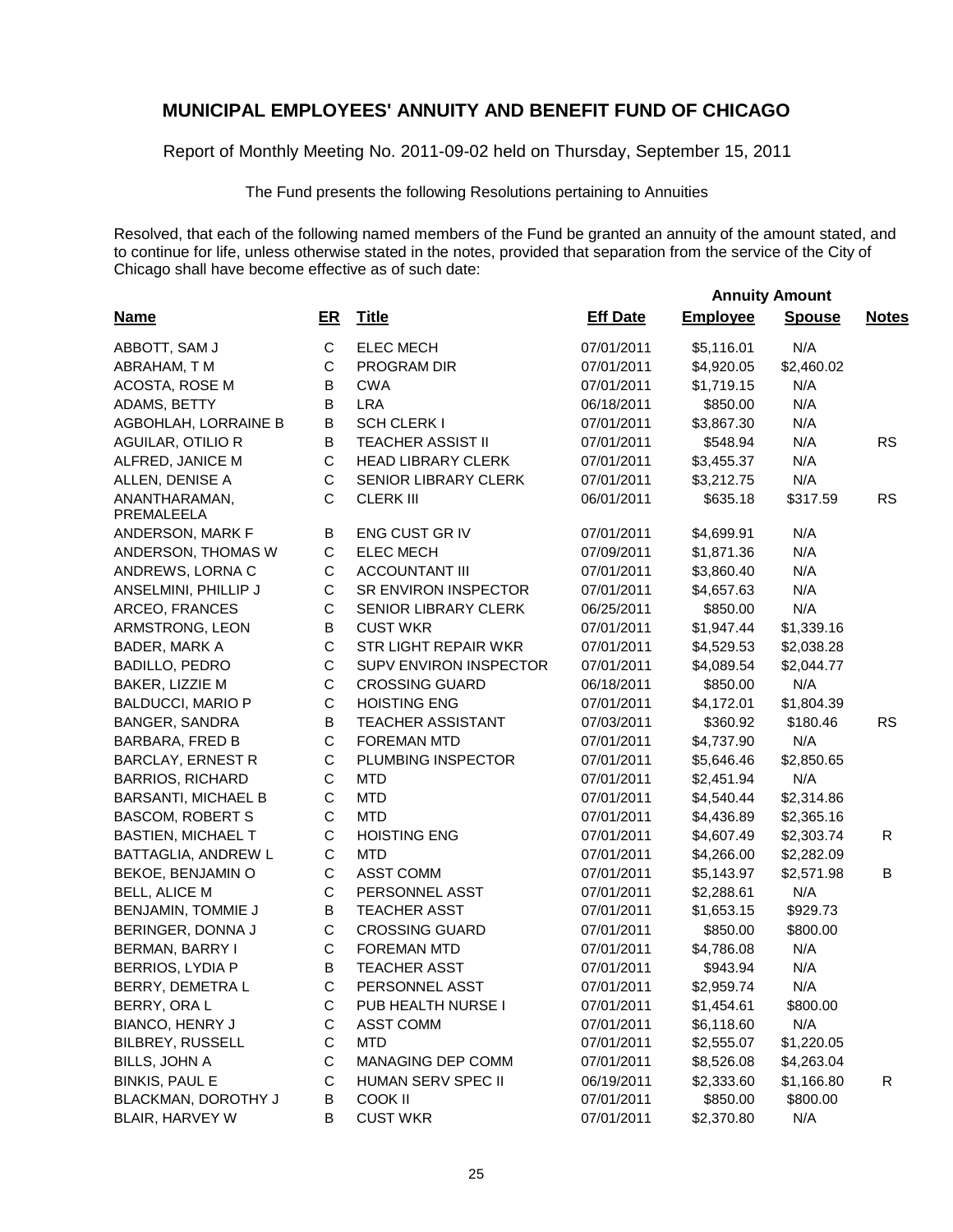Report of Monthly Meeting No. 2011-09-02 held on Thursday, September 15, 2011

The Fund presents the following Resolutions pertaining to Annuities

Resolved, that each of the following named members of the Fund be granted an annuity of the amount stated, and to continue for life, unless otherwise stated in the notes, provided that separation from the service of the City of Chicago shall have become effective as of such date:

| <b>Name</b>               | $E$ R        | <b>Title</b>                  | <b>Eff Date</b> | <b>Employee</b> | <b>Spouse</b> | <b>Notes</b> |
|---------------------------|--------------|-------------------------------|-----------------|-----------------|---------------|--------------|
| <b>BLANFORD, JAMES A</b>  | C            | <b>BRIDGE STRUCT IRON WKR</b> | 07/01/2011      | \$3,123.80      | \$1,743.37    |              |
| BOLDEN, THEODORA J        | $\mathsf C$  | PROG DEVELOP COORD            | 07/01/2011      | \$4,659.02      | N/A           |              |
| <b>BONSU, MARTIN D</b>    | C            | <b>ASST COMM</b>              | 07/16/2011      | \$3,895.33      | \$1,947.66    | ${\sf R}$    |
| BORIA, MARILYN H          | $\mathsf{C}$ | <b>LIBRARIAN I</b>            | 08/01/2011      | \$3,103.61      | \$1,551.80    | $\mathsf{R}$ |
| <b>BOSH, CORINNE A</b>    | $\mathsf C$  | <b>DISTRICT CLERK</b>         | 07/01/2011      | \$3,905.00      | \$1,952.50    |              |
| BOUMENOT, JOANN T         | $\mathsf C$  | <b>SUPV CLERK</b>             | 07/01/2011      | \$2,766.72      | \$1,401.04    |              |
| BRENNAN, MICHAEL G        | $\mathsf C$  | SUPV BUILD INSPECTOR          | 07/01/2011      | \$6,729.84      | \$3,364.92    |              |
| BRESLAN, MICHAEL G        | C            | <b>SUPT HOISTING ENG</b>      | 07/01/2011      | \$6,452.94      | \$3,194.21    |              |
| <b>BROOKS, EVELYN L</b>   | B            | <b>TEACHER ASST</b>           | 07/01/2011      | \$1,397.89      | \$800.00      |              |
| BROWN, GLORIA J           | B            | <b>SCH CLERK I</b>            | 07/01/2011      | \$4,059.87      | N/A           |              |
| BROWNLEE, MILDRED L       | $\mathsf C$  | <b>SUPV SANITARIAN</b>        | 07/01/2011      | \$3,050.11      | N/A           |              |
| BRUMLEY, ANITA            | $\sf B$      | <b>TEACHERS AIDE</b>          | 06/19/2011      | \$572.26        | N/A           | <b>RS</b>    |
| <b>BUCHTA, LUCINE J</b>   | $\mathsf C$  | <b>STAFF ASST</b>             | 07/01/2011      | \$4,881.00      | N/A           |              |
| <b>BUFFALO, SHARON L</b>  | $\mathsf C$  | <b>HEALTH CTR ADMIN II</b>    | 07/01/2011      | \$5,877.60      | N/A           |              |
| <b>BUNYAN, MAURICE F</b>  | $\mathsf C$  | PLUMBING INSPECTOR            | 07/01/2011      | \$4,720.82      | \$2,360.41    |              |
| <b>BURKE, PATRICK E</b>   | $\mathsf C$  | FOREMAN LINEMEN               | 07/01/2011      | \$5,896.30      | N/A           |              |
| BUTLER, PETER J           | $\mathsf C$  | FOREMAN ELEC MECH             | 07/01/2011      | \$5,855.76      | \$2,975.01    |              |
| BYRNE, JOHN J             | $\mathsf C$  | <b>CEMENT FINISHER</b>        | 05/01/2011      | \$3,084.90      | \$1,542.45    | $\mathsf{R}$ |
| CAPONIGRO, ROBERT M       | C            | OPER ENG GROUP A              | 07/01/2011      | \$3,686.72      | \$1,843.36    | B            |
| CARABALLO, CARMEN R       | B            | <b>TEACHER ASST</b>           | 06/22/2011      | \$1,996.30      | \$1,197.37    |              |
| CAREY, JOHN M             | $\mathsf{C}$ | <b>HOISTING ENG</b>           | 07/01/2011      | \$4,622.93      | \$2,311.46    |              |
| CAROLL, JACQUELINE        | C            | ADMIN SERV OFF II             | 12/01/2009      | \$693.84        | \$800.00      | Α            |
| CARRANZA, MARIA C         | $\mathsf B$  | <b>CUST WKR</b>               | 07/01/2011      | \$2,074.45      | \$1,062.70    |              |
| CARTER, PEARLENE          | B            | <b>TRAINING TEAM LEADER</b>   | 07/01/2011      | \$4,764.08      | \$2,497.92    |              |
| CASAS, FRANCISCA          | В            | <b>TEACHER ASST</b>           | 07/03/2011      | \$3,677.11      | \$1,838.56    | R            |
| CASTILLO, ALEJANDRO       | $\mathsf{C}$ | COMM SERV REP                 | 07/01/2011      | \$2,012.16      | \$800.00      |              |
| CASTON, GEORGIA M         | C            | SOCIAL WORKER III             | 07/01/2011      | \$1,589.71      | \$925.45      |              |
| CHAGOYA, ANASTACIO        | B            | <b>PORTER</b>                 | 06/22/2011      | \$115.40        | N/A           | S            |
| CHILDS, JOYCE C           | $\mathsf{C}$ | <b>ADMIN ASST II</b>          | 07/01/2011      | \$3,905.00      | \$1,952.50    |              |
| CHO, JEANNIE K            | C            | <b>LIBRARIAN III</b>          | 07/01/2011      | \$4,169.23      | N/A           |              |
| CHOICE, MELVIN            | B            | <b>CWA</b>                    | 07/01/2011      | \$2,516.14      | \$1,258.07    |              |
| CHRISTIAN, ODESSA M       | В            | <b>SCH BUS AIDE</b>           | 07/01/2011      | \$850.00        | \$800.00      |              |
| COATAR, SHIRLEY A         | B            | <b>VISION HEARING TECH</b>    | 07/01/2011      | \$3,179.90      | N/A           |              |
| COLBY, DAVID J            | $\mathsf{C}$ | <b>ASST CHIEF OPER ENG</b>    | 07/01/2011      | \$6,306.21      | \$3,113.69    |              |
| COLEMAN, DELBERT          | C            | <b>FOREMAN LINEMEN</b>        | 07/01/2011      | \$4,951.02      | \$2,475.51    |              |
| <b>COLEMAN, FRANCES I</b> | В            | SCH CLERK I                   | 06/28/2011      | \$1,987.93      | \$993.96      |              |
| CONTE, JOSEPH             | C            | <b>ASST COMPTROLLER</b>       | 07/01/2011      | \$6,408.48      | \$2,691.56    | $\mathsf{R}$ |
| COOKS, VERSAILLE          | B            | <b>LRA</b>                    | 06/22/2011      | \$850.00        | N/A           |              |
| CORRIDON, JOHN P          | C            | PLUMBING INSPECTOR            | 07/01/2011      | \$4,628.25      | N/A           |              |
| COUCH, LYDIA              | С            | <b>CLERK</b>                  | 06/19/2011      | \$330.93        | N/A           | <b>RAS</b>   |
| COVELLI, TONY D           | C            | ASST CHIEF OPER ENG           | 07/01/2011      | \$6,306.56      | N/A           |              |
| <b>CRAWFORD, LEWIS B</b>  | В            | <b>SCH SECURITY OFFICER</b>   | 06/17/2011      | \$1,742.75      | N/A           |              |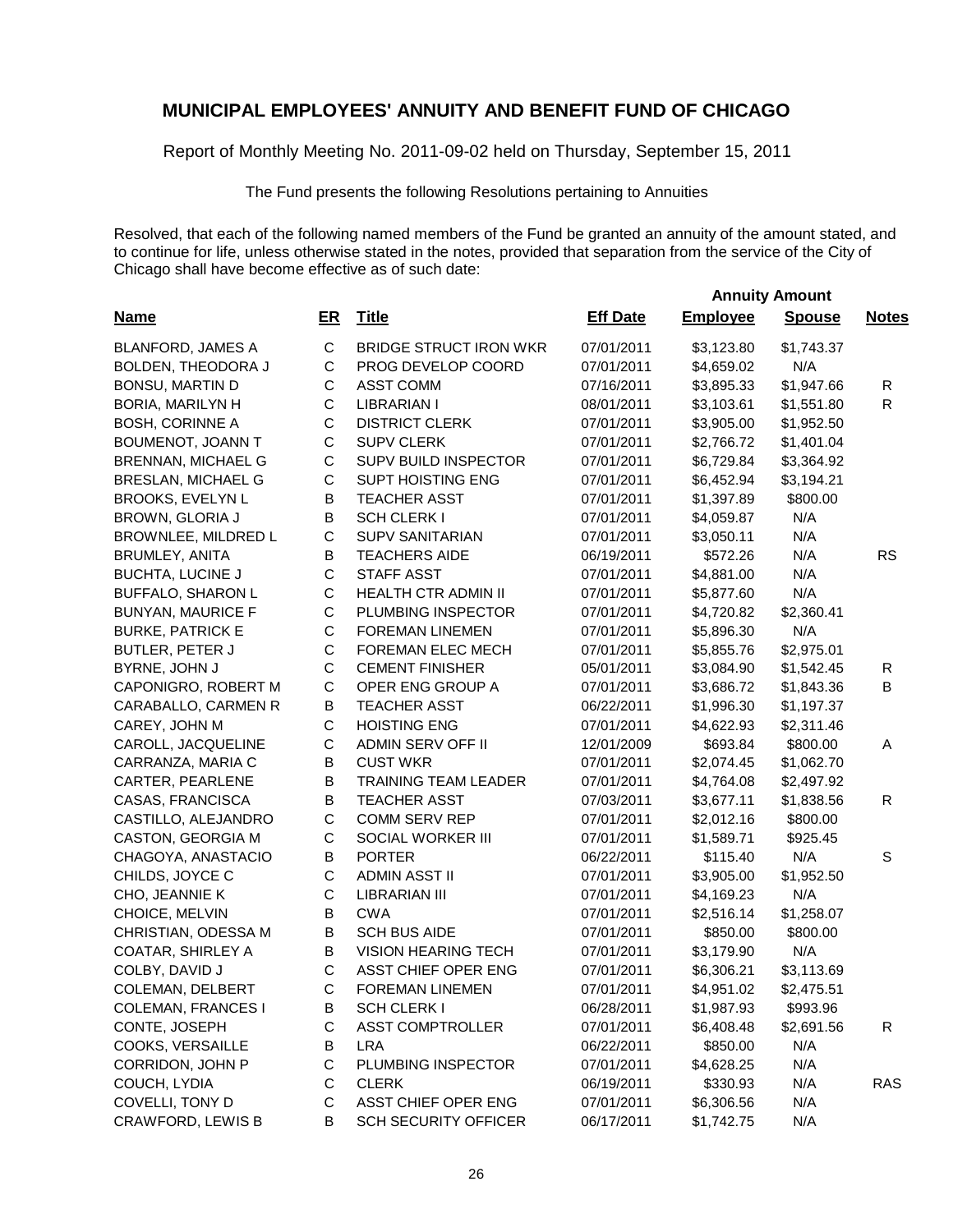Report of Monthly Meeting No. 2011-09-02 held on Thursday, September 15, 2011

The Fund presents the following Resolutions pertaining to Annuities

|                            |              |                               |                 | <b>Annuity Amount</b> |               |              |
|----------------------------|--------------|-------------------------------|-----------------|-----------------------|---------------|--------------|
| <b>Name</b>                | $E$ R        | <b>Title</b>                  | <b>Eff Date</b> | <b>Employee</b>       | <b>Spouse</b> | <b>Notes</b> |
| CRISOSTOMO, RUFINO F       | С            | <b>PHYSICIAN</b>              | 07/01/2011      | \$5,461.26            | \$4,064.81    |              |
| CRIST, JOHN A              | B            | ENG CUST GR V                 | 07/01/2011      | \$6,628.17            | N/A           |              |
| CROWDER, CAROL A           | $\sf B$      | <b>LRA</b>                    | 07/01/2011      | \$976.54              | \$800.00      |              |
| CURRY, JACQUELINE C        | C            | <b>HEAD LIBRARY CLERK</b>     | 07/01/2011      | \$2,857.78            | N/A           |              |
| DANIEL, THOMAS J           | C            | <b>MTD</b>                    | 07/01/2011      | \$3,210.19            | \$1,605.10    |              |
| DAVILA, DANIEL             | C            | <b>CHIEF TIMEKEEPER</b>       | 07/01/2011      | \$4,819.68            | N/A           |              |
| DAVIS CHEEKS, JENNIFER     | $\mathsf C$  | <b>INVESTIGATOR</b>           | 07/01/2011      | \$4,739.35            | N/A           |              |
| DAVIS, GEORGETTA           | B            | <b>LRA</b>                    | 06/22/2011      | \$850.00              | N/A           |              |
| DAVIS, LONZO               | $\mathsf C$  | ASST CHIEF OPER ENG           | 07/01/2011      | \$5,052.57            | \$2,788.97    |              |
| DAVIS, LORRAINE            | $\sf B$      | <b>CUST WKR ASST</b>          | 07/01/2011      | \$1,650.85            | N/A           |              |
| DAVIS, MARJORIE A          | $\sf B$      | <b>LRA</b>                    | 07/01/2011      | \$850.00              | N/A           |              |
| DAWSON, RETHA M            | $\sf B$      | <b>TEACHER ASST</b>           | 07/01/2011      | \$1,574.47            | \$800.00      |              |
| DEMERTSIDIS, JOHN          | $\mathsf{C}$ | <b>MTD</b>                    | 07/01/2011      | \$4,302.75            | \$2,151.38    |              |
| DI NOVO, MARY LOU C        | $\sf B$      | <b>TEACHER ASST</b>           | 06/19/2011      | \$727.24              | \$363.62      | <b>RS</b>    |
| DIAZ BADIE, EVELYN         | B            | <b>SCH CLERK I</b>            | 07/01/2011      | \$3,741.42            | \$1,870.71    |              |
| DICKEY, ANTONIO            | $\mathsf C$  | <b>PHOTOGRAPHER</b>           | 05/17/2011      | \$4,562.96            | N/A           |              |
| DIXON, ZANDRA              | $\mathsf C$  | FINGERPRINT TECH II           | 07/01/2011      | \$4,050.46            | \$2,025.23    |              |
| DOCKERY, BERDIE L          | $\sf B$      | <b>CWA</b>                    | 07/01/2011      | \$2,251.88            | \$1,125.94    |              |
| DOWNER, JANICE V           | $\sf B$      | <b>LUNCHRM MGR</b>            | 07/01/2011      | \$2,090.58            | N/A           |              |
| DUPREE, CLEVELAND J        | $\mathsf C$  | OPER ENG GROUP C              | 07/01/2011      | \$5,487.48            | \$2,743.74    |              |
| DYSON WILSON, MILDRED<br>R | C            | SENIOR LIBRARY CLERK          | 07/01/2011      | \$3,245.20            | N/A           |              |
| ENAULT, RICHARD W          | C            | CHIEF OPER ENG                | 07/01/2011      | \$6,377.72            | \$3,188.86    |              |
| ESCAMILLA, MARINA S        | B            | ADMIN TEACHER ASST            | 07/03/2011      | \$2,728.58            | N/A           | R            |
| EUL, JAMES A               | $\mathsf C$  | PLUMBING INSPECTOR            | 07/01/2011      | \$4,628.25            | \$2,477.90    |              |
| EVANS, FLORA M             | C            | <b>HEAD LIBRARY CLERK</b>     | 07/01/2011      | \$3,631.65            | N/A           |              |
| FATTORE, AL J              | $\mathsf C$  | DEPUTY COMM                   | 07/01/2011      | \$6,757.38            | N/A           |              |
| FERGUSON, DENNIS M         | $\sf B$      | ENG CUST GR V                 | 07/01/2011      | \$6,401.94            | \$3,200.97    |              |
| FERRAREN, ESTHER A         | $\mathsf C$  | SR DATA ENTRY OPER            | 07/01/2011      | \$2,081.04            | N/A           |              |
| FIELDS, STERLING B         | C            | PROJECT ADMIN                 | 07/01/2011      | \$6,136.14            | \$3,068.07    |              |
| FORTOZO, MARIA A           | B            | <b>LRA</b>                    | 06/18/2011      | \$850.00              | \$800.00      |              |
| FOSTER, ROBERT L           | $\mathsf B$  | <b>HEAD CUST WKR</b>          | 07/01/2011      | \$1,942.95            | \$1,254.60    |              |
| FRACHELLO, CARMEN A        | C            | <b>HOISTING ENG</b>           | 07/01/2011      | \$6,163.90            | \$2,889.33    |              |
| FRAGA, TERESA              | B            | STUDENT SPEC SERV ADV         | 07/01/2011      | \$750.39              | \$460.43      | RS           |
| FRANCIS, THELMA J          | $\sf B$      | <b>TEACHER ASST</b>           | 07/01/2011      | \$2,401.23            | N/A           |              |
| FRANKS, PEGGY A            | C            | SR DATA ENTRY OPER            | 07/01/2011      | \$3,202.65            | N/A           |              |
| <b>GAFFNEY, PATRICIA A</b> | C            | ADMIN ASST II                 | 07/01/2011      | \$2,428.94            | \$1,224.45    |              |
| GANGOPADHYAY, RANJIT       | C            | <b>ASST COMM</b>              | 07/01/2011      | \$5,978.40            | \$2,989.20    |              |
| <b>GANNON, JULIE I</b>     | B            | <b>TEACHER ASST</b>           | 07/01/2011      | \$1,973.28            | N/A           |              |
| <b>GARCIA, NELLY</b>       | B            | <b>LRA</b>                    | 06/22/2011      | \$850.00              | N/A           |              |
| GARDNER, ROBERT            | $\mathsf C$  | <b>CLINICAL THERAPIST III</b> | 07/01/2011      | \$5,019.27            | \$2,509.64    |              |
| <b>GAYLES, SHARON</b>      | ${\sf R}$    | BENEFITS COUNSELOR            | 08/01/2011      | \$3,538.39            | N/A           |              |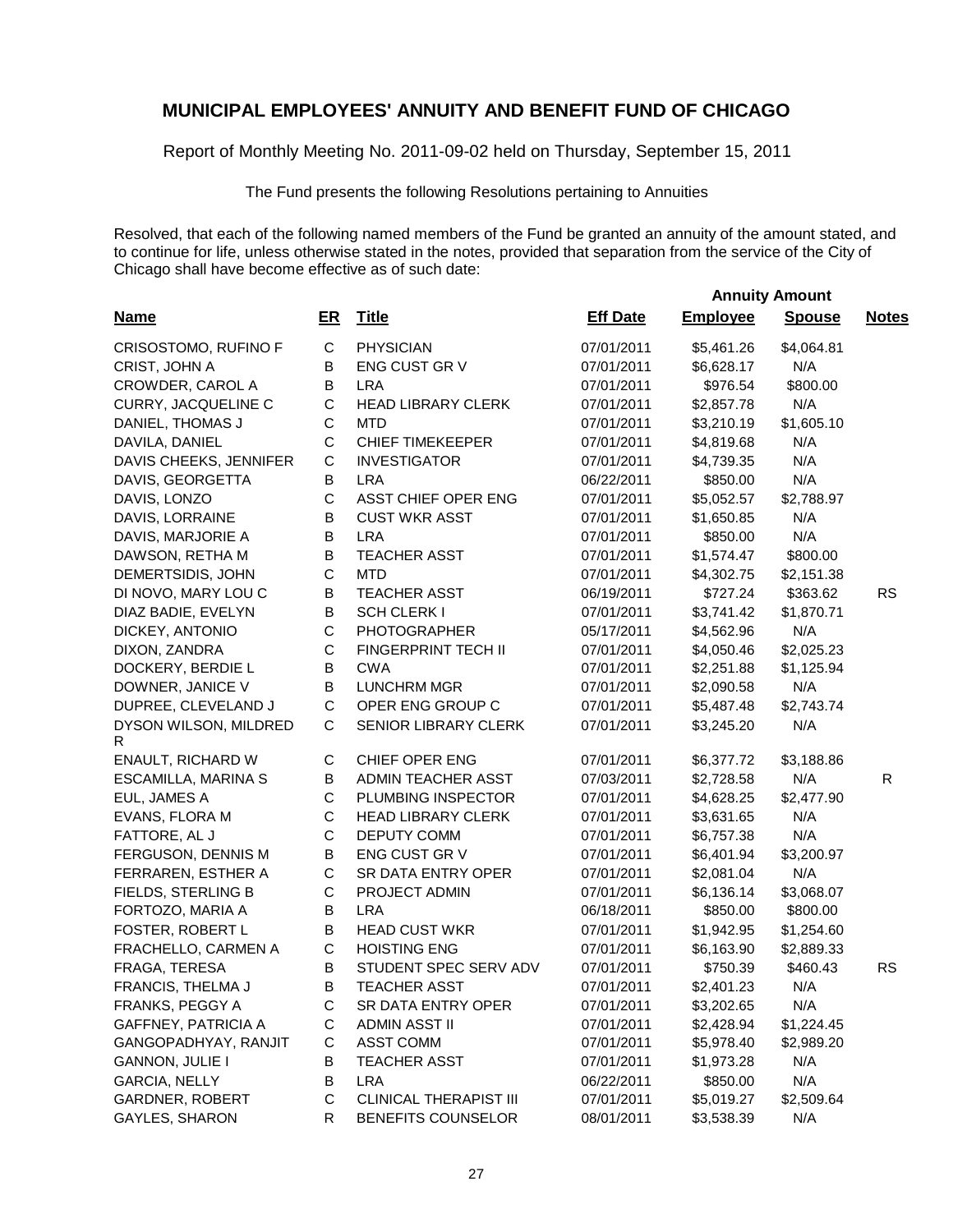Report of Monthly Meeting No. 2011-09-02 held on Thursday, September 15, 2011

The Fund presents the following Resolutions pertaining to Annuities

Resolved, that each of the following named members of the Fund be granted an annuity of the amount stated, and to continue for life, unless otherwise stated in the notes, provided that separation from the service of the City of Chicago shall have become effective as of such date:

| <b>Name</b>                | <u>ER</u>   | <b>Title</b>               | <b>Eff Date</b> | <b>Employee</b> | <b>Spouse</b> | <b>Notes</b> |
|----------------------------|-------------|----------------------------|-----------------|-----------------|---------------|--------------|
| GIBSON, BARBARA A          | C           | <b>LIBRARIAN III</b>       | 07/16/2011      | \$2,049.93      | \$1,024.96    | R            |
| GIBSON, JAMES              | $\mathsf C$ | <b>MTD</b>                 | 07/01/2011      | \$4,050.52      | \$2,090.06    |              |
| GILES-WOODFOX, ANNA        | B           | <b>SEC MONITOR TRAINER</b> | 06/21/2011      | \$1,240.15      | \$620.08      | $\mathsf{R}$ |
| GILMORE, SCHERELL L        | C           | <b>LEGISLATIVE AIDE</b>    | 07/01/2011      | \$1,607.26      | N/A           |              |
| <b>GJELDUN, PATRICIA M</b> | $\mathsf C$ | ASST TO THE COMM           | 07/01/2011      | \$3,035.87      | N/A           |              |
| GLOSS, FLORINDA F          | C           | PUB HEALTH NURSE I         | 07/01/2011      | \$1,577.78      | N/A           |              |
| <b>GOLLINGER, JAMES J</b>  | $\mathsf C$ | <b>DETENTION AIDE</b>      | 07/01/2011      | \$4,550.08      | \$2,275.04    |              |
| GOMEZ, AIDA                | В           | <b>SCH COMM REP</b>        | 07/01/2011      | \$850.00        | \$800.00      |              |
| GOMEZ, REBECCA             | B           | <b>SCH CLERK I</b>         | 07/01/2011      | \$3,161.06      | \$1,580.53    |              |
| <b>GRANDOLFO, EILEEN</b>   | $\mathsf C$ | <b>ADMIN ASST</b>          | 07/01/2011      | \$823.68        | N/A           | <b>RS</b>    |
| <b>GREEN, BERTHA M</b>     | B           | <b>SCH CLERK ASST</b>      | 07/01/2011      | \$1,949.58      | N/A           |              |
| <b>GREEN, ELEANOR</b>      | $\mathsf C$ | <b>CROSSING GUARD</b>      | 06/18/2011      | \$1,139.38      | N/A           |              |
| <b>GROD, PATRICIA M</b>    | B           | <b>SCH CLERK I</b>         | 07/01/2011      | \$2,285.10      | N/A           |              |
| GROSSETT, MARY A           | B           | SCH CULTURE COORD          | 07/01/2011      | \$288.19        | \$144.10      | RAS          |
| GUZMAN, SOILA              | $\mathsf C$ | HUMAN SERV SPEC II         | 07/01/2011      | \$4,489.03      | N/A           |              |
| HANNAH, CLARA              | C           | <b>TRAFFIC CTRL AIDE</b>   | 07/01/2011      | \$2,222.84      | N/A           |              |
| HARRIS, JESSIE C           | С           | <b>CLERKIV</b>             | 07/01/2011      | \$3,905.00      | N/A           | B            |
| HAVEY, PAUL M              | $\mathsf C$ | CHIEF OPER ENG             | 07/01/2011      | \$6,480.60      | \$3,240.30    |              |
| HAYNES, ANNIE L            | С           | ADMIN SERV OFF I           | 07/01/2011      | \$4,758.98      | N/A           |              |
| HAYNES, LARRY M            | С           | <b>ARCHITECT IV</b>        | 07/01/2011      | \$5,518.98      | \$2,759.49    |              |
| HENDERSON, THOMAS R        | С           | <b>MTD</b>                 | 07/01/2011      | \$3,756.60      | N/A           |              |
| HOOKER, FLORENCE           | С           | <b>ASST COMM</b>           | 07/01/2011      | \$4,774.57      | N/A           |              |
| HOPKINS, BERNELL           | С           | <b>REV INVESTIGATOR II</b> | 07/01/2011      | \$3,201.67      | \$1,600.84    | R            |
| HOSMAN, MICHAEL A          | С           | SHEET METAL WKR            | 07/01/2011      | \$2,941.03      | \$1,470.52    | $\mathsf{R}$ |
| HUDSON, JAMES              | С           | <b>FOREMAN IRON WKR</b>    | 07/01/2011      | \$4,684.87      | \$2,342.44    |              |
| HUELS, THOMAS J            | C           | <b>MACHINIST</b>           | 07/01/2011      | \$4,379.96      | \$2,085.96    |              |
| IVY, ROBERT M              | C           | FIELD VEHICLE INVESTIG     | 06/30/2011      | \$2,238.80      | \$1,119.40    | В            |
| JACKSON, FANNIE M          | В           | VISION HEARING TECH        | 07/01/2011      | \$2,493.75      | \$1,246.88    |              |
| JACKSON, GARY              | В           | <b>TEACHER ASST</b>        | 07/01/2011      | \$850.00        | \$800.00      |              |
| JAMES, PRECIOUS            | B           | <b>TEACHER ASST</b>        | 07/01/2011      | \$519.04        | N/A           | <b>RS</b>    |
| JANIAK, EDWARD M           | C           | <b>MTD</b>                 | 07/01/2011      | \$4,098.11      | \$2,259.50    |              |
| JEDLOWSKI, GARY J          | C           | ASST CHIEF OPER ENG        | 07/01/2011      | \$6,193.39      | \$3,096.70    |              |
| JEFFERSON, DAVID H         | C           | <b>DETENTION AIDE</b>      | 07/01/2011      | \$2,593.03      | N/A           |              |
| JENNINGS, LINDA A          | C           | SUPPORT SERV ASST          | 07/01/2011      | \$3,514.50      | N/A           |              |
| JIMENEZ, GRACIELA          | B           | <b>SCH CLERK I</b>         | 07/01/2011      | \$2,969.26      | \$1,484.63    |              |
| JOAQUIN, ALICIA R          | С           | PHYSICIAN                  | 07/01/2011      | \$4,558.10      | \$2,984.62    |              |
| JOHNSON, JOSEPH            | В           | <b>CUST WKR</b>            | 07/01/2011      | \$2,533.64      | N/A           |              |
| JOHNSON, ROSIE L           | B           | SCH CLERK I                | 07/01/2011      | \$3,941.62      | N/A           |              |
| JOHNSON, ROSLYN M          | B           | <b>LUNCHRM MGR</b>         | 07/01/2011      | \$1,856.27      | \$928.14      |              |
| JOHNSON, RUBY J            | B           | <b>SCH BUS AIDE</b>        | 06/22/2011      | \$2,465.76      | \$1,635.13    |              |
| JONES, BRENDA J            | С           | <b>SUPV PAYROLLS</b>       | 07/01/2011      | \$4,881.00      | N/A           |              |
| JORDAN, BARBARA B          | C           | SANITARIAN II              | 07/01/2011      | \$1,423.44      | N/A           |              |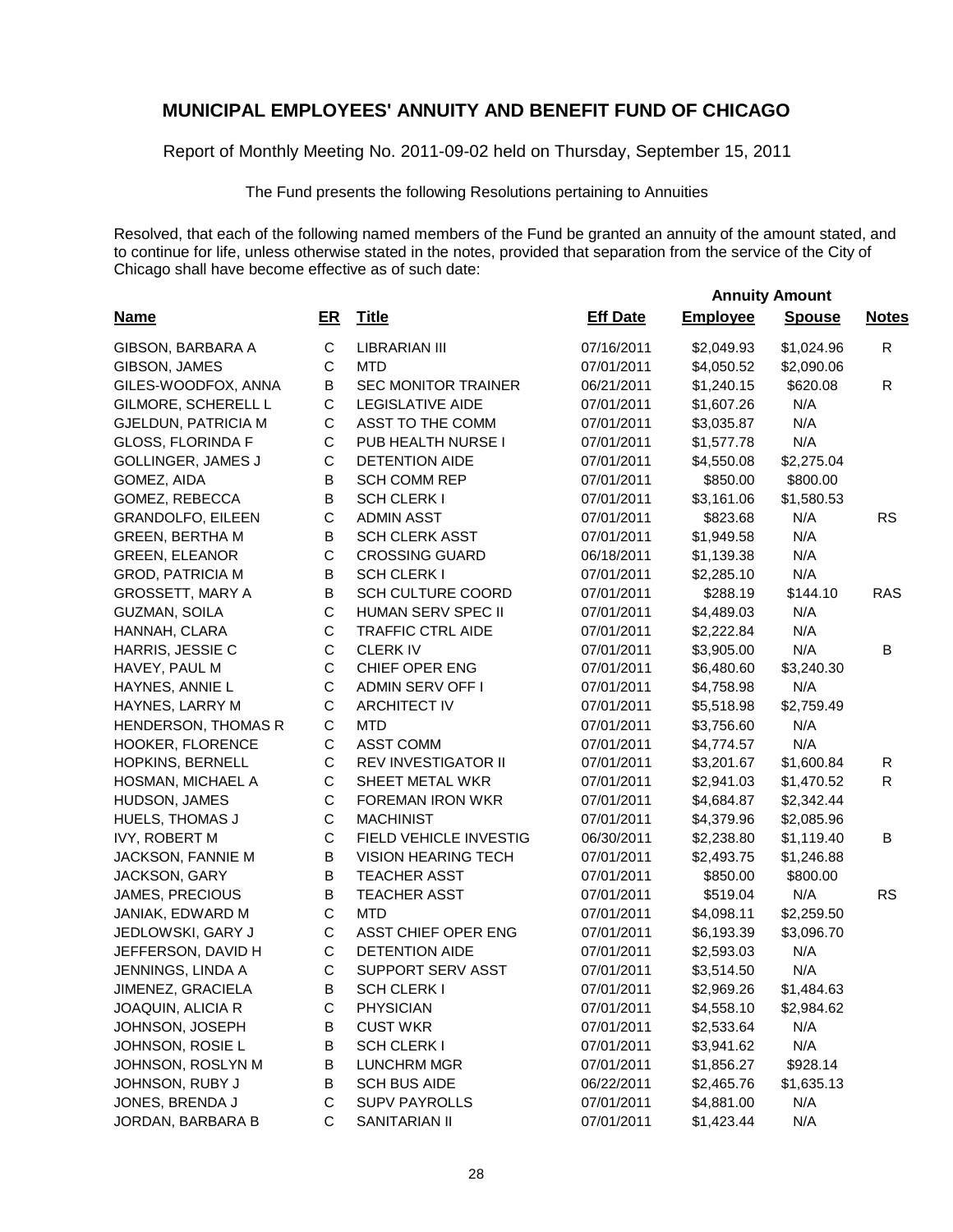Report of Monthly Meeting No. 2011-09-02 held on Thursday, September 15, 2011

The Fund presents the following Resolutions pertaining to Annuities

Resolved, that each of the following named members of the Fund be granted an annuity of the amount stated, and to continue for life, unless otherwise stated in the notes, provided that separation from the service of the City of Chicago shall have become effective as of such date:

| <b>Name</b>                     | $E$ R       | <b>Title</b>                  | <b>Eff Date</b> | <b>Employee</b> | <b>Spouse</b> | <b>Notes</b> |
|---------------------------------|-------------|-------------------------------|-----------------|-----------------|---------------|--------------|
| JOSEPH, KURISUNKAL T            | $\mathsf C$ | <b>HEAD LIBRARY CLERK</b>     | 07/01/2011      | \$3,093.71      | \$1,546.86    |              |
| JOSHUA, DEBORAH A               | C           | <b>SANITARIAN II</b>          | 07/30/2011      | \$2,464.52      | N/A           |              |
| KELKER, ROSIE M                 | В           | <b>TEACHER ASST</b>           | 07/01/2011      | \$1,448.15      | \$800.00      |              |
| KIELY, PATRICK J                | $\mathsf C$ | <b>ELEC MECH</b>              | 07/01/2011      | \$4,079.17      | \$1,733.64    | R            |
| KNIGHTEN, JESSIE B              | В           | <b>TEACHER ASST</b>           | 07/01/2011      | \$2,401.55      | \$1,200.78    |              |
| KOLMAN, ROBERT A                | $\mathsf C$ | MANAGING DEP CIO              | 07/01/2011      | \$2,790.84      | \$1,395.42    |              |
| KOSICKI, GEORGE                 | $\mathsf C$ | <b>GEN FOREMAN LINEMEN</b>    | 07/01/2011      | \$6,879.42      | \$3,439.71    |              |
| KOSSAKOWSKI,<br><b>SLAWOMIR</b> | C           | MGR FLEET SERV                | 07/01/2011      | \$6,226.08      | \$3,113.04    |              |
| KRAUS, SUZANNE M                | C           | <b>ADMIN ASST III</b>         | 04/01/2011      | \$95.45         | N/A           | <b>RS</b>    |
| KROL, EDWARD                    | B           | <b>LRA</b>                    | 07/01/2011      | \$850.00        | N/A           |              |
| LA BRIZZI, PATRICK J            | $\mathsf C$ | <b>FOREMAN MACHINISTS</b>     | 07/01/2011      | \$5,654.68      | \$2,509.26    |              |
| LABEDZ, GARY GEORGE             | С           | <b>MTD</b>                    | 07/01/2011      | \$4,222.52      | N/A           |              |
| LACO, PETER J                   | C           | <b>MTD</b>                    | 07/01/2011      | \$4,358.68      | \$2,103.06    |              |
| LANE, CAROLYN P                 | B           | <b>CWA</b>                    | 07/01/2011      | \$2,225.03      | N/A           |              |
| LANTZ, JOANN D                  | B           | <b>TEACHER ASST</b>           | 07/01/2011      | \$1,908.67      | \$954.34      |              |
| LATHAM, JUSTIN W                | $\mathsf C$ | <b>EQUIPMENT DISPATCHER</b>   | 06/01/2011      | \$4,564.04      | \$2,282.02    | В            |
| LEE, BETTY Y                    | $\mathsf C$ | <b>SR DATA ENTRY OPER</b>     | 07/01/2011      | \$3,523.01      | \$1,761.50    |              |
| LEONE, FRANK N                  | $\mathsf C$ | <b>TRAINING AGENT I</b>       | 07/01/2011      | \$5,108.20      | \$2,273.15    |              |
| LEWIS, JAMES R                  | $\sf B$     | <b>SCH SECURITY OFFICER</b>   | 07/01/2011      | \$850.00        | \$800.00      |              |
| LINDSEY, GLADYS L               | B           | <b>CUST WKR ASST</b>          | 07/01/2011      | \$1,848.30      | \$924.15      |              |
| LOOBY, GREGORY G                | $\mathsf C$ | FOREMAN ELEC MECH             | 07/11/2011      | \$3,299.19      | N/A           |              |
| LOPEZ, AIDA I                   | В           | <b>TEACHER ASST</b>           | 07/01/2011      | \$1,331.96      | \$800.00      |              |
| LOPEZ, FREDDIE                  | $\mathsf C$ | <b>MTD</b>                    | 07/01/2011      | \$3,405.22      | \$1,702.61    |              |
| LOPEZ, IGNACIO                  | B           | <b>PORTER</b>                 | 06/22/2011      | \$850.00        | N/A           |              |
| LOUIE, LILY Y                   | B           | <b>LRA</b>                    | 07/01/2011      | \$850.00        | \$800.00      |              |
| LOZADA, EDNA I                  | B           | <b>LRA</b>                    | 07/01/2011      | \$657.76        | \$800.00      | A            |
| LUCKETT, DOROTHY M              | C           | <b>MTD</b>                    | 07/01/2011      | \$4,556.56      | N/A           |              |
| LUNA, CESAR D                   | C           | <b>ROOFER</b>                 | 07/01/2011      | \$3,785.59      | \$1,892.80    |              |
| LUQUE, DORA                     | $\mathsf C$ | <b>HEAD CLERK</b>             | 06/18/2011      | \$2,898.79      | \$1,449.40    |              |
| MAAG, JAMES M                   | B           | ENG CUST GR IV                | 07/01/2011      | \$5,277.56      | \$2,638.78    |              |
| MACKLIN, DARNELL B              | $\mathsf C$ | HUMAN REL INVEST III          | 07/01/2011      | \$4,379.23      | \$2,189.61    |              |
| MACKOWIAK, WILLIAM J            | $\mathsf C$ | <b>MACHINIST</b>              | 07/01/2011      | \$4,439.18      | \$2,219.59    |              |
| MALLORY LEE, BARBARA A          | $\mathsf C$ | <b>CLERK IV</b>               | 07/01/2011      | \$3,785.60      | \$1,892.80    |              |
| MARQUEZ, CAROL M                | C           | <b>CLERKIV</b>                | 07/01/2011      | \$1,455.37      | N/A           |              |
| MARSHALL, WILMA J               | С           | <b>PROPERTY CUST</b>          | 07/01/2011      | \$3,778.80      | N/A           |              |
| MARTIN, KATHY D                 | С           | <b>SUPV CLERK</b>             | 07/01/2011      | \$4,656.37      | \$2,328.18    |              |
| MARTINEZ, FIDEL                 | B           | <b>TEACHER ASST</b>           | 07/01/2011      | \$1,961.90      | \$1,347.40    |              |
| MARTINEZ, HILDA H               | B           | <b>SCH COMM REP</b>           | 07/01/2011      | \$1,683.82      | \$873.34      |              |
| MC MAHON, WILLIAM J             | C           | <b>BUILD/CONSTR INSPECTOR</b> | 07/01/2011      | \$6,031.63      | N/A           |              |
| MC NEIL, MARVIN A               | C           | ZONING INVESTIGATOR           | 07/01/2011      | \$6,031.63      | \$2,457.89    |              |
| MC NULTY, ROBERT J              | С           | <b>CHIEF DISPATCHER</b>       | 07/01/2011      | \$7,003.06      | \$3,501.53    |              |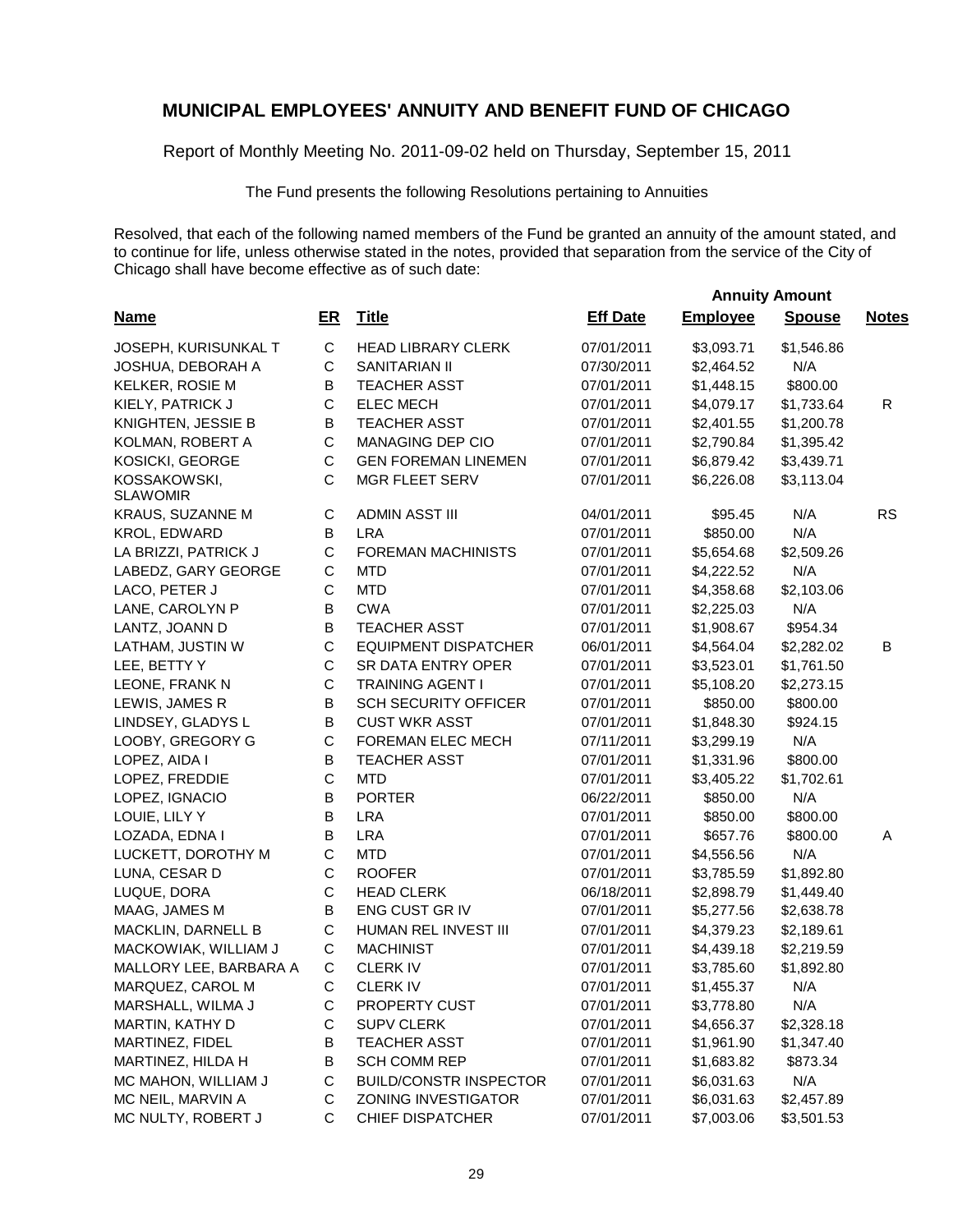Report of Monthly Meeting No. 2011-09-02 held on Thursday, September 15, 2011

The Fund presents the following Resolutions pertaining to Annuities

Resolved, that each of the following named members of the Fund be granted an annuity of the amount stated, and to continue for life, unless otherwise stated in the notes, provided that separation from the service of the City of Chicago shall have become effective as of such date:

| <b>Name</b>               | <u>ER</u>   | <b>Title</b>                 | <b>Eff Date</b> | <b>Employee</b> | <b>Spouse</b> | <b>Notes</b> |
|---------------------------|-------------|------------------------------|-----------------|-----------------|---------------|--------------|
| MCCUNE, BEVERLY           | B           | <b>TEACHER ASST</b>          | 07/01/2011      | \$1,422.10      | \$800.00      |              |
| MCGUIRE, EVA L            | B           | <b>GUID CNSLR AIDE</b>       | 07/01/2011      | \$2,424.50      | N/A           | B            |
| MCGUIRE, JOHN P           | B           | <b>ENG CUST GR II</b>        | 06/25/2011      | \$4,536.56      | N/A           |              |
| MCLAUGHLIN, JOHN E        | $\mathsf C$ | <b>MTD</b>                   | 07/01/2011      | \$1,896.00      | \$948.00      |              |
| MCMILLIAN, BEULAH A       | B           | <b>LRA</b>                   | 08/01/2011      | \$850.00        | \$800.00      |              |
| MCPOLIN, MARY C           | B           | <b>OCCUP THERAPIST</b>       | 07/01/2011      | \$592.34        | \$296.17      | <b>RS</b>    |
| MCWILLIAMS, BRAULIA J     | B           | <b>SCH SECURITY OFFICER</b>  | 07/01/2011      | \$1,735.91      | \$867.96      |              |
| MEANS, DEBRA L            | $\mathsf C$ | <b>SUPV PERS ADMIN</b>       | 07/01/2011      | \$7,073.80      | N/A           |              |
| MEO, ALBERT S             | $\mathsf C$ | <b>HOISTING ENG</b>          | 07/01/2011      | \$4,622.80      | \$2,311.40    |              |
| METZGER, DWAYNE G         | $\mathsf C$ | OPER ENG GROUP A             | 07/01/2011      | \$4,825.85      | \$2,412.93    | R            |
| MEYER, EDWARD J           | C           | <b>MACHINIST</b>             | 07/01/2011      | \$5,255.64      | \$2,562.12    |              |
| MILLER, DIANE M           | B           | SCH CLERK I                  | 07/01/2011      | \$2,594.48      | \$1,503.45    |              |
| MILLER, JULIA M           | $\mathsf C$ | FINGERPRINT TECH II          | 07/01/2011      | \$2,098.00      | N/A           |              |
| MITCHELL, BOBBIE N        | C           | <b>CLERKIV</b>               | 07/01/2011      | \$3,865.95      | N/A           |              |
| MIXON, HELEN E            | B           | <b>LRA</b>                   | 06/18/2011      | \$850.00        | N/A           |              |
| MOGBULU-WARE, SHEILA D    | $\mathsf C$ | PUB HEALTH NUTR II           | 07/01/2011      | \$2,913.30      | N/A           |              |
| MONACO, ROBERT            | C           | <b>HOISTING ENG</b>          | 07/01/2011      | \$5,854.75      | N/A           |              |
| MONTGOMERY, BOBBIE        | B           | <b>SCH BUS AIDE</b>          | 07/01/2011      | \$850.00        | \$800.00      |              |
| MONTGOMERY, ETHEL P       | C           | <b>PAINTER</b>               | 07/01/2011      | \$1,944.54      | N/A           |              |
| MOORE, JAMES E            | C           | <b>BLACKSMITH</b>            | 07/01/2011      | \$5,612.87      | \$2,806.44    |              |
| MORAN, CODY L             | C           | DEPUTY COMP                  | 07/01/2011      | \$6,135.42      | N/A           | B            |
| MORAN, JAMES J            | C           | FINGERPRINT TECH III         | 07/01/2011      | \$5,159.80      | N/A           |              |
| <b>MORRIS, PATRICIA A</b> | B           | <b>CWA</b>                   | 06/18/2011      | \$2,298.67      | N/A           |              |
| MORROW, HARRY             | $\sf B$     | <b>CUST WKR</b>              | 07/01/2011      | \$1,956.38      | N/A           |              |
| MOSQUEDA, NORMA           | B           | <b>TEACHER ASST</b>          | 06/22/2011      | \$1,213.74      | \$800.00      |              |
| MUHAMMAD, BETTY A         | C           | LAB TECH III                 | 07/01/2011      | \$4,147.40      | N/A           |              |
| MULCAHY, NANCY J          | B           | SCH CLERK I                  | 07/01/2011      | \$2,732.08      | \$1,366.04    |              |
| MULYK, MICHAEL J          | $\mathsf C$ | <b>TRAFFIC SIGNAL REPAIR</b> | 07/01/2011      | \$5,435.43      | \$2,717.72    |              |
| MURPHY, BERNARD G         | C           | <b>MASON INSPECTOR</b>       | 07/01/2011      | \$5,934.59      | \$3,052.67    |              |
| MURPHY, CARMELITA         | B           | <b>SCH CLERK ASST</b>        | 07/12/2011      | \$1,154.33      | \$800.00      |              |
| MYRON, DONALD N           | C           | PLUMBING INSPECTOR           | 07/01/2011      | \$2,962.08      | \$1,481.04    |              |
| NANCE, LINDA J            | C           | LAB TECH III                 | 07/01/2011      | \$4,105.93      | N/A           |              |
| NAYAMUTH, AHMAD N         | C           | <b>BUYER</b>                 | 07/01/2011      | \$2,920.33      | N/A           |              |
| NEE, THOMAS A             | $\mathsf C$ | PLUMBING INSPECTOR           | 07/01/2011      | \$6,171.00      | \$3,085.50    |              |
| NEGRON, VICTOR M          | В           | <b>CUST WKR</b>              | 07/01/2011      | \$2,540.15      | N/A           |              |
| NESBITT, RONALD           | C           | STR LIGHT REPAIR WKR         | 07/01/2011      | \$4,117.75      | \$2,147.73    |              |
| NGUYEN, KHANH C           | С           | COMP APPL ANALYST I          | 07/01/2011      | \$3,873.91      | \$1,936.96    |              |
| NIETO, CONSUELO           | C           | <b>CLERKIV</b>               | 07/01/2011      | \$2,599.15      | N/A           |              |
| NOONAN, MARY B            | B           | <b>TEACHER ASST</b>          | 06/19/2011      | \$1,524.63      | N/A           | $\mathsf{R}$ |
| NOWOTNY, DONALD P         | C           | <b>WARD SUPT</b>             | 07/01/2011      | \$2,968.90      | N/A           |              |
| NYANTEE, GLENDA M         | B           | <b>TEACHER ASST</b>          | 07/01/2011      | \$2,026.15      | N/A           |              |
| OLES, JOSEPH J            | C           | OPER ENG GR C                | 07/01/2011      | \$5,147.25      | \$2,573.62    |              |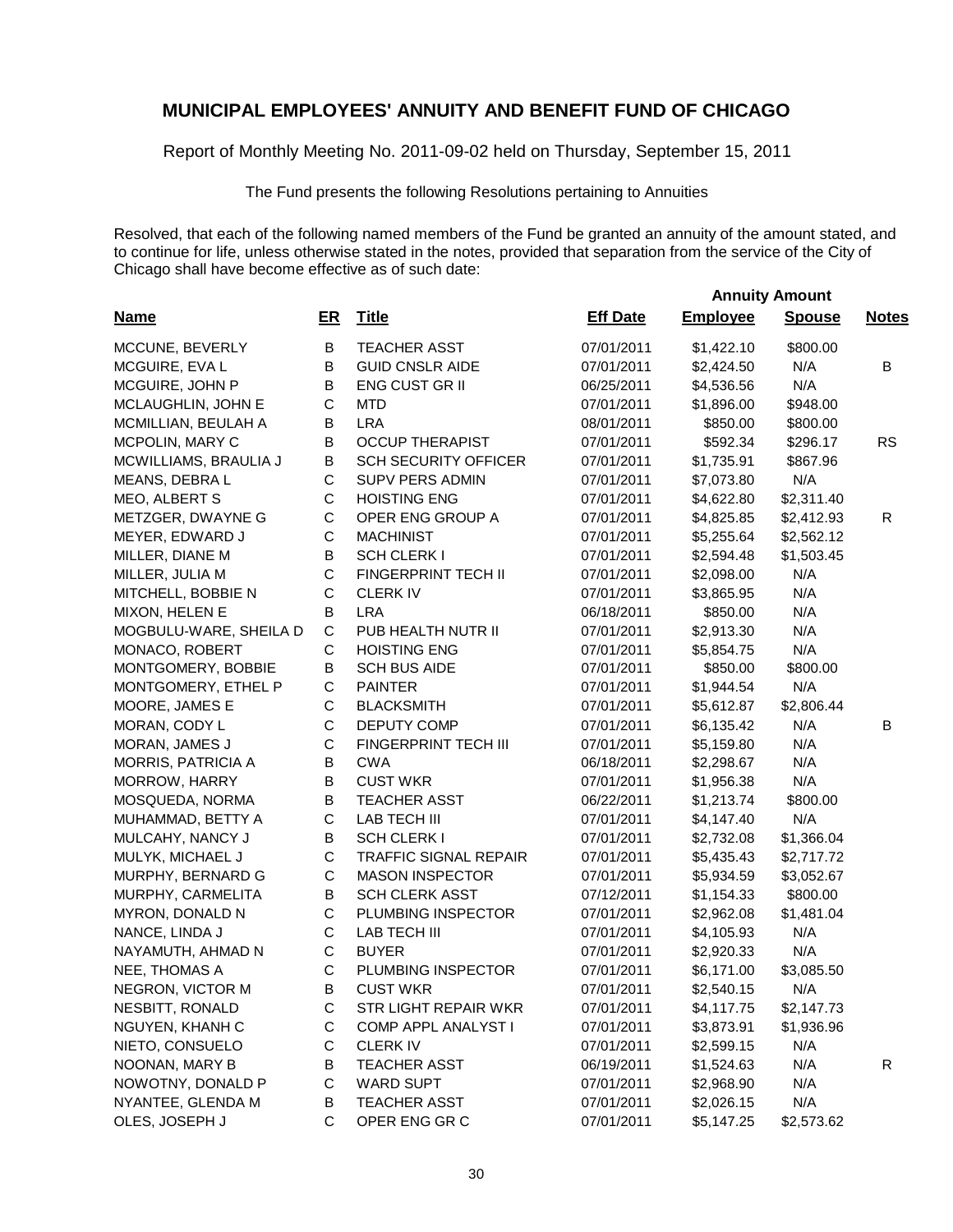Report of Monthly Meeting No. 2011-09-02 held on Thursday, September 15, 2011

The Fund presents the following Resolutions pertaining to Annuities

|                                       |              |                              |                 | <b>Annuity Amount</b> |               |              |
|---------------------------------------|--------------|------------------------------|-----------------|-----------------------|---------------|--------------|
| <b>Name</b>                           | $E$ R        | <b>Title</b>                 | <b>Eff Date</b> | <b>Employee</b>       | <b>Spouse</b> | <b>Notes</b> |
| OLIVER-WYATT, LYNDIA F                | В            | <b>CWA</b>                   | 07/01/2011      | \$2,802.84            | \$1,409.52    |              |
| OWENS, HAROLD                         | $\mathbf C$  | <b>MTD</b>                   | 07/01/2011      | \$4,651.65            | \$2,325.82    | B            |
| PALACIOS, JERRY                       | C            | <b>MTD</b>                   | 07/01/2011      | \$2,902.55            | \$1,171.91    |              |
| PALAHNIUK, ANDREW                     | C            | <b>INVESTIGATOR III</b>      | 07/01/2011      | \$5,512.48            | \$2,756.24    |              |
| PALOMBIZIO-SKOREK,<br><b>CHERYL A</b> | $\mathsf{C}$ | <b>ELEC INSPEC</b>           | 07/01/2011      | \$4,673.54            | N/A           |              |
| PALUMBO, JOAN A                       | В            | SCH CLERK I                  | 07/01/2011      | \$3,473.81            | N/A           |              |
| PAPINI, MARILYN                       | $\mathsf{C}$ | ADMIN ASST III               | 07/01/2011      | \$4,703.40            | N/A           | B            |
| PARKER, FANNIE S                      | B            | <b>TEACHER ASST</b>          | 07/01/2011      | \$850.00              | N/A           |              |
| PARKER, HENRIETTA A                   | B            | <b>CWA</b>                   | 06/22/2011      | \$1,011.65            | \$800.00      |              |
| PARRILLO, VITO F                      | В            | ENG CUST GR V                | 07/01/2011      | \$5,421.44            | \$2,710.72    |              |
| PASCAZIO, GERARD                      | $\mathsf{C}$ | <b>DEPUTY COMM</b>           | 07/01/2011      | \$7,195.22            | \$3,597.61    |              |
| PATROS, AGGIE                         | $\mathsf C$  | FINGERPRINT TECH II          | 07/01/2011      | \$3,695.31            | N/A           |              |
| PAVLIK, JOSEPH J                      | $\mathsf C$  | FIRE COMM OPER II            | 07/01/2011      | \$5,335.80            | N/A           |              |
| PAYTON, JOHN W                        | B            | <b>EVALUATION SPECIALIST</b> | 05/16/2011      | \$525.84              | N/A           | <b>RS</b>    |
| PEEL, TRES G                          | $\mathsf C$  | <b>MTD</b>                   | 07/07/2011      | \$3,008.26            | \$1,562.29    |              |
| PENA, SANTA                           | B            | <b>LRA</b>                   | 07/01/2011      | \$850.00              | N/A           |              |
| PEREZ, ALFONSO                        | $\mathsf C$  | MANAGING DEP COMM            | 07/01/2011      | \$5,791.97            | \$2,895.98    |              |
| PEREZ, DORIS                          | $\mathsf C$  | <b>ACCOUNTANT II</b>         | 07/01/2011      | \$2,542.86            | \$1,271.43    |              |
| PETKOVIC, STEVO                       | $\mathsf C$  | CHIEF OPER ENG               | 07/01/2011      | \$6,172.00            | \$3,086.00    |              |
| PICARDI, MICHAEL J                    | $\mathsf C$  | <b>DEPUTY DIR</b>            | 07/01/2011      | \$10,053.35           | \$5,026.68    |              |
| PIKES, CHARLES E                      | B            | <b>LUNCHRM MGR</b>           | 07/01/2011      | \$2,884.93            | \$1,406.40    |              |
| PODGORNY, DOROTHY M                   | B            | <b>LRA</b>                   | 07/01/2011      | \$850.00              | N/A           |              |
| PONCE, ERNESTINE                      | $\mathsf C$  | TRAFFIC CTRL AIDE            | 07/01/2011      | \$2,548.42            | \$1,274.21    |              |
| POWELL, ARMIE L                       | B            | <b>COOK III</b>              | 07/01/2011      | \$850.00              | \$800.00      |              |
| PRAZNOWSKI, JOHN J                    | $\mathbf C$  | PLUMBING INSPECTOR           | 07/01/2011      | \$3,332.34            | \$1,666.17    | R            |
| PRICE HAYNES, MICHELE D               | $\mathsf C$  | MANAGING DEP COMPTR          | 07/01/2011      | \$7,584.30            | \$3,792.15    |              |
| PRYOR, MARGIE J                       | B            | <b>SCH SECURITY OFFICER</b>  | 07/01/2011      | \$1,467.58            | \$801.80      |              |
| PUCHER, MARC J                        | $\mathsf C$  | <b>HOISTING ENG</b>          | 07/01/2011      | \$3,824.09            | \$1,859.46    |              |
| PULTORAK, PAMELA A                    | B            | <b>SCH CLERK I</b>           | 07/01/2011      | \$2,572.27            | \$1,286.14    |              |
| QUEZADA, PAZ G                        | B            | <b>LRA</b>                   | 07/02/2011      | \$850.00              | \$800.00      |              |
| RABIN, GILBERT D                      | $\sf B$      | SR CONTRACTS ADMIN           | 07/01/2011      | \$2,101.12            | N/A           | R            |
| RACHMACIEJ, JOHN S                    | $\mathbf C$  | CHIEF AUTO POUND SUPV        | 07/01/2011      | \$6,286.02            | \$2,978.00    |              |
| RAMIREZ, MAURICIO                     | В            | <b>PORTER</b>                | 07/07/2011      | \$850.00              | \$800.00      |              |
| RAMIREZ, PAUL                         | $\mathsf C$  | PLUMBING INSPECTOR           | 07/01/2011      | \$4,998.51            | \$2,499.26    |              |
| REID, JANICE V                        | Β            | <b>SCH SECURITY OFFICER</b>  | 06/18/2011      | \$850.00              | N/A           |              |
| RICE, GARY R                          | B            | ENG CUST GR IV               | 07/01/2011      | \$5,579.58            | \$2,789.79    |              |
| RICE, JOHN E                          | B            | ENG CUST GR V                | 06/24/2011      | \$6,583.17            | \$3,291.58    |              |
| RICHARDS, BASIL B                     | B            | PROGRAM MGR                  | 07/01/2011      | \$7,276.69            | \$3,638.34    |              |
| RICHARDS, LOIS R                      | B            | <b>CTE MANAGER</b>           | 07/01/2011      | \$2,851.10            | N/A           | $\mathsf{R}$ |
| RICHARDSON, JAMES L                   | B            | ORDER MGMT ANALYST           | 07/01/2011      | \$2,476.21            | N/A           |              |
| RICHARDSON, ROBERT                    | B            | ENG CUST GR V                | 07/01/2011      | \$3,109.22            | N/A           |              |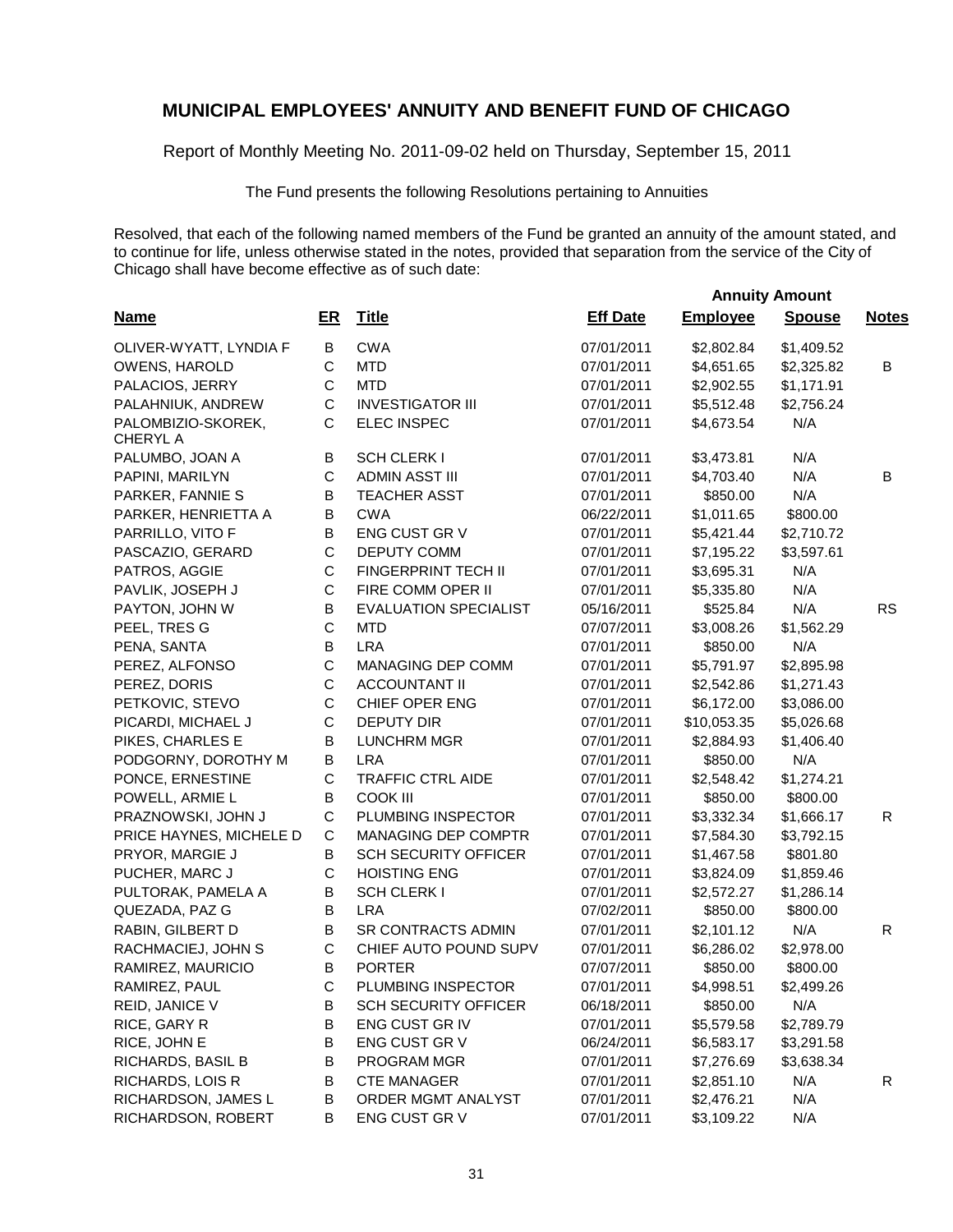Report of Monthly Meeting No. 2011-09-02 held on Thursday, September 15, 2011

The Fund presents the following Resolutions pertaining to Annuities

|                            |             |                             | <b>Annuity Amount</b> |                 |               |              |  |
|----------------------------|-------------|-----------------------------|-----------------------|-----------------|---------------|--------------|--|
| <b>Name</b>                | <u>ER</u>   | <b>Title</b>                | <b>Eff Date</b>       | <b>Employee</b> | <b>Spouse</b> | <b>Notes</b> |  |
| RICHMOND, CORNEL J         | В           | <b>CWA</b>                  | 06/22/2011            | \$2,134.21      | N/A           |              |  |
| RIVERA, GLADYS M           | B           | <b>LRA</b>                  | 07/01/2011            | \$656.81        | \$800.00      | Α            |  |
| ROBERTSON, LAFAYETTE P     | $\mathsf C$ | SUPV ENVIRON INSPECT        | 07/01/2011            | \$4,089.54      | N/A           |              |  |
| ROBINSON, FRANCES V        | $\mathsf C$ | POLICE COMM OPER II         | 07/01/2011            | \$3,837.32      | \$1,918.66    |              |  |
| ROCKYMORE, MICHAEL N       | B           | <b>CUST WKR</b>             | 07/01/2011            | \$2,822.38      | N/A           |              |  |
| RODRIGUEZ, BRIGIDA M       | $\mathsf C$ | <b>CROSSING GUARD</b>       | 07/01/2011            | \$1,005.48      | N/A           |              |  |
| RODRIGUEZ, MARIA L         | $\sf B$     | <b>TEACHER ASST</b>         | 07/01/2011            | \$850.00        | \$800.00      |              |  |
| ROSENBERGER, JANICE R      | $\sf B$     | <b>SCH CLERK I</b>          | 07/01/2011            | \$3,524.43      | \$1,762.22    |              |  |
| ROSS, JOAN D               | $\mathsf C$ | DIR ADMIN SERV              | 07/01/2011            | \$6,670.80      | N/A           |              |  |
| ROSSETTI, ANTHONY          | $\mathsf C$ | OPER ENG GROUP A            | 07/01/2011            | \$5,505.44      | \$2,752.72    |              |  |
| ROSSETTI, LOUIS R          | $\mathsf C$ | OPER ENG GROUP A            | 07/01/2011            | \$5,591.62      | N/A           |              |  |
| ROZANSKI, KAREN A          | C           | <b>COMMITTEE SECRETARY</b>  | 07/01/2011            | \$6,652.60      | N/A           |              |  |
| RUFFIN, ARREE              | $\mathsf C$ | POLICE COMM OPER I          | 07/01/2011            | \$4,992.83      | N/A           |              |  |
| RULE, JOANN                | B           | <b>TEACHER ASST</b>         | 06/18/2011            | \$1,925.62      | N/A           |              |  |
| RUSSELL, MATTIE L          | $\mathsf C$ | <b>EVALUATION SPEC II</b>   | 07/03/2011            | \$400.27        | N/A           | <b>RAS</b>   |  |
| RYAN, TERENCE J            | $\sf B$     | ENG CUST GR V               | 07/01/2011            | \$6,401.95      | \$3,200.98    |              |  |
| RYDER, MONICA S            | $\mathsf B$ | <b>ASSOC LUNCHRM MGR I</b>  | 07/01/2011            | \$1,426.87      | \$800.00      |              |  |
| SALAZAR, MARY L            | B           | <b>LRA</b>                  | 05/24/2011            | \$762.97        | N/A           | Α            |  |
| SALDANA, GUADALUPE T       | B           | <b>LRA</b>                  | 06/18/2011            | \$850.00        | \$800.00      |              |  |
| SALINAS, SARA              | B           | <b>SCH CLERK I</b>          | 07/01/2011            | \$3,182.88      | \$1,591.44    |              |  |
| SANDERS, LELA M            | B           | <b>CWA</b>                  | 07/01/2011            | \$876.51        | N/A           |              |  |
| SANTELLA, THOMAS F         | $\mathsf C$ | <b>MTD</b>                  | 07/01/2011            | \$3,665.53      | \$1,832.76    | R            |  |
| <b>SCALES, CHRISTINE L</b> | B           | PRINCIPAL STENO             | 07/01/2011            | \$1,509.68      | N/A           | R            |  |
| SCHAER, WILLIAM C          | C           | <b>FOREMAN LINEMEN</b>      | 07/01/2011            | \$5,725.52      | \$2,862.76    |              |  |
| SCHARBA, WAYNE G           | C           | <b>SR PROGRAMMER</b>        | 07/01/2011            | \$5,794.93      | N/A           |              |  |
| SHABLESKI, RANDY E         | B           | <b>INVESTIG TEAM LEADER</b> | 07/01/2011            | \$6,234.97      | \$3,117.48    |              |  |
| SHAKESPEARE, SANDRA L      | $\mathsf C$ | <b>SPECIAL ASST</b>         | 07/01/2011            | \$3,594.64      | N/A           |              |  |
| SHANNON, KEVIN J           | $\mathsf C$ | <b>WATCHMAN</b>             | 12/06/2011            | \$752.49        | N/A           | <b>RAS</b>   |  |
| SHIELDS, JAMES P           | C           | <b>ELEC MECH</b>            | 07/01/2011            | \$4,555.99      | \$2,278.00    |              |  |
| SIMS, WILHEMENIA           | В           | ASSOC LUNCHRM MGR II        | 06/22/2011            | \$1,165.36      | N/A           |              |  |
| SINGLETON, BRENDA A        | B           | STUDENT SPEC SERV ADV       | 06/19/2011            | \$839.57        | N/A           | <b>RS</b>    |  |
| SLINGERLAND, RICHARD M     | B           | <b>INVESTIGATIONS MGR</b>   | 07/01/2011            | \$8,264.43      | \$4,132.22    |              |  |
| SMITH, PAULINE A           | B           | <b>COOK III</b>             | 07/01/2011            | \$1,226.38      | \$800.00      |              |  |
| SOBOSKI, JUANITA           | C           | <b>ADMIN SERV OFF I</b>     | 07/01/2011            | \$1,981.15      | \$990.58      |              |  |
| SOLANO, ALICIA             | B           | <b>LRA</b>                  | 07/01/2011            | \$850.00        | N/A           |              |  |
| SOSAPAVON, HUGO            | C           | PROJECT ADMIN               | 07/01/2011            | \$4,494.32      | N/A           |              |  |
| SOSTARICH, RONALD S        | B           | <b>MTD</b>                  | 07/01/2011            | \$4,799.94      | \$2,420.65    |              |  |
| STAPLE, HENRY N            | C           | <b>MTD</b>                  | 07/01/2011            | \$2,800.38      | N/A           |              |  |
| STARON, ROSALIE            | B           | <b>SCH CLERK I</b>          | 07/01/2011            | \$3,203.84      | \$1,662.07    |              |  |
| STAROSTA, BETTY L          | B           | <b>LRA</b>                  | 06/18/2011            | \$850.00        | N/A           |              |  |
| STREETER, VALERIE          | B           | PROCUREMENT SPEC            | 07/01/2011            | \$3,581.41      | N/A           |              |  |
| SU, RONG RONG              | $\mathsf C$ | <b>LABOR REL SPEC III</b>   | 07/01/2011            | \$3,266.51      | \$1,633.26    |              |  |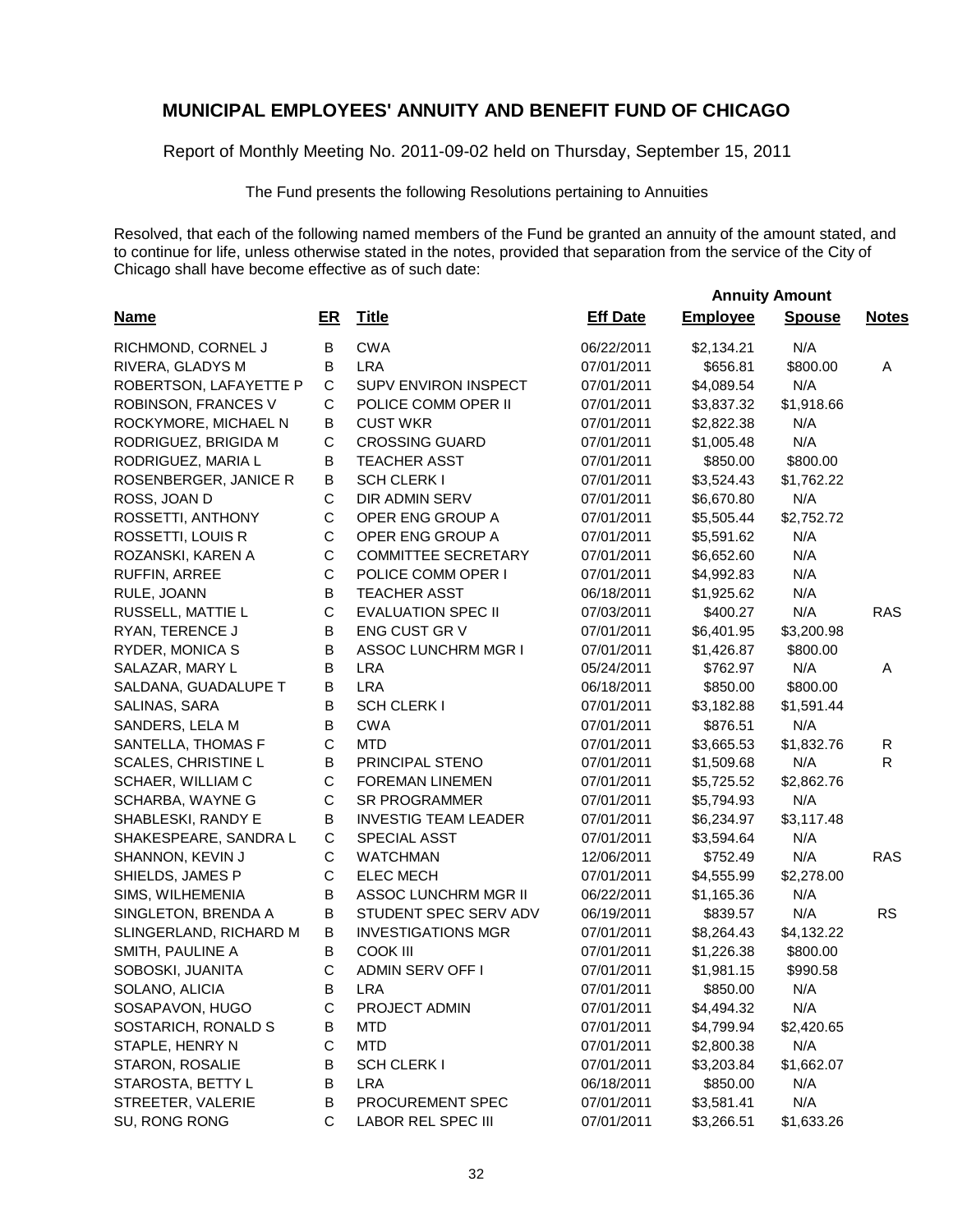Report of Monthly Meeting No. 2011-09-02 held on Thursday, September 15, 2011

The Fund presents the following Resolutions pertaining to Annuities

|                             |             |                               | <b>Annuity Amount</b> |                 |               |              |  |
|-----------------------------|-------------|-------------------------------|-----------------------|-----------------|---------------|--------------|--|
| <b>Name</b>                 | ER          | <b>Title</b>                  | <b>Eff Date</b>       | <b>Employee</b> | <b>Spouse</b> | <b>Notes</b> |  |
| SULLIVAN, MARY ANN C        | $\mathsf C$ | FIRE COMM OPER II             | 07/01/2011            | \$4,322.00      | N/A           |              |  |
| SWANK, JAMES L              | $\mathsf C$ | SANITATION LABORER            | 07/01/2011            | \$3,139.28      | N/A           | R            |  |
| TAGGART, TERESA G           | B           | <b>ASSOC LUNCHRM MGR I</b>    | 07/01/2011            | \$1,430.57      | N/A           |              |  |
| <b>TARTAGLIA, LOUIS</b>     | $\mathsf C$ | <b>HOISTING ENG</b>           | 07/01/2011            | \$4,731.96      | \$2,365.98    |              |  |
| TEELING, THOMAS J           | C           | SR RESEARCH ANALYST           | 06/01/2011            | \$2,014.40      | \$1,502.20    | $\mathsf{R}$ |  |
| TENUTA, CHRISTINA M         | B           | <b>LUNCHRM MGR</b>            | 05/25/2011            | \$850.00        | N/A           |              |  |
| TEPAVCEVICH, ANNETTE        | $\sf B$     | <b>LUNCHRM CASHIER</b>        | 07/01/2011            | \$970.33        | \$800.00      |              |  |
| TERESI, ADELINE C           | C           | POLICE COMM OPER II           | 06/16/2011            | \$1,140.15      | \$800.00      |              |  |
| THOMAS, JOYCE A             | C           | SR DATA ENTRY OPER            | 07/01/2011            | \$2,406.90      | N/A           |              |  |
| THURMAN, DOROTHY            | $\mathsf C$ | <b>ADMIN ASST III</b>         | 07/01/2011            | \$3,697.65      | N/A           |              |  |
| TILLIS, ADRIANNE L          | $\mathsf C$ | <b>TRAFFIC CTRL AIDE</b>      | 07/01/2011            | \$3,456.99      | N/A           |              |  |
| TIZURA, MARYGRACE           | C           | <b>TRAFFIC CTRL AIDE</b>      | 07/01/2011            | \$1,833.47      | \$916.74      |              |  |
| TOBIAS, LYDIA               | B           | <b>TEACHER ASST</b>           | 07/01/2011            | \$1,530.29      | \$800.00      |              |  |
| TOVAR, TONY                 | $\mathsf C$ | <b>LEAD CUST WKR</b>          | 07/01/2011            | \$2,532.20      | \$949.58      |              |  |
| TREADWELL, DANNY L          | $\mathsf C$ | ASST CHIEF OPER ENG           | 07/01/2011            | \$5,300.71      | \$2,877.69    |              |  |
| TWEEDLE, PHILISTINE         | B           | <b>SCHOOL CLERK</b>           | 07/03/2011            | \$1,842.34      | N/A           | $\mathsf R$  |  |
| VANIS, PAUL A               | $\mathsf C$ | <b>MTD</b>                    | 07/01/2011            | \$4,553.46      | N/A           |              |  |
| VARI, THOMAS A              | $\mathsf C$ | DEP CHIEF INFO OFFICER        | 07/01/2011            | \$6,915.92      | \$3,457.96    |              |  |
| VAZQUEZ, MARIA C            | $\mathsf C$ | <b>CROSSING GUARD</b>         | 07/01/2011            | \$850.00        | N/A           |              |  |
| VEGA, AMELIA                | B           | <b>SCH SECURITY OFFICER</b>   | 05/08/2011            | \$988.68        | \$800.00      |              |  |
| VELASCO, CARMEN             | B           | <b>SCH CLERK I</b>            | 07/01/2011            | \$2,788.09      | N/A           |              |  |
| VELAZQUEZ, BEKSI            | B           | <b>TEACHER ASST</b>           | 07/01/2011            | \$2,182.99      | N/A           |              |  |
| VILLALOBOS, RAUL F          | $\mathsf C$ | <b>ADMIN ASST II</b>          | 07/01/2011            | \$2,297.20      | \$1,148.60    |              |  |
| VILLARREAL, ARTHUR J        | C           | <b>ELEC MECH</b>              | 07/01/2011            | \$3,418.69      | N/A           |              |  |
| VOLPE, JOSEPH L             | B           | PROG DEVELOP ANALYST          | 07/01/2011            | \$3,478.82      | \$2,724.79    |              |  |
| WALKER, PATRICIA H          | B           | <b>LUNCHRM MGR</b>            | 07/01/2011            | \$2,893.58      | N/A           |              |  |
| WALL, JOYCE A               | $\mathsf C$ | <b>ADMIN ASST III</b>         | 07/01/2011            | \$4,652.00      | \$2,326.00    | B            |  |
| WALLER, MARY E              | C           | ASST TO THE ALDERMAN          | 07/01/2011            | \$3,178.29      | \$1,602.41    |              |  |
| WARD, SHARON L              | C           | <b>HELP DESK TECHN</b>        | 07/01/2011            | \$4,303.61      | N/A           |              |  |
| WARREN, CHARMAINE V         | C           | TRAFFIC CTRL AIDE             | 07/01/2011            | \$3,227.04      | N/A           |              |  |
| WATSON, TEXANNA             | B           | <b>LUNCHRM MGR</b>            | 06/22/2011            | \$1,782.26      | \$898.15      |              |  |
| WEST, WILLIE L              | $\mathsf C$ | SANITARIAN II                 | 07/01/2011            | \$5,108.20      | N/A           |              |  |
| WHITE, CECIL E              | B           | <b>FACTOR CUST WKR</b>        | 07/01/2011            | \$2,499.46      | \$1,249.73    |              |  |
| <b>WHITE, FREDRICK K</b>    | $\mathsf C$ | <b>MTD</b>                    | 06/25/2011            | \$3,541.42      | \$1,717.59    |              |  |
| <b>WIERZBICKI, MARGARET</b> | C           | LIBRARY AIDE                  | 06/11/2011            | \$505.05        | N/A           | <b>RSF</b>   |  |
| WILLIAMS, LOIS J            | С           | <b>SR LIBRARY CLERK</b>       | 07/01/2011            | \$3,245.20      | \$1,622.60    |              |  |
| WILLIS, SADIE M             | C           | <b>SR DATA ENTRY OPER</b>     | 07/01/2011            | \$1,889.61      | N/A           |              |  |
| WILMOUTH, JOHN              | $\mathsf C$ | <b>INVESTIGATOR III</b>       | 07/01/2011            | \$6,133.86      | N/A           |              |  |
| WILSON, EVA M               | B           | <b>SCH SECURITY OFFICER</b>   | 07/01/2011            | \$2,323.09      | N/A           |              |  |
| WOJCIK, LEONARD W           | C           | <b>ASST CHIEF HIGHWAY ENG</b> | 07/01/2011            | \$7,311.28      | \$3,655.64    |              |  |
| WOLFF, JANICE J             | C           | <b>COORD PLANNER II</b>       | 07/01/2011            | \$4,367.19      | \$2,183.59    |              |  |
| WOODS, MICHAEL              | $\mathsf C$ | MANAGING DEP COMM             | 07/01/2011            | \$6,537.13      | N/A           |              |  |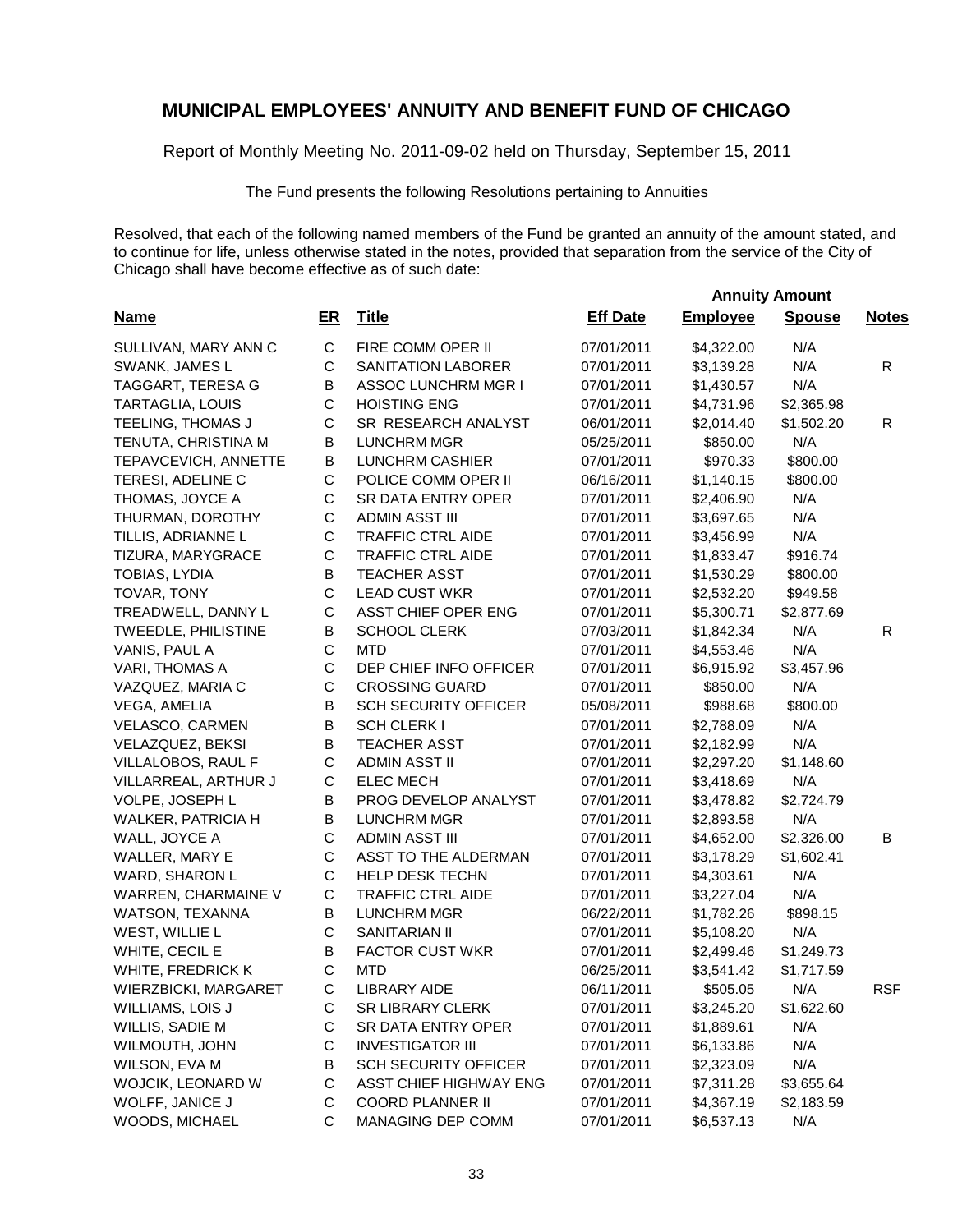Report of Monthly Meeting No. 2011-09-02 held on Thursday, September 15, 2011

The Fund presents the following Resolutions pertaining to Annuities

|                                 |    |                       |                 | <b>Annuity Amount</b> |               |              |  |  |  |
|---------------------------------|----|-----------------------|-----------------|-----------------------|---------------|--------------|--|--|--|
| <b>Name</b>                     | ER | <u>Title</u>          | <b>Eff Date</b> | <b>Employee</b>       | <b>Spouse</b> | <b>Notes</b> |  |  |  |
| WRIGHT, JAMES M                 | C  | <b>HOISTING ENG</b>   | 07/01/2011      | \$5,547.05            | N/A           |              |  |  |  |
| YANCY, DEMETRIUS                | C  | <b>DETENTION AIDE</b> | 07/01/2011      | \$4,550.08            | N/A           |              |  |  |  |
| YOUNG, CURTIS A                 | С  | OPER ENG GROUP A      | 07/01/2011      | \$5,741.84            | \$2,870.92    |              |  |  |  |
| ZBORIL, KAREN A                 | С  | ASST TO THE COMM      | 07/01/2011      | \$2,933.67            | \$1,466.84    |              |  |  |  |
| <b>Total Employee Annuities</b> |    | 378 Case(s)           |                 | \$1,257,774.87        |               |              |  |  |  |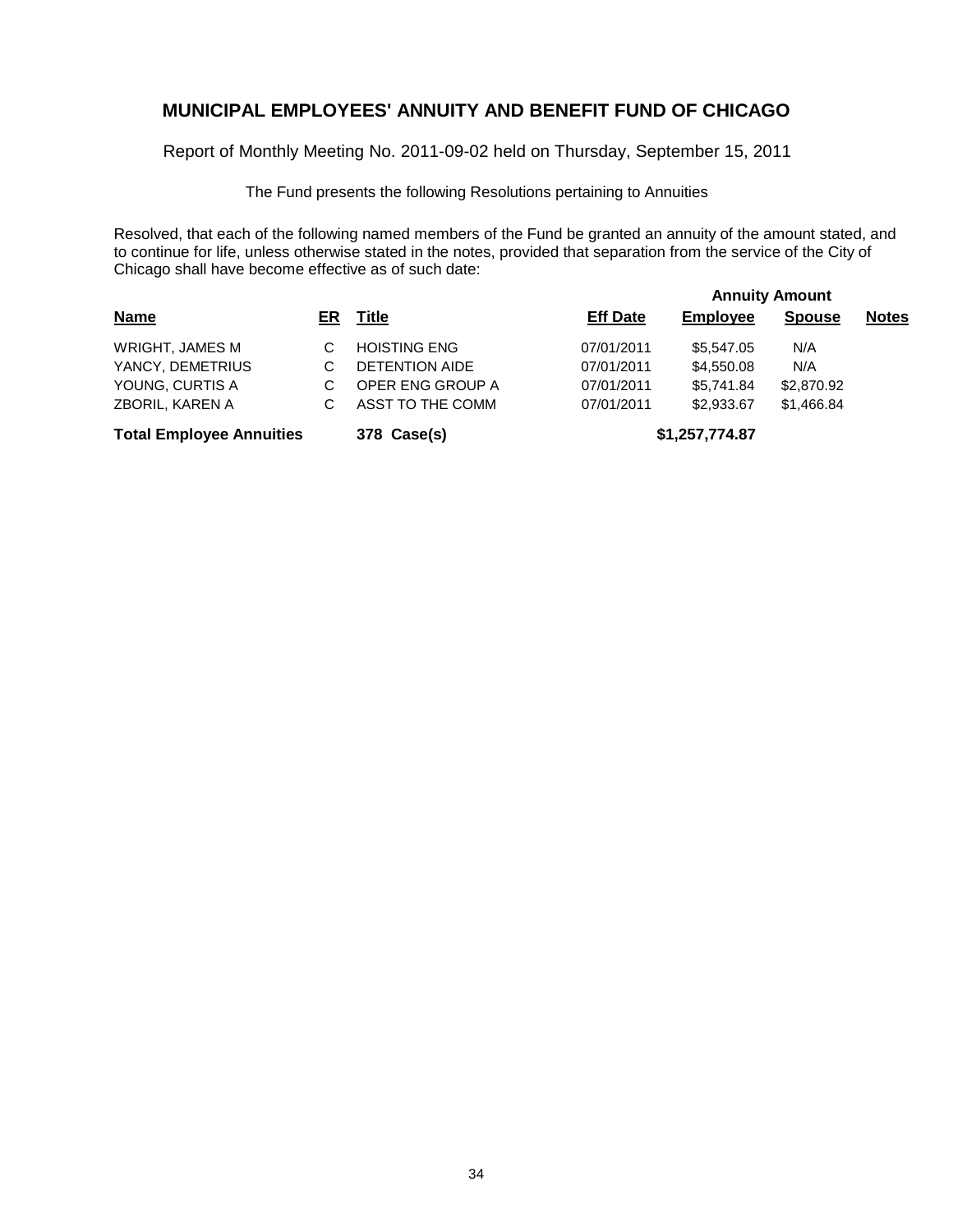Report of Monthly Meeting No. 2011-09-02 held on Thursday, September 15, 2011

The Fund presents the following Resolutions pertaining to Annuities

Resolved, that each of the following widows, widowers, minor children, and certain other relatives of former members of the Fund be granted annuities of the amounts stated, and to continue until the expiration date indicated.

#### **Spouse Annuities**

|                                   |                |                              |                 | <b>Monthly</b> | <b>Annuity</b> |              |
|-----------------------------------|----------------|------------------------------|-----------------|----------------|----------------|--------------|
| <b>Former Employee Name</b>       | ER             | <b>Title</b>                 | <b>Eff Date</b> | <b>Annuity</b> | <b>Expires</b> | <b>Notes</b> |
| <b>BURTON, VERNA</b>              | B              | <b>TEACHER ASST</b>          | 06/26/2011      | \$1,034.92     | Death          |              |
| CERVANTES, VIVIAN                 | C              | DATA ENTRY OPER              | 06/18/2011      | \$800.00       | Death          |              |
| <b>ENDERLE, HARRY</b>             | B              | <b>ENG CUST</b>              | 06/02/2011      | \$1,112.20     | Death          |              |
| FALK, ROBERT                      | C              | <b>ACCT IV</b>               | 06/11/2011      | \$2,079.95     | Death          |              |
| HEALEY, EDWARD                    | С              | <b>ELEC MECH</b>             | 06/30/2011      | \$1,395.10     | Death          |              |
| HILL, ANDREW                      | В              | <b>ENGR CUST</b>             | 06/19/2011      | \$1,640.72     | Death          |              |
| INGRAM, E JULIAN                  | C              | <b>PHYSICIAN</b>             | 06/02/2011      | \$2,413.48     | Death          |              |
| KUDESH, HARRY                     | C              | <b>RESEARCH SPEC</b>         | 05/04/2011      | \$1,250.82     | Death          | R.           |
| KURDZIEL, CASIMIR                 | C              | <b>MTD</b>                   | 06/30/2011      | \$860.45       | Death          |              |
| LOVE, DAVID                       | С              | <b>CUST WKR</b>              | 07/11/2011      | \$1,173.94     | Death          |              |
| MIELKE, ROBERT                    | В              | <b>ENG CUST GR VI</b>        | 06/26/2011      | \$2,940.95     | Death          |              |
| <b>ONEILL, FRANCIS</b>            | C              | <b>ELECTRICAL MECH</b>       | 04/30/2011      | \$1,400.32     | Death          |              |
| PLUMMER, ANDREW                   | C              | <b>MTD</b>                   | 06/07/2011      | \$1,320.69     | Death          |              |
| ROUNTREE, LOISTENE                | С              | <b>LAND DISPOSITION OFFR</b> | 06/09/2011      | \$2,357.64     | Death          |              |
| SANCHEZ, RUDOLPH                  | C              | <b>SENIOR PLANNER</b>        | 07/03/2011      | \$2,392.73     | Death          | R            |
| SHEEHAN, FRED                     | B              | <b>ASST CONTROLLER</b>       | 07/06/2011      | \$273.60       | Death          | <b>RS</b>    |
| SLATTERY, JAMES                   | B              | <b>WATCHMAN</b>              | 07/01/2011      | \$946.26       | Death          |              |
| TAYLOR, GLADYS                    | C              | <b>CROSSING GUARD</b>        | 06/18/2011      | \$800.00       | Death          |              |
| WIESE, DOROTHY                    | B              | <b>TEACHERS ASST</b>         | 07/01/2011      | \$835.28       | Death          |              |
| WINSLEY, EDWARD                   | B              | <b>SCH SECURITY OFFICER</b>  | 05/13/2011      | \$800.00       | Death          |              |
| <b>Total Spouse Annuities</b>     |                | 20 Case(s)                   |                 | \$27,829.05    |                |              |
| <b>Child(ren) Annuities</b>       |                |                              |                 |                |                |              |
|                                   |                |                              |                 | <b>Monthly</b> | <b>Annuity</b> |              |
| <b>Former Employee Name</b>       | ER             |                              | <b>Eff Date</b> | <b>Annuity</b> | <b>Expires</b> | <b>Notes</b> |
| FRAZIER, MICHAEL                  | С              |                              | 04/27/2011      | \$250.00       | 07/2012        |              |
| FRAZIER, MICHAEL                  | $\overline{C}$ |                              | 04/27/2011      | \$250.00       | 07/2018        |              |
| <b>Total Child(ren) Annuities</b> |                | 2 Case(s)                    |                 | \$500.00       |                |              |

#### **Reversionary Annuities in Accordance with Section 8-139 of the Law**

|                                |                 | <b>Monthly Annuity</b> |         |       |
|--------------------------------|-----------------|------------------------|---------|-------|
| <b>Former Employee Name ER</b> | <b>Eff Date</b> | Annuitv                | Expires | Notes |

NONE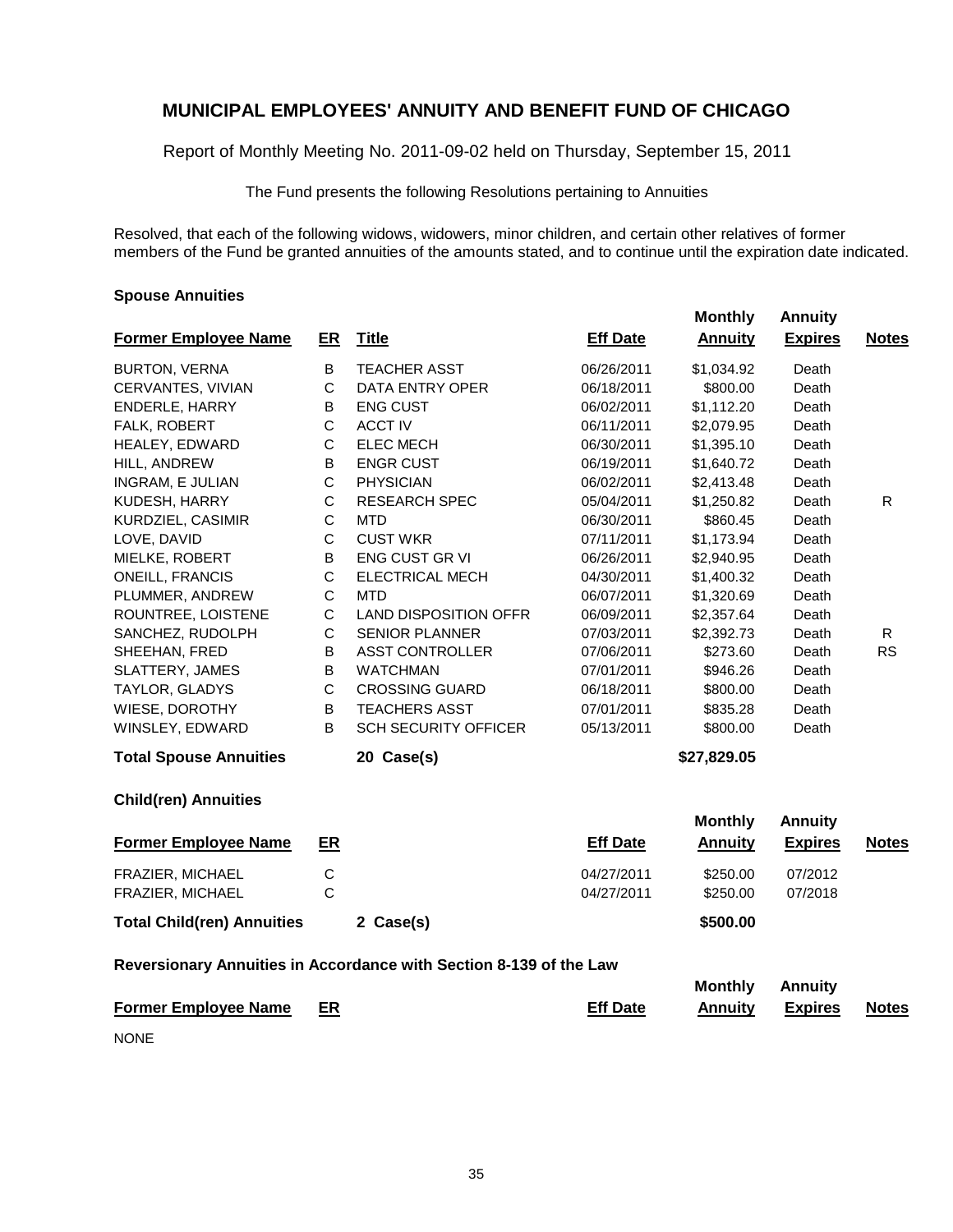Report of Monthly Meeting No. 2011-09-02 held on Thursday, September 15, 2011

The Fund presents the following Resolutions pertaining to Adjusted Annuities

Resolved, that each of the following named members of the Fund, or widows, widowers, or minor children of former members of the Fund be granted an adjusted annuity of the amount stated, and to continue for life, unless otherwise stated.

| <b>Name</b>               | ER | <b>Reason</b>                       | <b>Eff Date</b> | <b>Annuity Amount</b><br><b>Employee Spouse/Child</b> |                      |            |
|---------------------------|----|-------------------------------------|-----------------|-------------------------------------------------------|----------------------|------------|
| CONWAY, PATRICIA A        | С  | Change in FAS                       | 06/20/2010      | \$842.69<br>\$906.17                                  | \$421.34<br>\$453.08 | <b>ORG</b> |
|                           |    |                                     |                 |                                                       |                      | ADJ        |
| COOPER, RETHA E           | C  | Change in Reciprocal Service        | 04/01/2011      | \$4,188.37<br>\$4,173.82                              | N/A<br>N/A           | <b>ORG</b> |
|                           |    |                                     |                 |                                                       |                      | ADJ        |
| DITUSA, NICHOLAS J        | C  | Change in FAS                       | 02/01/2011      | \$674.58<br>\$685.86                                  | \$274.89<br>\$279.49 | <b>ORG</b> |
|                           |    |                                     |                 |                                                       |                      | <b>ADJ</b> |
| RANDOLPH, DOLORES         | B  | Change in FAS                       | 09/12/2010      | \$890.42<br>\$1,048.14                                | \$445.21<br>\$524.07 | <b>ORG</b> |
|                           |    |                                     |                 |                                                       |                      | ADJ        |
| SANCHEZ, CARMEN           | B  | Reduction to Highest Max            | 02/01/2011      | \$1,021.48<br>\$1,011.06                              | \$510.74<br>\$505.53 | <b>ORG</b> |
|                           |    |                                     |                 |                                                       |                      | <b>ADJ</b> |
| SHEPPARD, SYLVIA A        | B  | Change in FAS                       | 06/20/2010      | \$398.07<br>\$410.29                                  | N/A<br>N/A           | <b>ORG</b> |
|                           |    |                                     |                 |                                                       |                      | ADJ        |
| STONE, BERNARD L          | C  | <b>Correction to Annuity Amount</b> | 05/16/2011      | \$7,370.00<br>\$7,370.40                              | N/A<br>N/A           | <b>ORG</b> |
|                           |    |                                     |                 |                                                       |                      | ADJ        |
| <b>WIEMELER, GEORGE E</b> | C  | Settlement                          | 02/23/2010      | \$183.60<br>\$850.00                                  | N/A<br>N/A           | <b>ORG</b> |
|                           |    |                                     |                 |                                                       |                      | <b>ADJ</b> |

#### **Total Adjusted Annuities 8 Case(s)**

Ms. Neely moved that the resolutions be adopted and that the applicants be granted employee, widow(er), child, reversionary, or adjusted annuities for the period and at the rates stated opposite their respective names. Seconded Mr. Gibson. Carried: Ayes Messrs. Ahmad, Durkan, Gibson, Guest, Ms. Neely. Noes-None.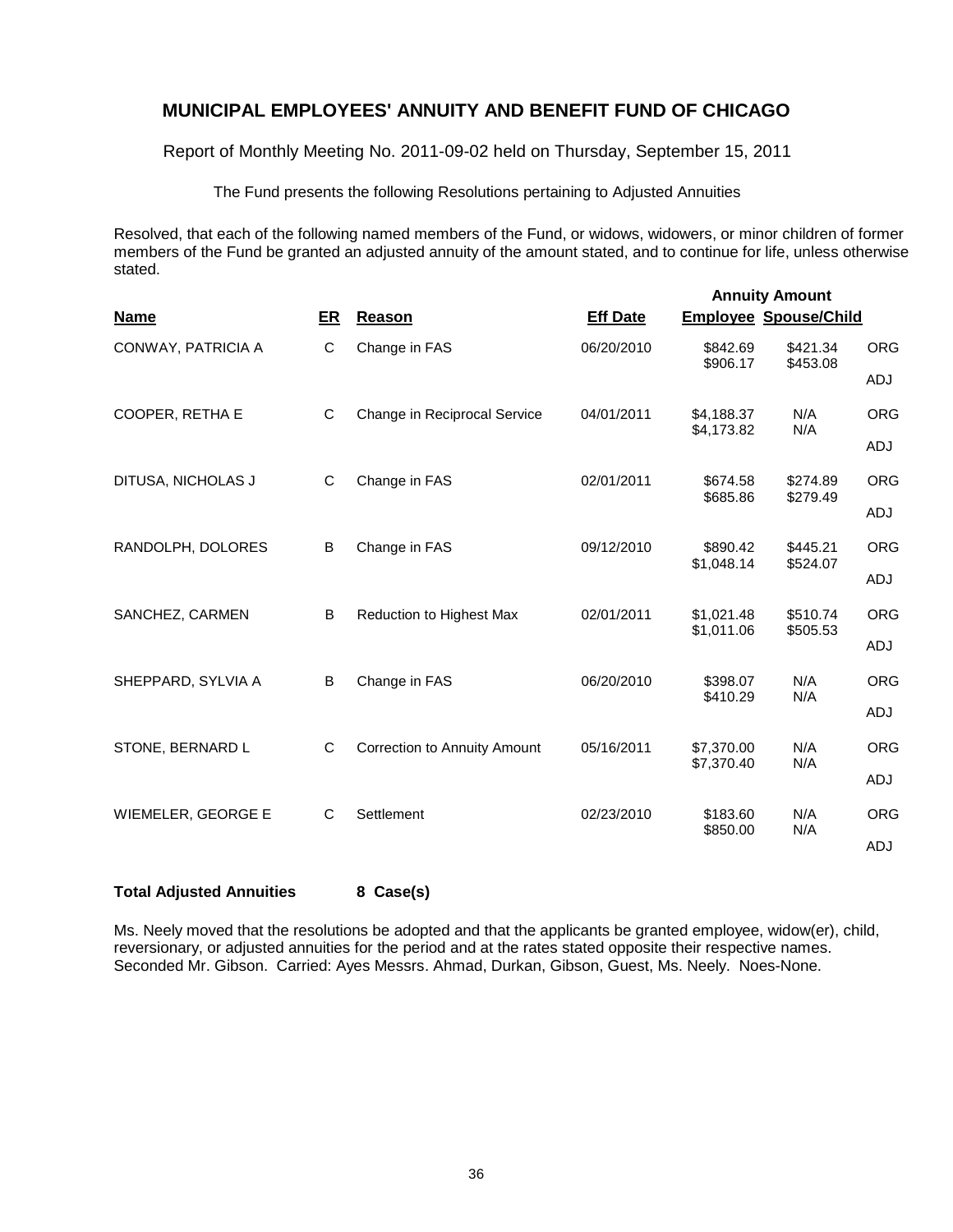Report of Monthly Meeting No. 2011-09-02 held on Thursday, September 15, 2011

The following employees have filed application for Duty Disability Benefits. The applications have been examined by the Medical Examiner for this Fund who recommended the following periods of disability.

#### **DUTY DISABILITY**

|                              |                   |            |                             |                  | <b>Rate</b> | <u>*No. of</u>            |
|------------------------------|-------------------|------------|-----------------------------|------------------|-------------|---------------------------|
| <b>Name</b>                  | <u>Dept</u>       |            | <b>Eff Date Fol-Up Date</b> | <b>Term Date</b> | Per Day     | <b>Children</b>           |
| <b>COLEMAN, LAMONT</b>       | <b>BE</b>         | 10/30/10   | 12/01/11                    |                  | \$46.49     |                           |
| DANAHER, NEIL J              | <b>OEMC</b>       | 04/28/11   | 11/01/11                    |                  | \$174.59    | 2                         |
| DELUCCA, YVETTE C            | <b>TRANS</b>      | 06/16/11   | 12/01/11                    |                  | \$192.76    | $\overline{2}$            |
| FIGUEROA, MITCHELL L         | <b>WATER</b>      | 06/28/11   | 11/01/11                    |                  | \$144.67    | $\overline{2}$            |
| FITZMAURICE, BRIAN M         | STS & SAN         | 05/04/11   |                             | 07/11/11         | \$144.67    | $\ensuremath{\mathsf{3}}$ |
| FRAZIER, TOVAL L             | <b>TRANS</b>      | 05/24/11   |                             | 05/25/11         | \$123.77    | $\overline{2}$            |
| HUNT, SANFORD                | <b>FLEET MGMT</b> | 04/11/11   |                             | 04/24/11         | \$87.19     |                           |
| IZZI III, LESLIE E           | <b>GEN SERV</b>   | 11/11/09   |                             | 04/17/11         | \$140.83    |                           |
| JOHNSEN, CLIFFORD            | STS & SAN         | 06/17/11   |                             | 06/29/11         | \$144.67    | 1                         |
| LADING, RUDOLPH              | <b>GEN SERV</b>   | 06/01/11   | 01/01/12                    |                  | \$162.41    |                           |
| MC INTYRE, KENNETH M         | <b>TRANS</b>      | 05/11/11   | 12/01/11                    |                  | \$174.59    | 2                         |
| MC NEAL, JEROME M            | <b>AVIATION</b>   | 06/30/11   |                             | 07/29/11         | \$144.67    |                           |
| MULLARKEY, VINCENT J         | <b>WATER</b>      | 01/19/11   |                             | 01/30/11         | \$178.74    | 2                         |
| SANTOS, MARYLEEN             | <b>BE</b>         | 06/22/10   |                             | 05/09/11         | \$72.60     |                           |
| SWIECH, ROBERT F             | <b>WATER</b>      | 05/11/11   |                             | 05/16/11         | \$144.67    | 1                         |
| TERRONES, VERNA E            | <b>POLICE</b>     | 05/25/11   | 10/01/11                    |                  | \$26.89     | 1                         |
| TRUJILLO, OLGA               | <b>OEMC</b>       | 06/02/11   |                             | 08/25/11         | \$105.24    | 1                         |
| TUMMINELLO, GIULIO           | STS & SAN         | 07/13/11   | 02/01/12                    |                  | \$144.67    |                           |
| WALLACE, MONROE L            | STS & SAN         | 02/15/11   |                             | 02/20/11         | \$144.67    |                           |
| WILLIAMS, WILBERT J          | <b>GEN SERV</b>   | 03/31/11   | 12/01/11                    |                  | \$173.35    |                           |
| <b>Total DUTY DISABILITY</b> |                   | 20 Case(s) |                             |                  | \$2,672.14  |                           |

\* Based on 40 ILCS 5/8-160, the Employee shall also have a right to receive child's disability benefit of \$10.00 a month on account of each child less than 18 years of age. Rates will be prorated based on days of eligibility.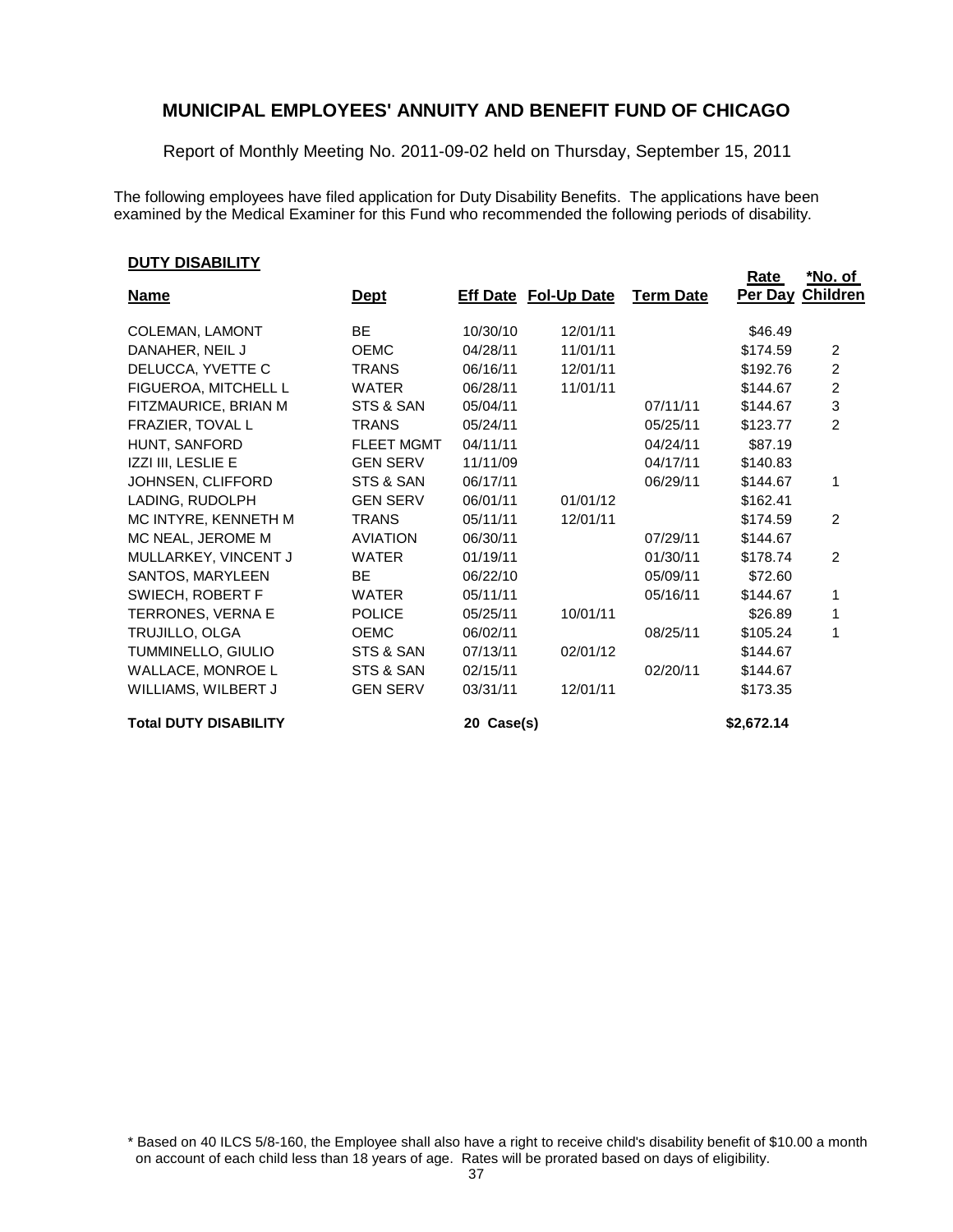Report of Monthly Meeting No. 2011-09-02 held on Thursday, September 15, 2011

The following employees have filed application for Ordinary Disability Benefits. The applications have been examined by the Medical Examiner for this Fund who recommended the following periods of disability.

#### **ORDINARY DISABILITY**

| <u>UNUMANI UNAULII I</u>              |                                       |                           |                             |                  | Rate     |
|---------------------------------------|---------------------------------------|---------------------------|-----------------------------|------------------|----------|
| <b>Name</b>                           | <b>Dept</b>                           |                           | <b>Eff Date Fol-Up Date</b> | <b>Term Date</b> | Per Day  |
| AUSTIN, KENNETH L                     | STS & SAN                             | 07/01/11                  | 11/01/11                    |                  | \$90.27  |
| <b>BASILE, TOM P</b>                  | <b>WATER</b>                          | 07/09/11                  | 02/01/12                    |                  | \$113.20 |
| BATINICH, JACLYN M                    | <b>ANIMAL</b><br><b>CONTRL</b>        | 08/01/11                  |                             | 08/31/11         | \$72.36  |
| <b>BURKHEAD, ANTOINETTE L</b>         | <b>REVENUE</b>                        | 07/28/11                  |                             | 08/19/11         | \$55.61  |
| <b>BUSH, JANICE E</b>                 | BE                                    | 06/19/11                  | 02/01/12                    |                  | \$27.75  |
| <b>COLEMAN, EBONY S</b>               | <b>OEMC</b>                           | 06/29/11                  |                             | 07/31/11         | \$80.63  |
| CUBIE, DENISE M                       | <b>BE</b>                             | 04/07/11<br>(Less 1 days) | 11/01/11                    |                  | \$70.89  |
| DANLEY, PHILLIPS                      | STS & SAN                             | 08/08/11                  | 01/01/12                    |                  | \$96.45  |
| DENNEWITZ, SUSAN C                    | <b>OEMC</b>                           | 07/09/11                  |                             | 09/22/11         | \$88.49  |
| DONALDSON, RANAKEA S                  | BE                                    | 07/30/11                  | 12/01/11                    |                  | \$109.64 |
| FISHER, RALPH D                       | BE                                    | 05/09/11                  |                             | 07/10/11         | \$70.11  |
| FLYNN, MARY L                         | <b>FIRE</b>                           | 05/12/11                  | 09/01/11                    |                  | \$87.88  |
| FRIEND-SMILEY, DENESE G               | <b>REVENUE</b>                        | 07/08/11                  |                             | 07/31/11         | \$69.80  |
| GIPSON, DARCEL D                      | <b>OEMC</b>                           | 08/04/11                  | 10/01/11                    |                  | \$77.00  |
| HARRIS, CHRISTOPHE B                  | <b>WATER</b>                          | 05/12/11                  | 05/01/12                    |                  | \$101.28 |
| HILL, SHARON                          | <b>HEALTH</b>                         | 05/19/11                  | 05/01/12                    |                  | \$76.54  |
| HOWARD, RHONDA                        | <b>HEALTH</b>                         | 03/08/11                  | 12/01/11                    |                  | \$58.75  |
| HUDSON, DANNY L                       | BE                                    | 06/28/11                  | 12/01/11                    |                  | \$60.56  |
| ITIHER, JANICE                        | <b>BE</b>                             | 07/11/11                  | 07/01/12                    |                  | \$93.66  |
| JOHNSON, IVON M                       | <b>OEMC</b>                           | 07/14/11                  | 07/01/12                    |                  | \$116.89 |
| JOHNSON, KATHLEEN G                   | <b>FAMILY &amp;</b><br><b>SUPPORT</b> | 03/03/11                  |                             | 04/17/11         | \$91.73  |
| KULOVITZ, CHRISTOPHER W               | STS & SAN                             | 08/01/11                  | 01/01/12                    |                  | \$96.45  |
| LEBRON, MILAGROS                      | <b>FAMILY &amp;</b><br><b>SUPPORT</b> | 04/27/11                  | 04/01/12                    |                  | \$101.16 |
| LEONARD, KEYANNA B                    | <b>CPL</b>                            | 07/14/11                  |                             | 10/06/11         | \$45.50  |
| MCQUEEN, PATRICK E                    | <b>AVIATION</b>                       | 07/25/11                  | 11/01/11                    |                  | \$70.16  |
| MONTES DE OCA, SONIA                  | <b>CPL</b>                            | 07/11/11                  |                             | 09/13/11         | \$20.14  |
| NORMAN, RICHARD                       | <b>WATER</b>                          | 06/24/11                  | 11/01/11                    |                  | \$96.45  |
| PURNELL, SHEILA D                     | <b>BE</b>                             | 06/02/11                  | 01/01/12                    |                  | \$53.09  |
| ROBINSON, LENORE P                    | OEMC                                  | 07/16/11                  | 02/01/12                    |                  | \$58.24  |
| ROBINSON, PATRICIA A                  | <b>BE</b>                             | 04/18/11                  |                             | 08/07/11         | \$70.15  |
| SCHEFFLER, GUY W                      | POLICE                                | 06/14/11                  | 10/01/11                    |                  | \$17.11  |
| SHERIDAN, JOSEPH P                    | <b>BUILDINGS</b>                      | 07/08/11                  |                             | 07/31/11         | \$124.80 |
| SMILEY, JOE D                         | BE                                    | 04/05/11                  |                             | 08/04/11         | \$104.67 |
| SMITH, DERRICK A                      | BE                                    | 07/09/11<br>(Less 6 days) | 10/01/11                    |                  | \$43.69  |
| THOMAS, GREGORY M                     | WATER<br><b>MGMT</b>                  | 05/05/11                  |                             | 05/31/11         | \$84.40  |
| VAZQUEZ TOPETE,<br><b>GUILLERMINA</b> | <b>FAMILY &amp;</b><br><b>SUPPORT</b> | 03/12/11                  |                             | 05/10/11         | \$95.46  |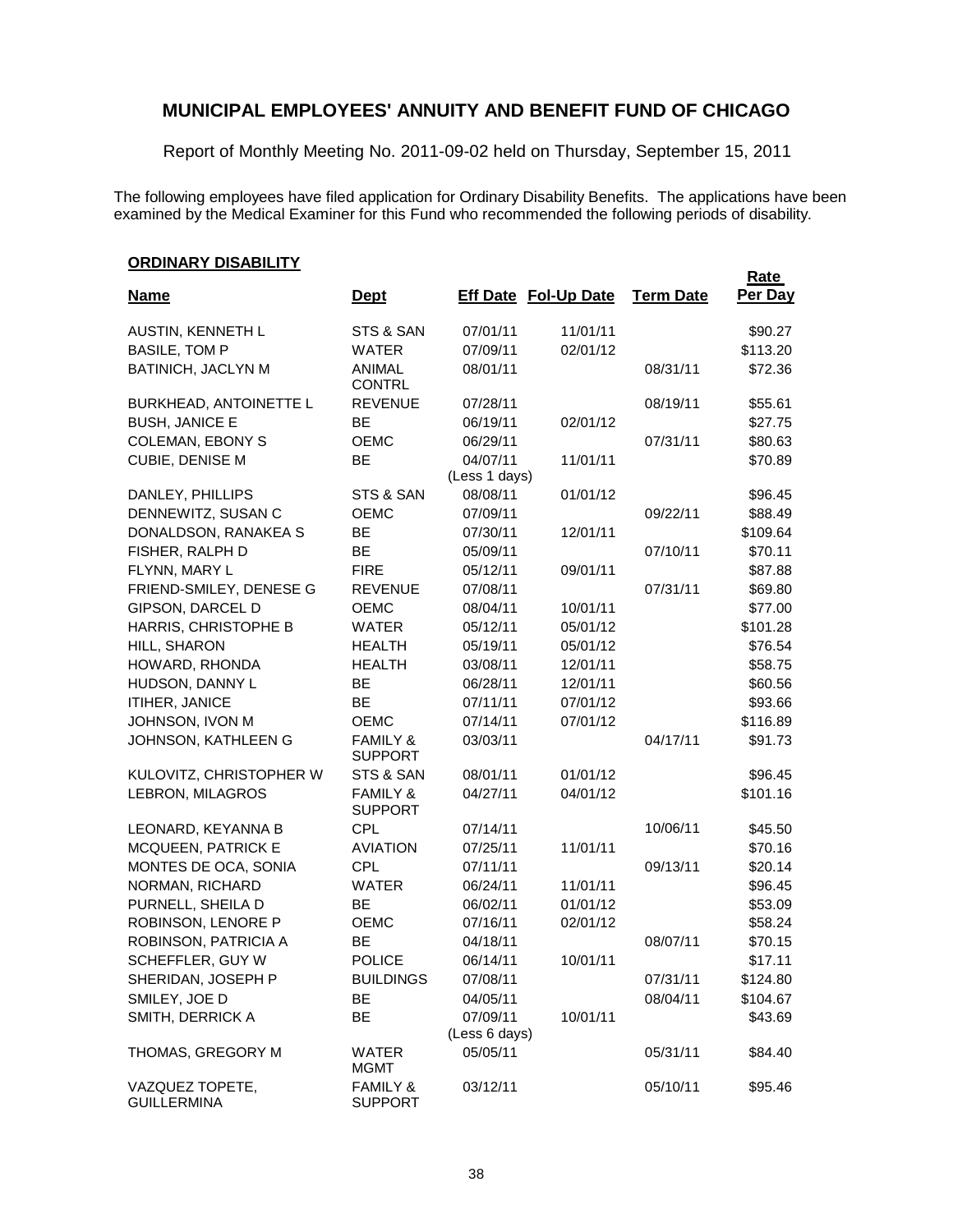Report of Monthly Meeting No. 2011-09-02 held on Thursday, September 15, 2011

The following employees have filed application for Ordinary Disability Benefits. The applications have been examined by the Medical Examiner for this Fund who recommended the following periods of disability.

### **ORDINARY DISABILITY**

| <b>Name</b>                      | <u>Dept</u>                    | <b>Eff Date Fol-Up Date</b> |          | <b>Term Date</b> | Rate<br>Per Day |
|----------------------------------|--------------------------------|-----------------------------|----------|------------------|-----------------|
| <b>WELCH, ESTHER M</b>           | STREETS &<br><b>SANITATION</b> | 08/22/11                    | 09/01/11 |                  | \$96.45         |
| <b>WELLS, KAREN S</b>            | ВE                             | 04/03/11<br>(Less 3 days)   | 12/01/11 |                  | \$29.06         |
| WILLIAMS, ONETTA Z               | <b>IPRA</b>                    | 08/04/11                    | 12/01/11 |                  | \$146.58        |
| <b>Total ORDINARY DISABILITY</b> |                                | 39 Case(s)                  |          |                  | \$3,063.05      |

Mr. Durkan moved that the applicants for Ordinary and Duty disability benefits be granted such benefits for the period and at the rate shown opposite their respective names. Seconded Mr. Gibson. Carried: Ayes Messrs. Ahmad, Durkan, Gibson, Guest, Ms. Neely. Noes-None.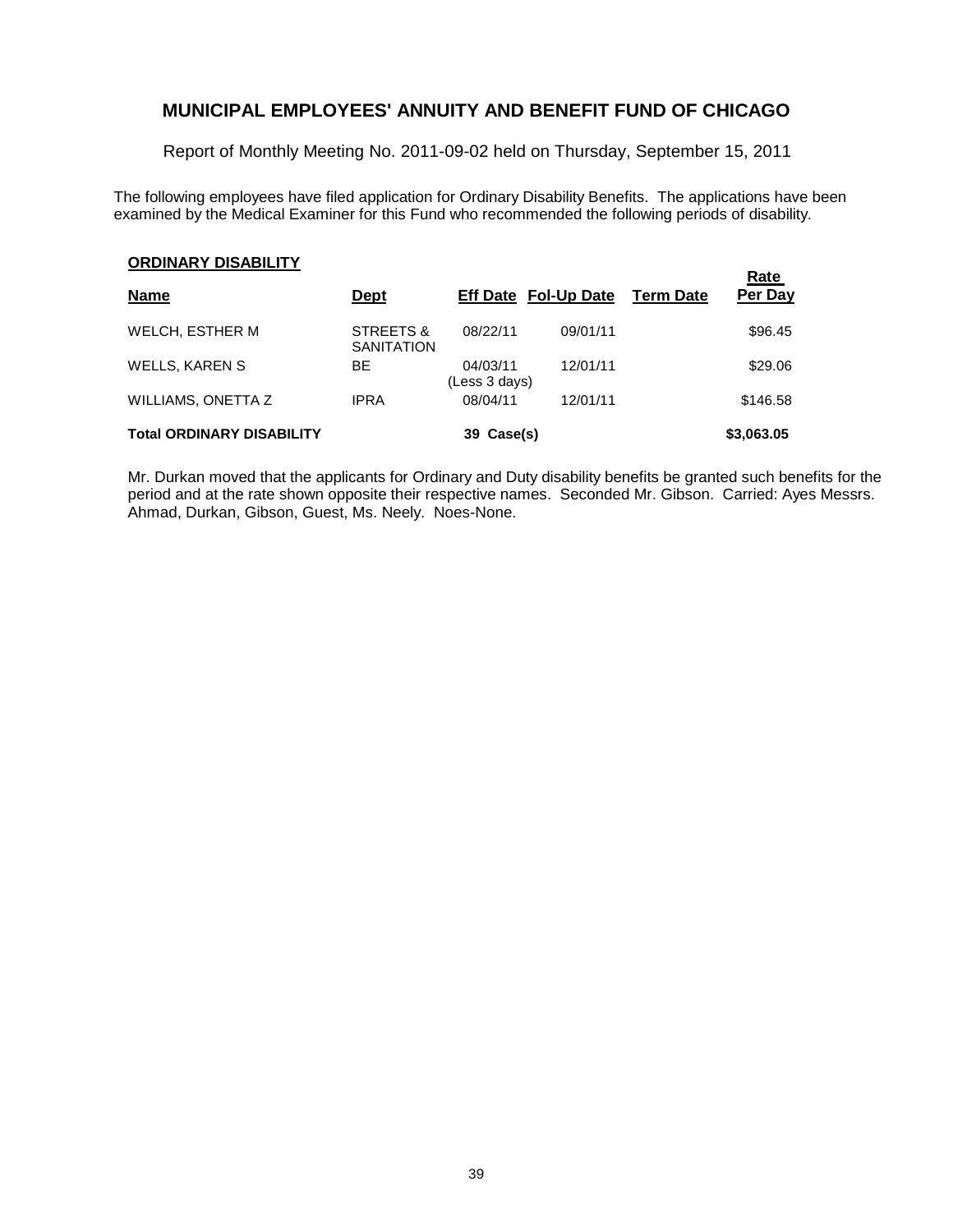Report of Monthly Meeting No. 2011-09-02 held on Thursday, September 15, 2011

The following employees receiving Duty Disability Benefits have applied for extension of such benefits. The applications have been examined by the Medical Examiner for this Fund who recommended the following extensions.

#### **DUTY-EXTENSION OF**

|                            |                   |               |                | <b>Rate</b>      | <u>*No. of</u>          |
|----------------------------|-------------------|---------------|----------------|------------------|-------------------------|
| <u>Name</u>                | <b>Start Date</b> | <b>Period</b> | <b>Ext Reg</b> | Per Day Children |                         |
| ARNONE, PAUL S             | 12/19/10          | 03/01/12      | <b>MED</b>     | \$144.67         | $\overline{2}$          |
| BAGGETT, MARY A            | 01/03/08          | 07/01/12      | <b>NTE</b>     | \$95.74          | 1                       |
| <b>BERTUCCI, JOHN A</b>    | 09/01/10          | 02/01/12      | <b>NTE</b>     | \$192.76         |                         |
| BIEGEL, MATT H             | 05/26/10          | 03/01/12      | <b>NTE</b>     | \$182.72         |                         |
| BREWSTER, PAUL S           | 01/20/11          | 01/01/12      | <b>NTE</b>     | \$144.67         |                         |
| CERNY, MARK R              | 02/16/11          | 07/26/11      | <b>REL</b>     | \$182.80         |                         |
| CHRISTENSEN, PAULINE       | 07/23/10          | 07/01/12      | MMI            | \$110.70         |                         |
| COVELLO III, NICHOLAS      | 01/15/10          | 04/01/12      | <b>MED</b>     | \$200.71         |                         |
| CULLEN, JAMES Z            | 05/13/10          | 07/01/12      | MED            | \$144.99         | 1                       |
| DALEY, JAMES P             | 11/06/10          | 01/01/12      | <b>NTE</b>     | \$172.67         | 3                       |
| DAWES, JOSEPH M            | 09/28/10          | 06/01/12      | <b>NTE</b>     | \$146.85         |                         |
| DIAZ, ROSALINA             | 04/05/10          | 02/01/12      | <b>MED</b>     | \$74.89          |                         |
| DONEGAN, MICHAEL C         | 06/07/07          | 07/01/12      | MMI            | \$136.98         |                         |
| DZIALOWY, STEVE N          | 08/01/10          | 04/01/12      | MED            | \$158.45         |                         |
| <b>ESKRIDGE, HERBERT E</b> | 12/16/10          | 02/01/12      | <b>NTE</b>     | \$144.67         |                         |
| FLANAGAN, KATHLEEN M       | 02/17/04          | 07/01/12      | <b>NTE</b>     | \$114.97         |                         |
| FRANKLIN, KIMBERLY M       | 11/19/10          | 11/01/11      | <b>NTE</b>     | \$115.32         | 1                       |
| GIBSON, FRANK              | 05/03/10          | 07/01/12      | <b>NTE</b>     | \$198.44         |                         |
| <b>GUTEKANST, STEVE M</b>  | 02/18/11          | 12/01/11      | <b>NTE</b>     | \$174.59         |                         |
| HAMPTON, BENJAMIN          | 09/05/08          | 08/24/11      | <b>RW</b>      | \$157.71         |                         |
| HAMZIK, THOMAS J           | 02/23/11          | 02/01/12      | <b>NTE</b>     | \$144.67         |                         |
| HARRELL, LEOLA             | 07/01/07          | 07/01/12      | MED            | \$59.59          |                         |
| JAKSICH, VIOLET A          | 02/08/11          | 01/01/12      | <b>NTE</b>     | \$135.40         |                         |
| KOLAKOWSKI, JOHN           | 08/31/10          | 12/01/11      | MED            | \$174.25         |                         |
| LINK, ROBERT P             | 03/31/11          | 03/01/12      | <b>NTE</b>     | \$144.67         |                         |
| LONGORIA, ALFREDO          | 01/27/11          | 12/01/11      | <b>NTE</b>     | \$144.67         |                         |
| MARZULLO, CARRIE M         | 11/05/07          | 03/01/12      | MED            | \$65.78          | 1                       |
| MAZUR, EUGENE C            | 09/26/07          | 06/01/12      | <b>NTE</b>     | \$157.67         |                         |
| MCNAMARA, MICHAEL L        | 08/16/09          | 07/01/12      | <b>MED</b>     | \$150.96         | $\overline{2}$          |
| O MALLEY, STEVEN M         | 01/28/10          | 02/01/12      | <b>MED</b>     | \$192.76         |                         |
| OLENCZUK, STEFAN N         | 11/16/06          | 06/01/12      | MMI            | \$171.81         |                         |
| OWENS, ELOISE V            | 07/28/10          | 01/01/12      | MED            | \$144.67         |                         |
| PAYNE, DEBRA R             | 04/01/97          | 03/01/12      | <b>MED</b>     | \$47.76          |                         |
| PERRY, BRENDA F            | 03/03/10          | 02/01/12      | <b>NTE</b>     | \$126.77         | 1                       |
| POLENISIAK, RONALD S       | 09/17/10          | 08/08/11      | REL            | \$184.78         |                         |
| PUCKETT, MARK A            | 12/19/10          | 04/01/12      | <b>MED</b>     | \$115.50         |                         |
| SABATINO, THOMAS J         | 03/16/11          | 08/08/11      | <b>REL</b>     | \$144.67         | $\overline{\mathbf{c}}$ |
| <b>SCHRECK, MATTHEW J</b>  | 02/10/10          | 03/01/12      | <b>MED</b>     | \$140.83         | 1                       |
| TUMMILLO, ANTHONY P        | 05/20/10          | 02/01/12      | <b>MED</b>     | \$162.41         | 1                       |
| VASQUEZ, JOSE F            | 07/12/10          | 08/01/11      | <b>RW</b>      | \$164.98         | 3                       |
| <b>WEATHERS, CHARLIE R</b> | 12/13/10          | 12/01/11      | <b>MED</b>     | \$144.67         |                         |
| WILLIAMS, STEPHEN E        | 12/27/10          | 04/01/12      | <b>MED</b>     | \$144.67         |                         |

\* Based on 40 ILCS 5/8-160, the Employee shall also have a right to receive child's disability benefit of \$10.00 a month on account of each child less than 18 years of age. Rates will be prorated based on days of eligibility.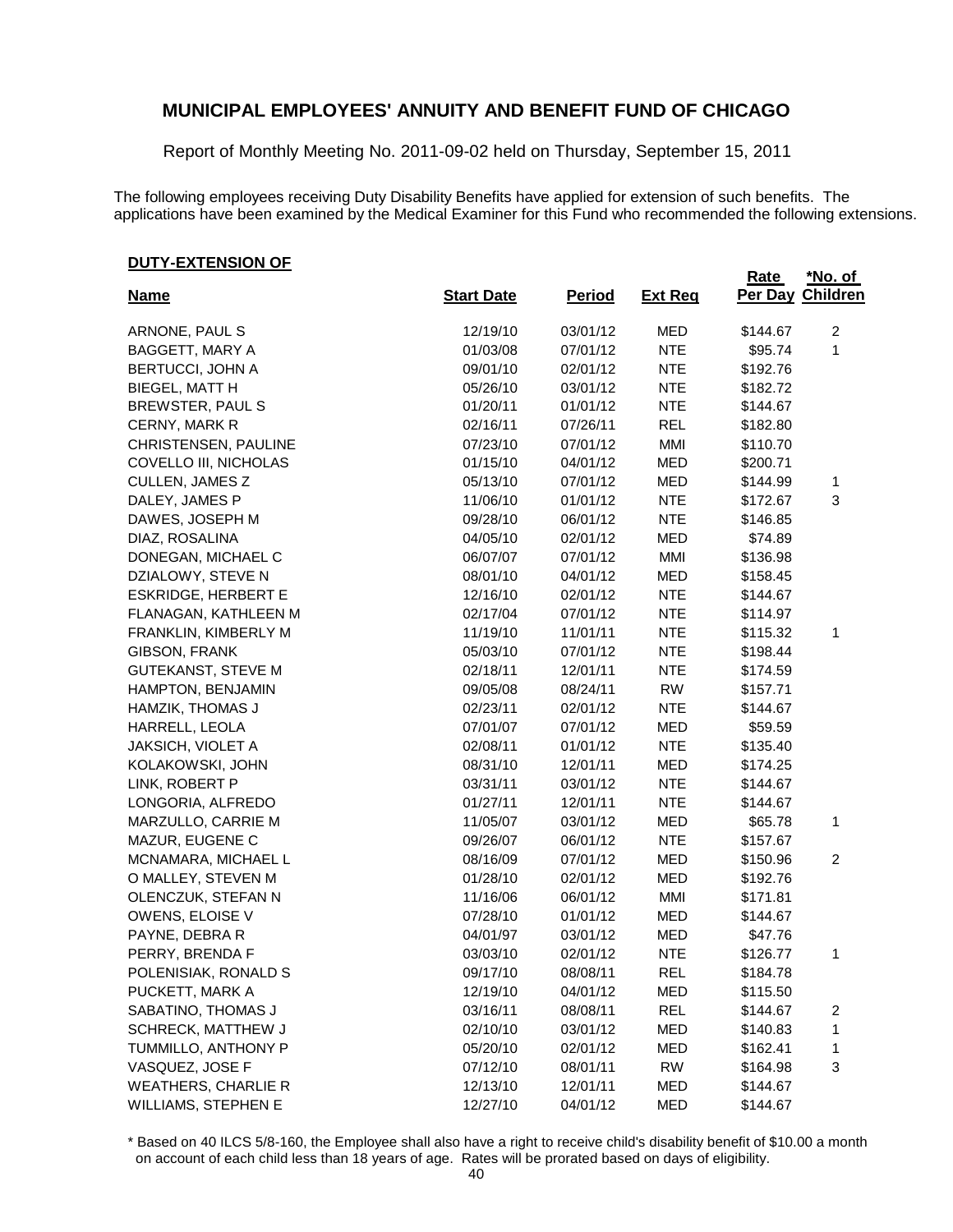Report of Monthly Meeting No. 2011-09-02 held on Thursday, September 15, 2011

The following employees receiving Duty Disability Benefits have applied for extension of such benefits. The applications have been examined by the Medical Examiner for this Fund who recommended the following extensions.

| <b>DUTY-EXTENSION OF</b> |  |
|--------------------------|--|
|                          |  |

| <b>Name</b>                    | <b>Start Date</b> | <b>Period</b> | Ext Rea | *No. of<br>Rate<br>Per Day Children |
|--------------------------------|-------------------|---------------|---------|-------------------------------------|
| <b>Total DUTY-EXTENSION OF</b> | 42 Case(s)        |               |         | \$6,059.24                          |

\* Based on 40 ILCS 5/8-160, the Employee shall also have a right to receive child's disability benefit of \$10.00 a month on account of each child less than 18 years of age. Rates will be prorated based on days of eligibility.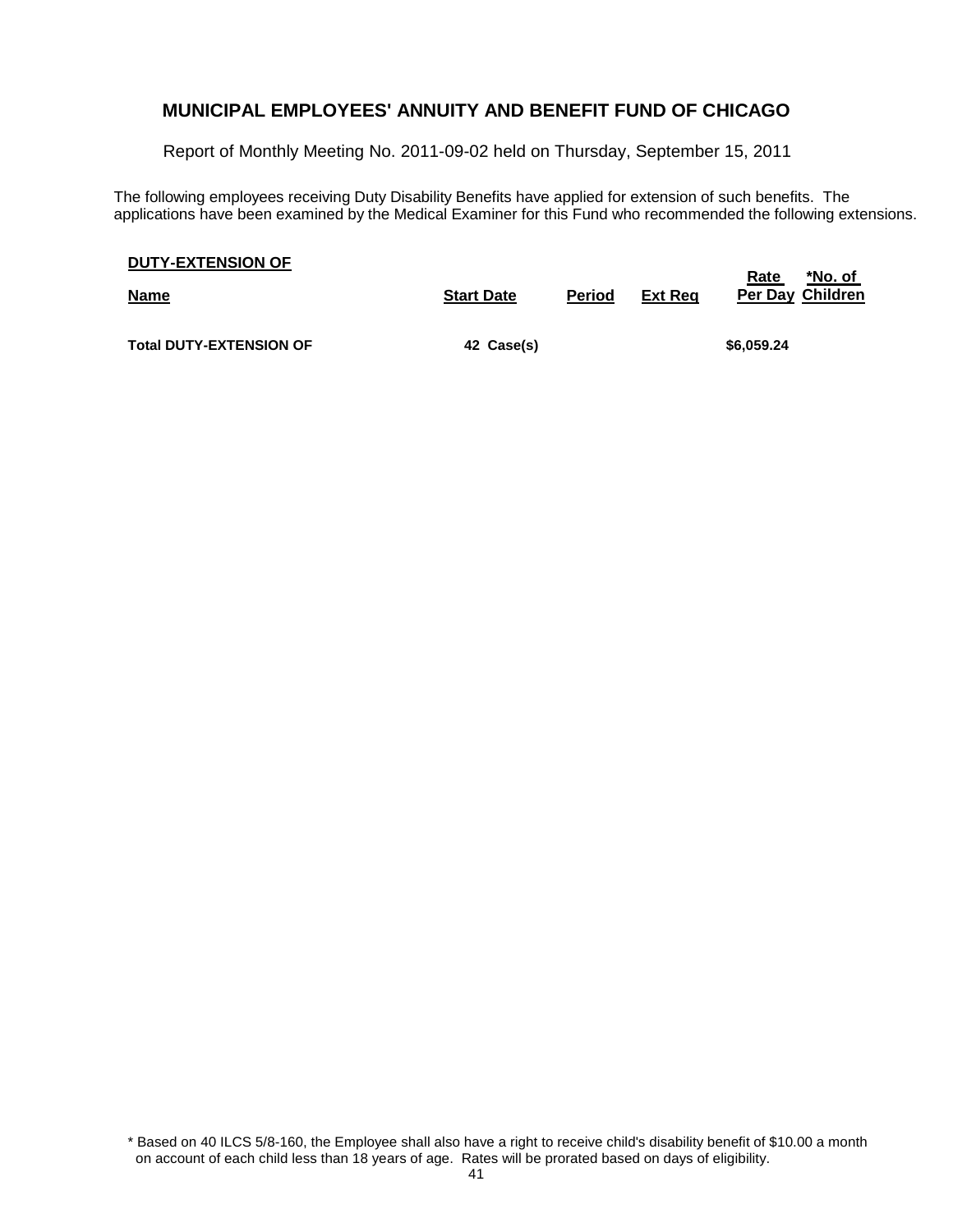Report of Monthly Meeting No. 2011-09-02 held on Thursday, September 15, 2011

The following employees receiving Ordinary Disability Benefits have applied for extension of such benefits. The applications have been examined by the Medical Examiner for this Fund who recommended the following extensions.

**Rate** 

#### **ORDINARY-EXTENSION OF**

| <b>Name</b>                        | <b>Start Date</b> | <b>Period</b> | <b>Ext Reg</b> | Per Day    |
|------------------------------------|-------------------|---------------|----------------|------------|
| BERRY, DIANNE M                    | 09/09/09          | 06/01/12      | <b>MED</b>     | \$49.36    |
| <b>BILLOWS, JESSICA A</b>          | 06/15/11          | 08/16/11      | <b>REL</b>     | \$87.88    |
| <b>BINION, BILLY G</b>             | 09/25/10          | 08/01/12      | <b>MED</b>     | \$22.35    |
| BOSTON, BERNARD L                  | 07/30/06          | 07/29/11      | CX             | \$46.96    |
| <b>BOWLER, PATRICK J</b>           | 02/25/10          | 11/01/11      | <b>MED</b>     | \$124.80   |
| CHRISTMAS, YOLANDA                 | 03/28/11          | 09/06/11      | <b>REL</b>     | \$18.77    |
| DAVIS, ALENE                       | 03/05/07          | 06/01/12      | <b>MED</b>     | \$43.00    |
| EDWARDS, RALPH L                   | 08/27/10          | 06/01/12      | <b>MED</b>     | \$104.68   |
| ESPARRAGOZA, ANA S                 | 06/13/11          | 08/16/11      | <b>REL</b>     | \$50.38    |
| GONZALES, MICHAEL A                | 07/22/10          | 03/01/12      | <b>MED</b>     | \$113.56   |
| HARRELL, LINDORA                   | 09/29/09          | 06/01/12      | <b>MED</b>     | \$22.00    |
| HUDSON, MONIQUE                    | 11/04/09          | 09/28/11      | CX             | \$46.30    |
| INGLAM, GENEVA                     | 12/12/10          | 02/01/12      | <b>MED</b>     | \$46.22    |
| JENKINS, VELMA                     | 07/05/10          | 06/01/12      | <b>MED</b>     | \$56.72    |
| KILROY, ANTOINETTE S               | 11/17/09          | 06/01/12      | MED            | \$94.28    |
| LANAS, RICKY J                     | 08/01/10          | 01/01/12      | <b>MED</b>     | \$100.53   |
| LEWIS, VARLETTA                    | 05/31/10          | 09/06/11      | <b>REL</b>     | \$22.63    |
| LOPEZ, JORGE Z                     | 06/06/11          | 04/01/12      | MED            | \$61.05    |
| MADLOCK, STACEY L                  | 01/10/11          | 08/08/11      | <b>RW</b>      | \$21.85    |
| MAXWELL-GANT, EUNICE N             | 04/01/11          | 11/01/11      | <b>MED</b>     | \$61.05    |
| MC DANIEL, JOYCE L                 | 07/23/10          | 02/01/12      | MED            | \$61.05    |
| MCCAIN, CORLISS L                  | 08/20/09          | 08/10/11      | <b>CX</b>      | \$41.06    |
| MCMILLIAN, BEULAH A                | 02/22/09          | 10/01/11      | <b>MED</b>     | \$16.83    |
| MILLER, LISAMARIE J                | 03/27/11          | 09/01/11      | <b>MED</b>     | \$104.81   |
| MOUGOLIAS, AMALIA                  | 12/19/09          | 12/01/11      | <b>MED</b>     | \$47.14    |
| OLIVER, JAMES L                    | 07/25/10          | 07/01/12      | <b>MED</b>     | \$93.89    |
| QURESHY, AFZAL A                   | 11/13/10          | 06/01/12      | <b>MED</b>     | \$92.69    |
| ROOFE, RAMONA L                    | 01/19/10          | 12/01/11      | <b>MED</b>     | \$113.21   |
| ROSENBERG, JOYCE C                 | 03/28/11          | 08/01/11      | <b>REL</b>     | \$77.37    |
| SIMMONS, GLORIA J                  | 07/19/10          | 07/01/12      | <b>MED</b>     | \$30.34    |
| SMITH, CAROLYN D                   | 05/09/11          | 08/05/11      | <b>RW</b>      | \$18.21    |
| SMITH, ERAINA M                    | 12/12/10          | 05/01/12      | MED            | \$114.10   |
| SOCHA, MICHAEL F                   | 10/28/10          | 06/01/12      | <b>MED</b>     | \$115.11   |
| VENDITTI, MELINDA                  | 07/02/10          | 07/01/12      | <b>MED</b>     | \$83.33    |
| WAMBAJA, HARRY F                   | 05/26/10          | 02/01/12      | <b>MED</b>     | \$93.89    |
| <b>WASHINGTON, RUTH</b>            | 06/30/08          | 10/01/11      | <b>MED</b>     | \$49.32    |
| YARBROUGH, MARSENA J               | 10/22/08          | 07/01/12      | <b>MED</b>     | \$53.87    |
| <b>Total ORDINARY-EXTENSION OF</b> | 37 Case(s)        |               |                | \$2,400.59 |

Ms. Neely moved that the applicants for extension of Ordinary and Duty disability benefits shown hereinbefore be granted such extension for the period and at the rate shown opposite their respective names. Seconded Mr. Ahmad. Carried: Ayes Messrs. Ahmad, Durkan, Gibson, Guest, Ms. Neely. Noes-None.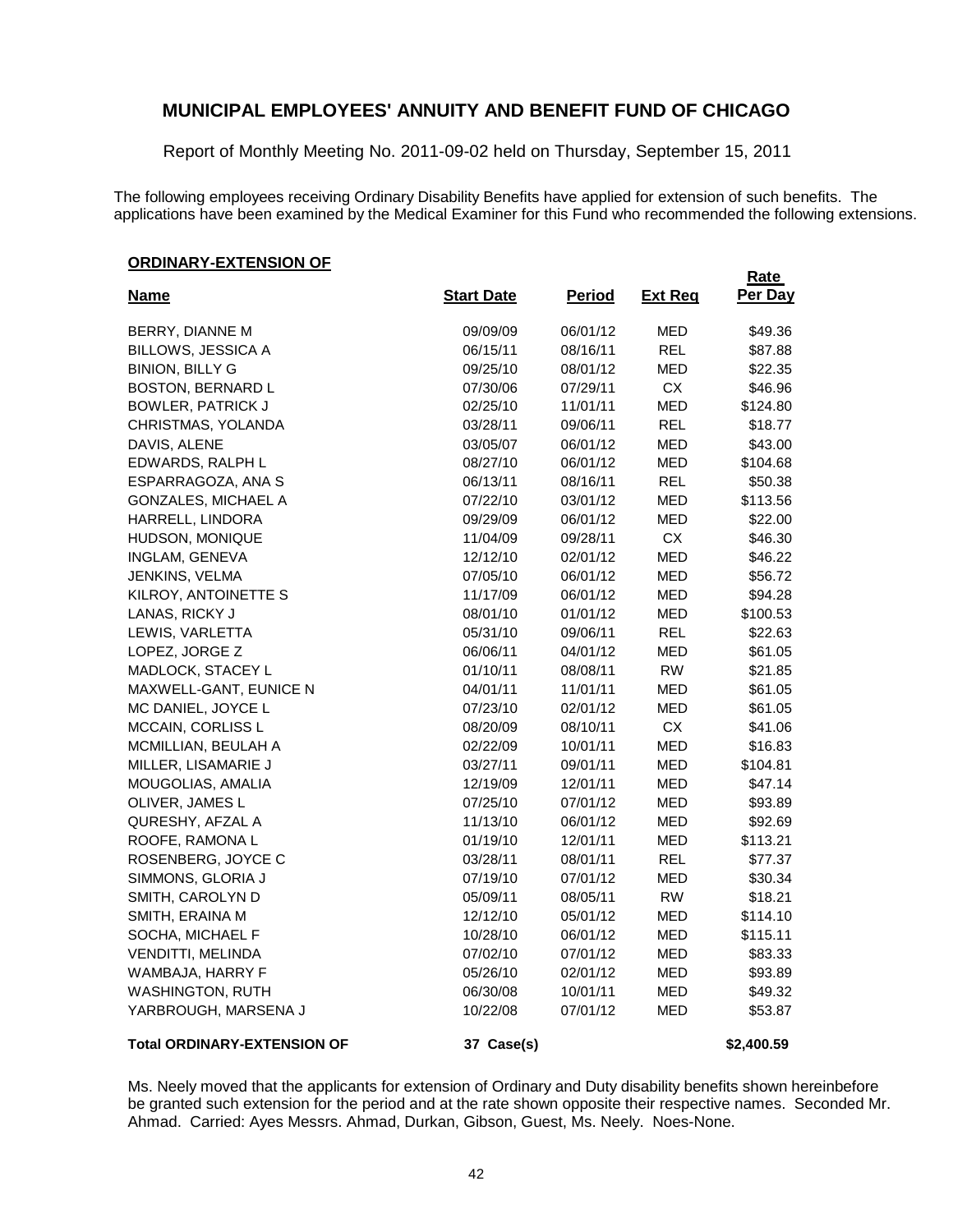Report of Monthly Meeting No. 2011-09-02 held on Thursday, September 15, 2011

### **ADJUSTED DUTY DISABILITY**

|                                       | Rate     |                      |                      |                                     |
|---------------------------------------|----------|----------------------|----------------------|-------------------------------------|
| <b>Name</b>                           | Reason   | <b>Start Date</b>    | <b>To Date</b>       | Per Day                             |
| <b>MONACO, ROBERT</b>                 | Rate Chg | 10/27/07<br>10/27/07 | 06/01/11<br>06/01/11 | ORG<br>\$177.59<br>\$181.86<br>ADJ. |
| <b>Total ADJUSTED DUTY DISABILITY</b> |          | 1 Case(s)            |                      |                                     |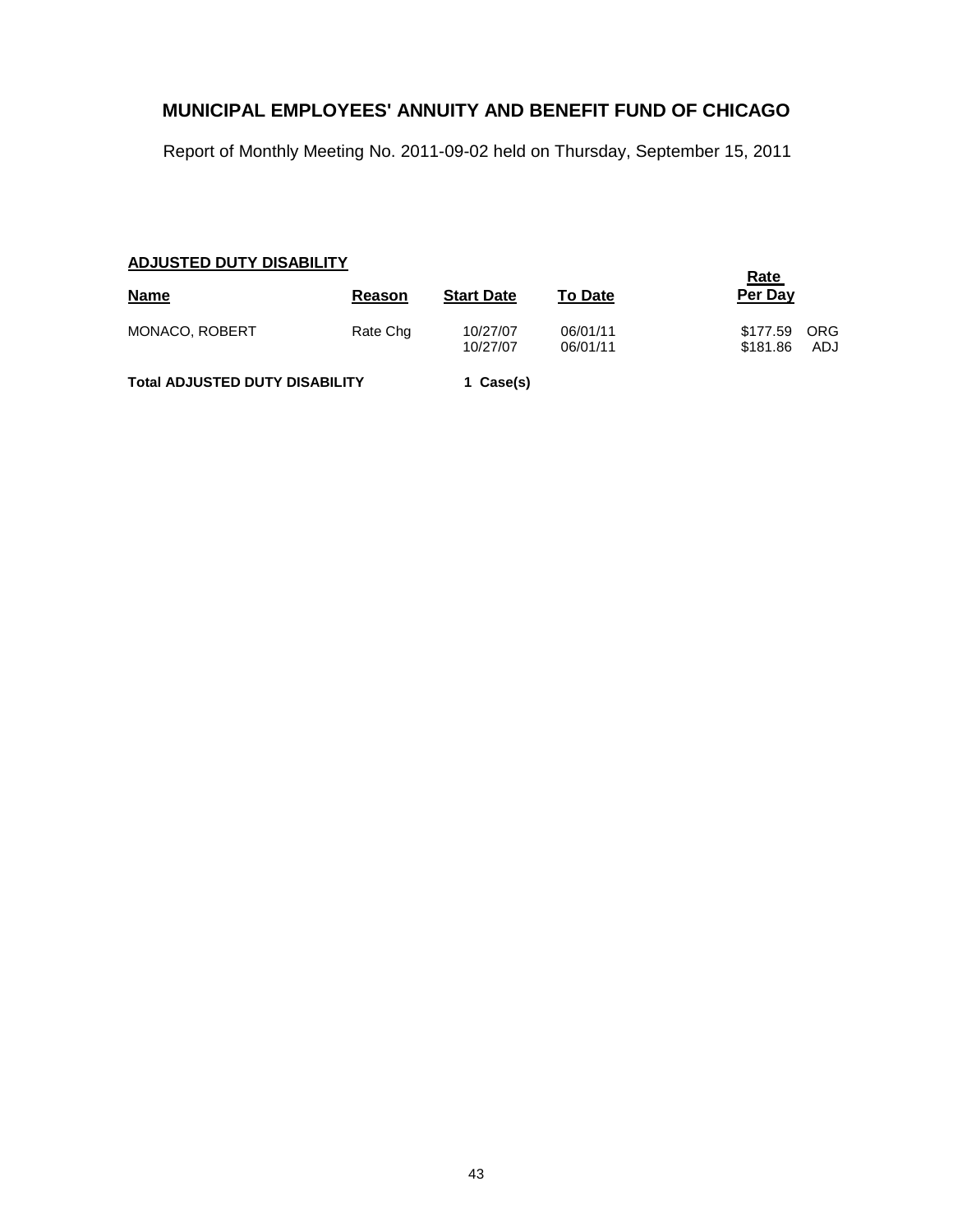Report of Monthly Meeting No. 2011-09-02 held on Thursday, September 15, 2011

#### **ADJUSTED ORDINARY DISABILITY**

| <b>Name</b> | Reason | <b>Start Date</b> | <b>To Date</b> | <u>Rate</u><br>Per Day |
|-------------|--------|-------------------|----------------|------------------------|
| <b>NONE</b> |        |                   |                | ORG<br>ADJ             |

Mr. Gibson moved that the adjusted Ordinary and Duty disability benefits shown hereinbefore be approved for payment for the period and at the rate shown opposite their respective names. Seconded Ms. Neely. Carried: Ayes Messrs. Ahmad, Durkan, Gibson, Guest, Ms. Neely. Noes-None.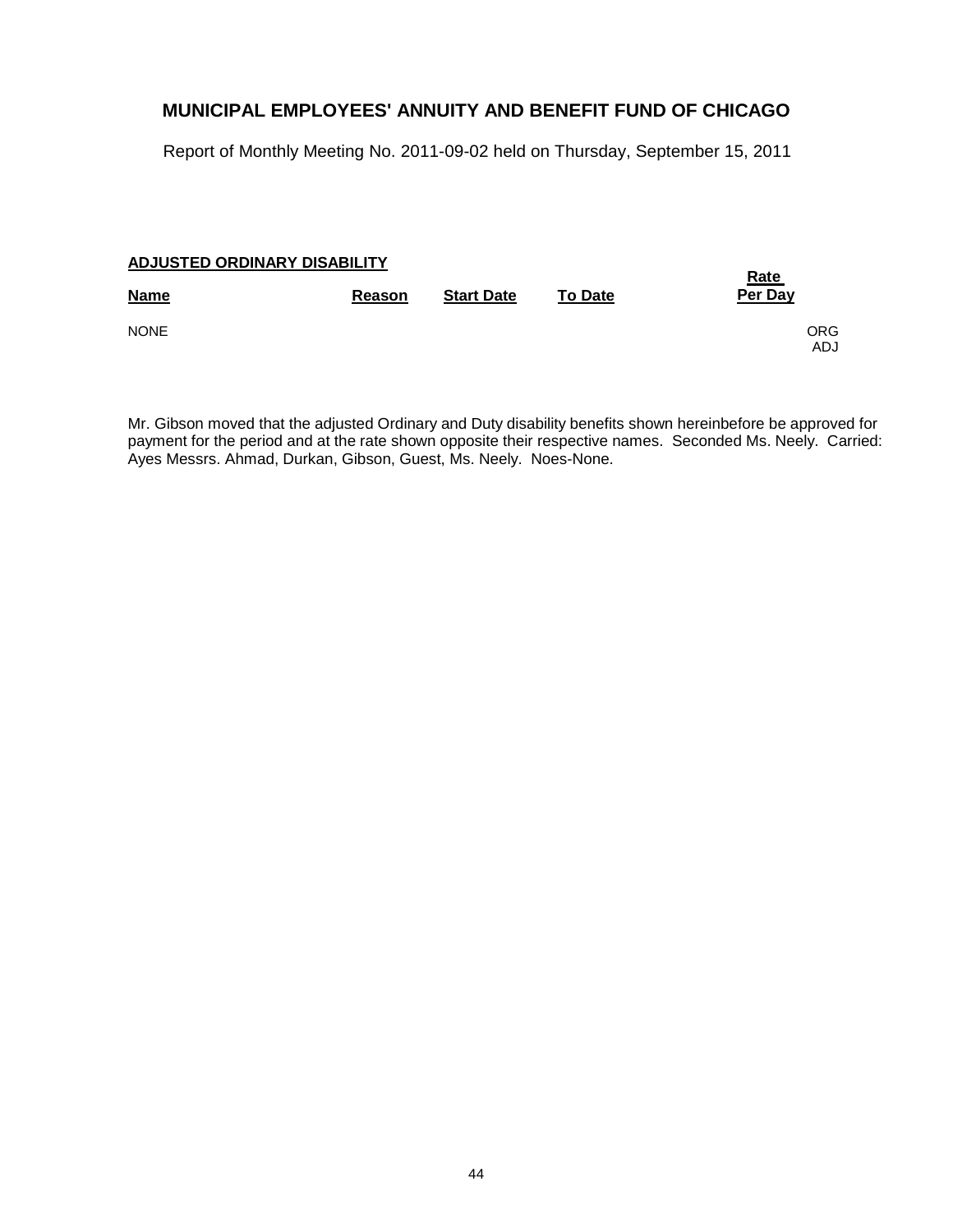Report of Monthly Meeting No. 2011-09-02 held on Thursday, September 15, 2011

#### **APPLICATION FOR MEMBERSHIP**

The following named employees, officers, or officials, required to file written application for membership in the Fund, have filed such application, and the records indicate they qualify for membership by reason of having the necessary service or other requirements.

#### **Name**

**Title Department**

NONE

#### **CHANGE OF BIRTHS**

The following named employees have submitted documentation showing a date of birth different from the Fund's records and have requested that the Fund correct its records in accordance with the supporting documentation provided.

| <b>Name</b>          | Date of Birth | <b>Supporting Document</b> |
|----------------------|---------------|----------------------------|
| DANIEL, THOMAS J     | From<br>To    | <b>Birth Certificate</b>   |
| MIXON, HELEN E       | From<br>To    | <b>Birth Certificate</b>   |
| MULYK, MICHAEL J     | From<br>To    | <b>Birth Certificate</b>   |
| SALDANA, GUADALUPE T | From<br>To    | Passport                   |

Mr. Gibson moved that the records of the Fund shown hereinbefore be corrected to show that each individual was born on the date indicated on the document submitted by the member as proof to this Board. Seconded Mr. Durkan. Carried: Ayes Messrs. Ahmad, Durkan, Gibson, Guest, Ms. Neely. Noes-None.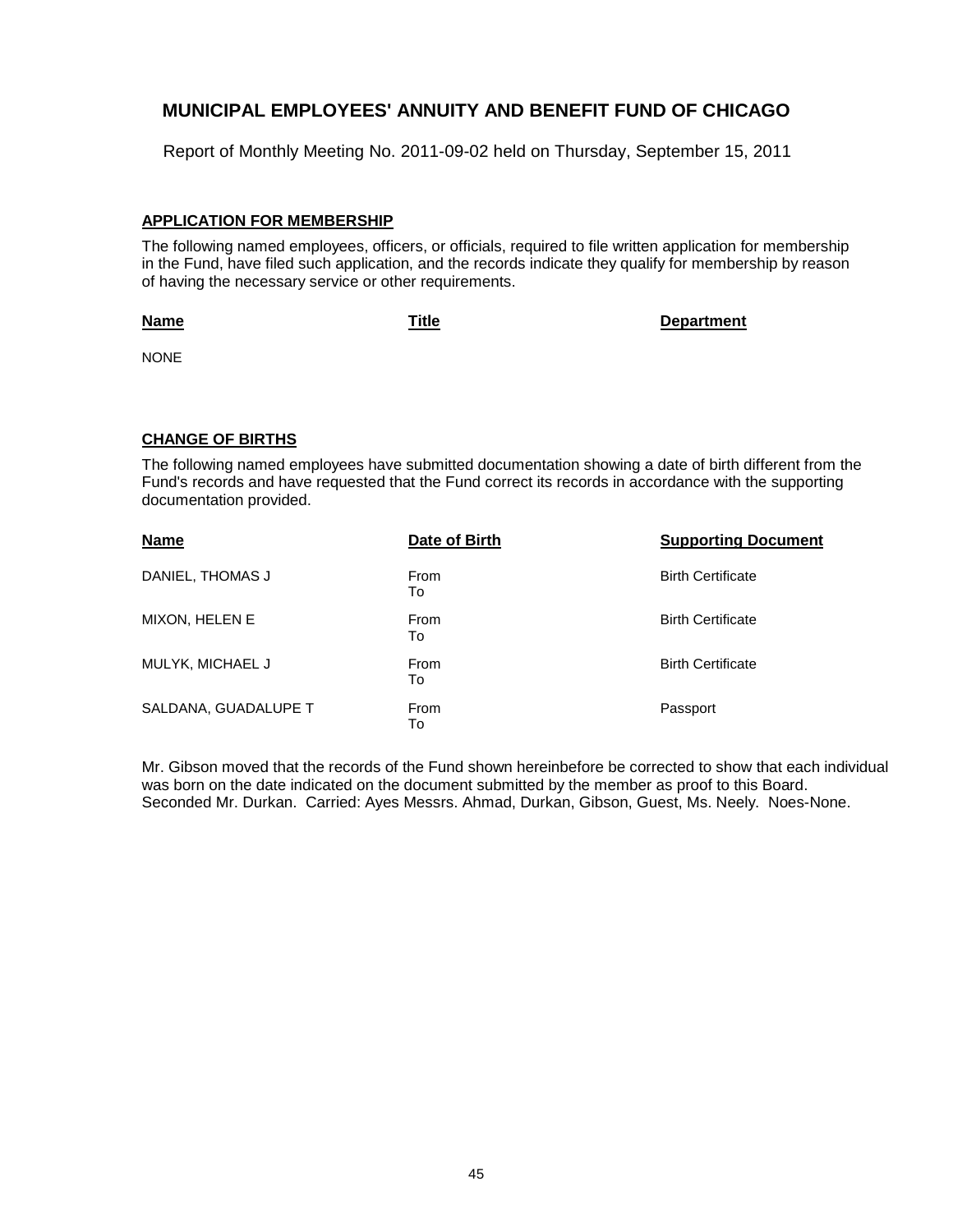Report of Monthly Meeting No. 2011-09-02 held on Thursday, September 15, 2011

### **City Treasurer's Statement of Account as of 08/31/2011**

| <b>Cash Balance, City Treasury Account:</b> |                    |                    |
|---------------------------------------------|--------------------|--------------------|
| Opening balance, 07/31/2011                 | \$427,246.67       |                    |
| Receipts to 08/31/2011                      | \$1,200,000.00     |                    |
| Interest                                    | \$217.96           |                    |
| Total                                       | \$1,627,464.63     |                    |
| Disbursements to 08/31/2011                 | \$1,588,626.08     |                    |
| Closing balance, 08/31/2011                 |                    | \$38,838.55        |
| <b>Petty Cash Fund:</b>                     |                    | \$400.00           |
| <b>Investments at Market:</b>               |                    |                    |
| City Treasurer's Office, 08/31/2011         | \$488,626.08       |                    |
| Northern Trust, 08/31/2011 - Unaudited      | \$5,036,815,366.00 |                    |
| <b>Total Investments</b>                    |                    | \$5,037,303,992.08 |
| <b>Total Cash and Investments</b>           |                    | \$5,037,343,230.63 |
|                                             |                    |                    |

Mr. Gibson moved that the Treasurer's Report be received and placed on file. Seconded Mr. Durkan. Carried: Ayes Messrs. Ahmad, Durkan, Gibson, Guest, Ms. Neely votes present. Noes-None.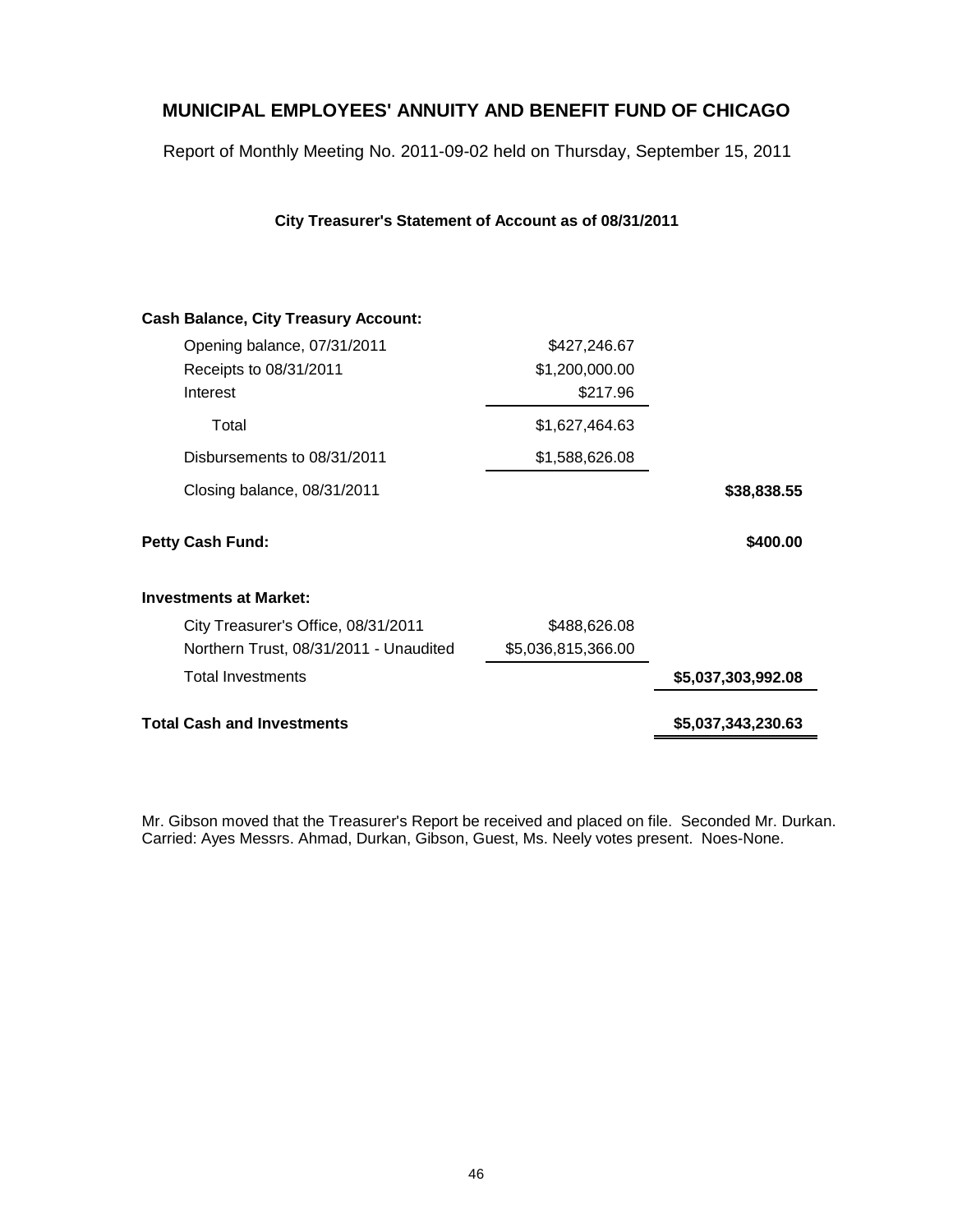Report of Monthly Meeting No. 2011-09-02 held on Thursday, September 15, 2011

### **HEARINGS**

#### The Matter of Alfred Sanchez (continued from March 17, 2011)

Ms. Toledo updated the Board on the current status of Mr. Sanchez's account based on the refund agreement approved by the Board at the March 2011 meeting. Motion to continue the matter to December 15, 2011 by Mr. Gibson. Second by Mr. Durkan.

Carried: Ayes – Messrs. Ahmad, Durkan, Gibson, Guest, Ms. Neely. Noes – None.

#### The Matter of Tommie Talley (TA Pension Credit Purchase)(Continued from August 18, 2011)

The following joined the meeting regarding the above matter: Mr. Tommie Talley, Ms. Jacqueline Schultz and Mr. Gardiner (Gardiner, Koch, Weisberg & Wrona), Ms. Alix Meza and Ms. Diane Slojka (City of Chicago).

Ms. Schultz gave an opening statement regarding the reason why Mr. Talley requested a hearing before the Board. Mr. Talley presented testimony on his behalf as to why he believes he should be afforded the opportunity to pay for temporary appointment time in question. Documents were entered into the record as evidence.

Ms. Slojka was questioned regarding the methods utilized to establish a work history of a City employee.

Ms. Tessaro was questioned as to the reasoning in not granting Mr. Talley the opportunity to purchase his temporary appointment time.

The Board requested that Mr. Talley produce additional records to establish his employment. The Board continued the motion to November 17, 2011, pending the production of the requested documents. Motion by Ms. Neely. Second by Mr. Ahmad.

Carried: Ayes – Messrs. Ahmad, Durkan, Gibson, Guest, Ms. Neely. Noes – None.

### **LEGAL**

Legal Update

This matter was taken out of order.

The Board moved into Executive Session at 11:11 a.m. in accordance with ILCS 120/2(c)(11) to discuss current litigation and probable litigation involving the Fund as well as an update on "Union Leaves of Absence" and the Matter of Youngblood. Motion by Ms. Neely. Second by Mr. Gibson.

Carried: Ayes – Messrs. Ahmad, Durkan, Gibson, Guest, Ms. Neely. Noes – None.

The Board moved into open session at 12:35 p.m. Motion by Ms. Neely. Second by Mr. Gibson.

Carried: Ayes – Messrs. Ahmad, Durkan, Gibson, Guest, Ms. Neely. Noes – None.

### **LEGISLATION**

*(Continued on following page)*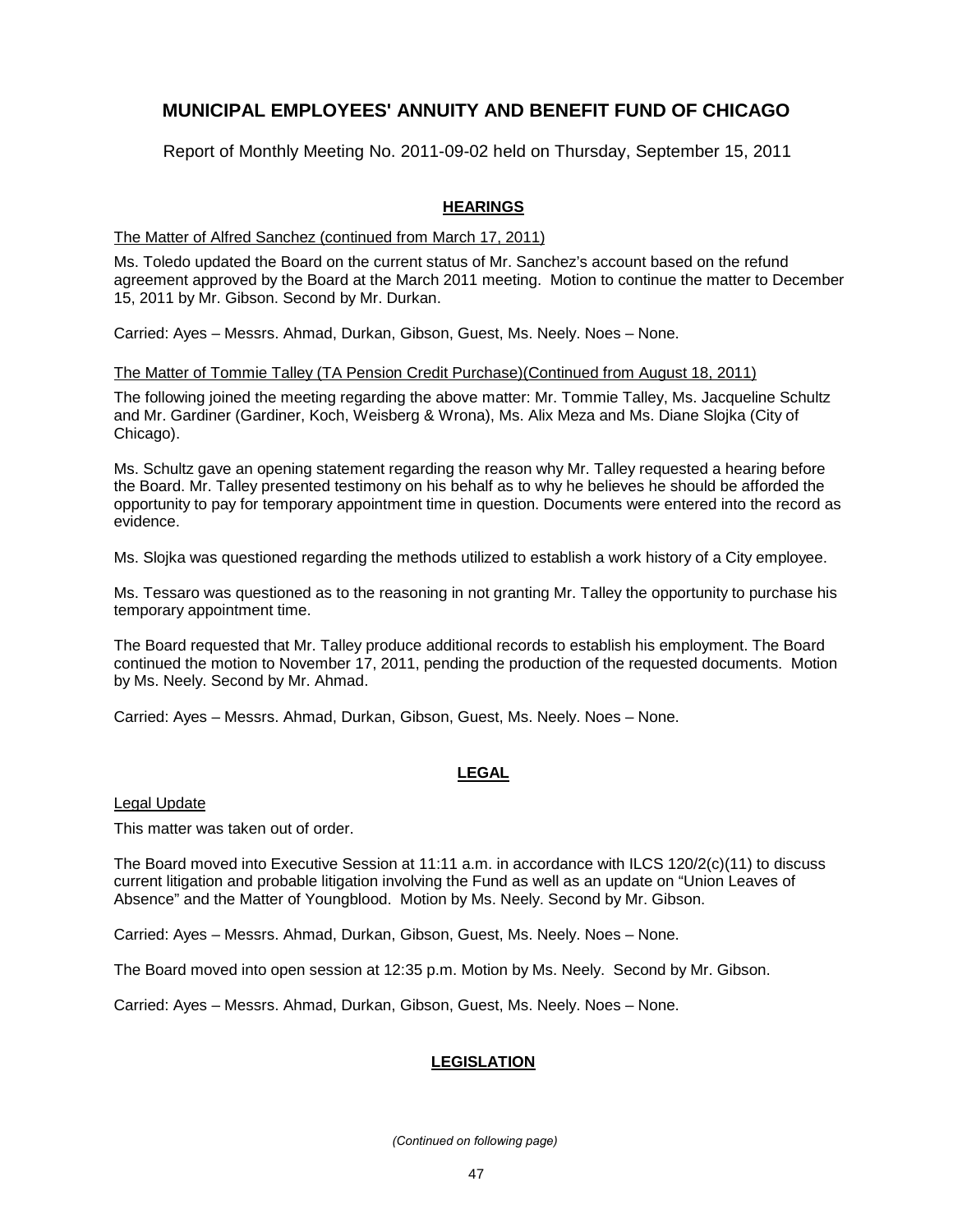Report of Monthly Meeting No. 2011-09-02 held on Thursday, September 15, 2011

#### Legislative Update

Mr. Stefanski updated the Board on proposed legislation, which may affect the Fund. PA 97-0504 was discussed, which requires members of an elective board to complete Open Meetings Act training within six months of the effective date of the Act. The effective date of this legislation is January 1, 2012.

#### **INVESTMENTS**

#### Watchlist

Mr. Mohler reviewed the Watchlist. Motion by Mr. Gibson, second by Mr. Ahmad, Great Lakes Advisors was removed from the Watchlist.

Carried: Ayes – Messrs. Ahmad, Durkan, Gibson, Guest, Ms. Neely. Noes – None.

#### Flash Report

Mr. Mohler reviewed the Flash Report. Motion by Ms. Neely, second by Mr. Ahmad, K2 Advisors was placed on watch for performance issues.

Carried: Ayes – Messrs. Ahmad, Durkan, Gibson, Guest, Ms. Neely. Noes – None.

#### Liquidity Needs

Mr. Mohler reported sufficient funds were available for October 2011 projected expenditures. No actions taken.

#### Investment Policy Discussion

Mr. Wrubel and Mr. Wesner reviewed the current portfolio with the Board. Discussion ensued regarding staff and consultants ability to build liquidity and/or rebalance the Fund's portfolio closer to targets in a timely manner. Fund staff and consultant were asked to review the Fund's current procedures and develop potential alternatives for Board review.

#### **OTHER**

Executive Session Review

Deferred until October 20, 2011.

#### Request For Information

Mr. Stefanski reported on a request from the City of Chicago for the Fund to direct their actuarial consultant to provide necessary data for them to conduct an independent evaluation of the Fund. Motion by Ms. Neely, second by Mr. Ahmad to honor the City's request.

Carried: Ayes – Messrs. Ahmad, Durkan, Gibson, Guest, Ms. Neely. Noes – None.

#### Old Business

Mr. Ahmad made a motion to ratify the Utz Settlement Agreement (copy on file and incorporated by reference). Second by Mr. Gibson.

Carried: Ayes – Messrs. Ahmad, Durkan, Gibson, Guest, Ms. Neely. Noes – None.

Ms. Neely made a motion to hire Burke, Burns and Pinelli as counsel for the Fund, subject to successful